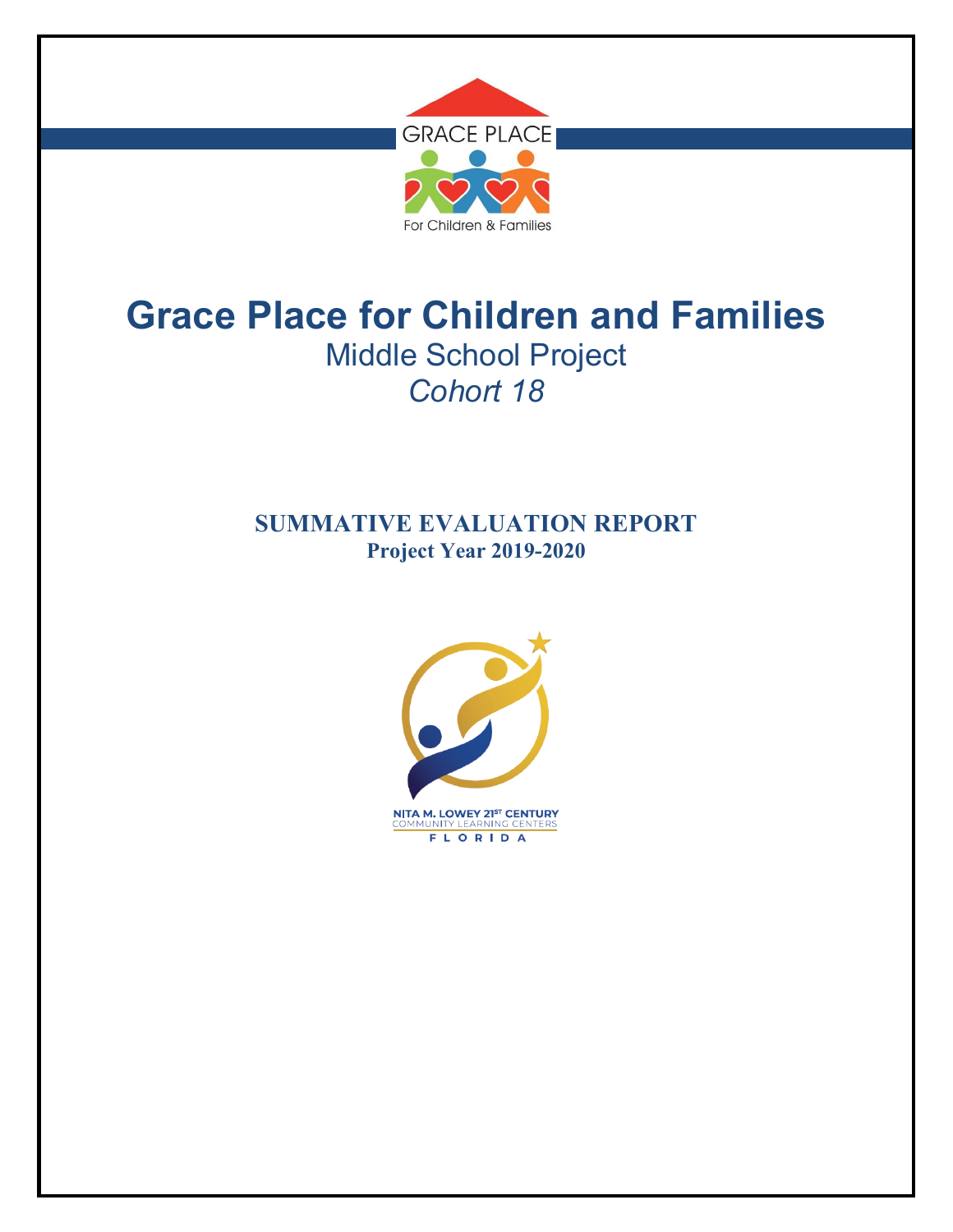# **Table of Contents**

| 1.0 |                                                                                               |
|-----|-----------------------------------------------------------------------------------------------|
| 2.0 |                                                                                               |
|     |                                                                                               |
|     | Table 1. Student Enrollment: Total and Regularly Participating Students for Summer 2019 and   |
|     |                                                                                               |
|     | Table 2. Summer 2019 – Student Gender and Age Range for Total Participating Students (All     |
|     | Table 3. 2019-2020 Academic Year – Student Gender and Age Range for Total Participating       |
|     | Table 4. Summer 2019 - Population Specifics: Total Participating Students  12                 |
|     | Table 5. 2019-2020 Academic Year – Population Specifics: Total Participating Students 13      |
|     | Table 6. Summer 2019 – Population Specifics: Regularly Participating Students 13              |
|     | Table 7. 2019-2020 Academic Year - Population Specifics: Regularly Participating Students  13 |
|     | Table 8. Summer 2019 – Student Race and Ethnicity: Total and Regularly Participating Students |
|     | Table 9. 2019-2020 Academic Year – Student Race and Ethnicity: Total and Regularly            |
|     | Table 10. 2019-2020 Academic Year - Student Grade for Total Participating Students  14        |
|     | Table 11. 2019-2020 Academic Year – Student Grade for Regularly Participating Students 14     |
| 3.0 |                                                                                               |
|     |                                                                                               |
|     |                                                                                               |
| 4.0 |                                                                                               |
|     |                                                                                               |
|     |                                                                                               |
|     |                                                                                               |
|     |                                                                                               |
|     |                                                                                               |
|     |                                                                                               |
| 5.0 |                                                                                               |
| 5.1 |                                                                                               |
|     | Table 15a. Objectives, Activities, Data Collection Methodology, and Outcomes (Objective 1)29  |
|     | Table 15b. Objectives, Activities, Data Collection Methodology, and Outcomes (Objective 2)31  |
|     | Table 15c. Objectives, Activities, Data Collection Methodology, and Outcomes (Objective 3)34  |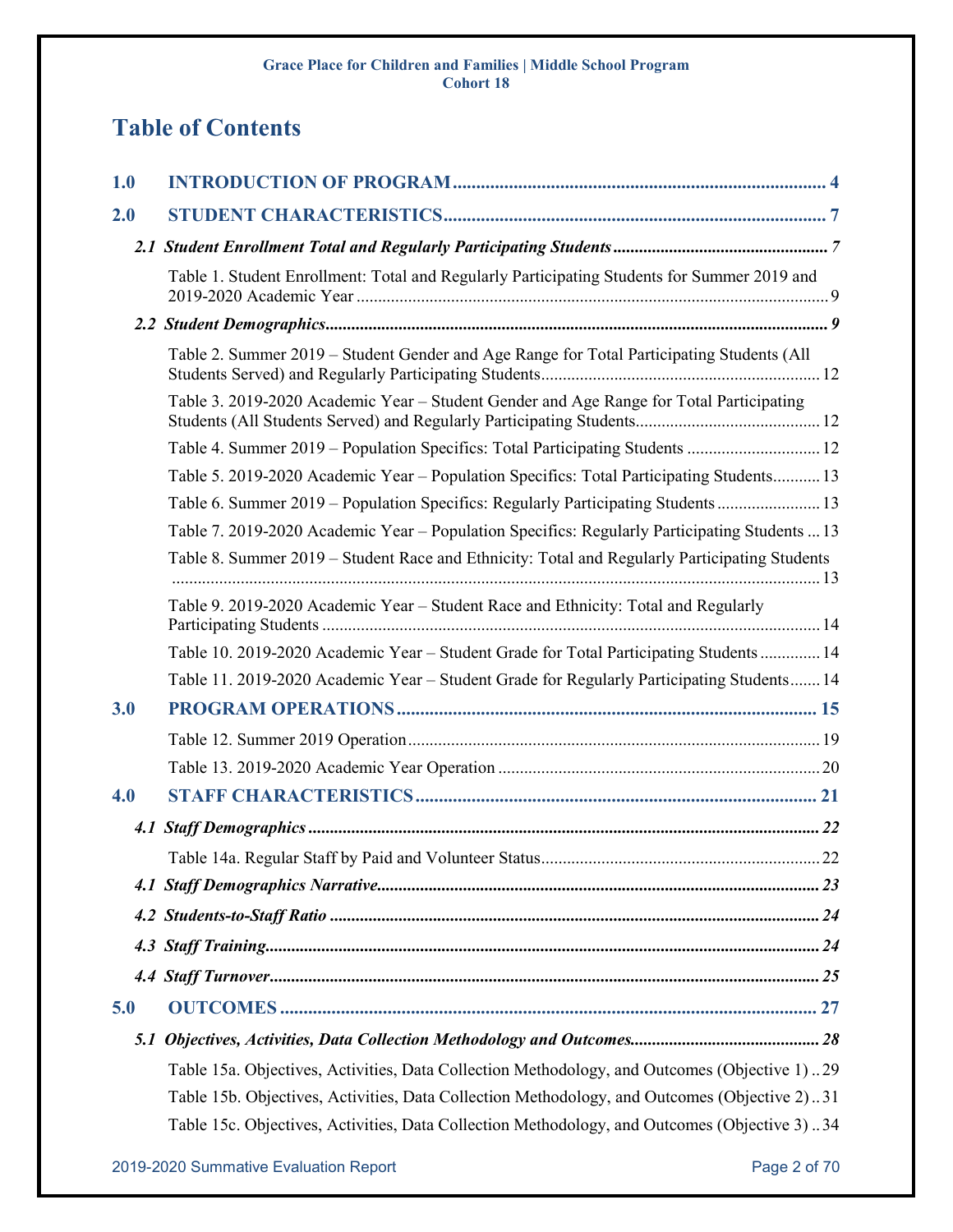| Table 15d. Objectives, Activities, Data Collection Methodology, and Outcomes (Objective 4)37 |
|----------------------------------------------------------------------------------------------|
| Table 15e. Objectives, Activities, Data Collection Methodology, and Outcomes (Objective 5)40 |
| Table 15f. Objectives, Activities, Data Collection Methodology, and Outcomes (Objective 6)42 |
| Table 15g. Objectives, Activities, Data Collection Methodology, and Outcomes (Objective 7)45 |
|                                                                                              |
|                                                                                              |
|                                                                                              |
|                                                                                              |
|                                                                                              |
|                                                                                              |
|                                                                                              |
|                                                                                              |
|                                                                                              |
|                                                                                              |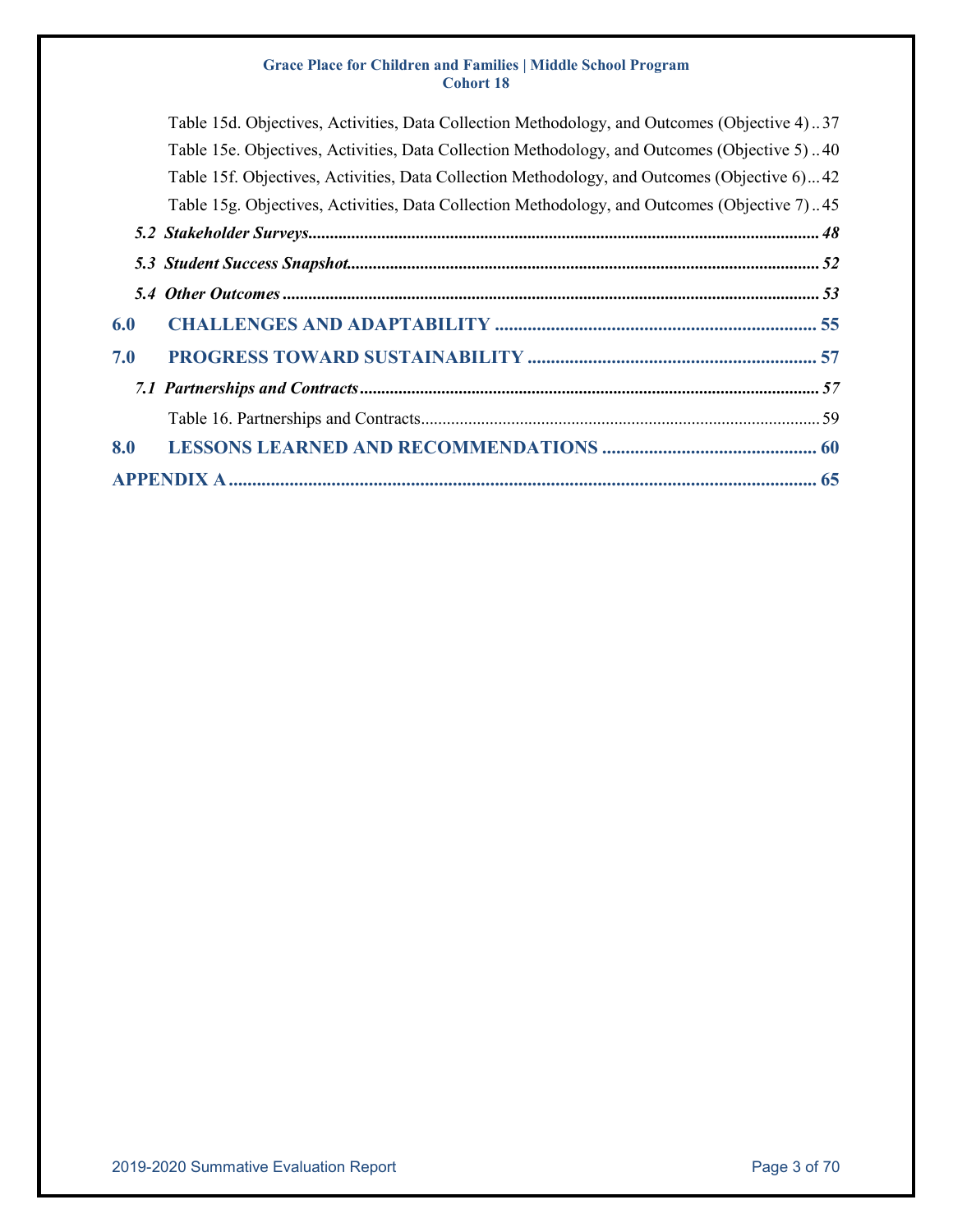# <span id="page-3-0"></span>**1.0 INTRODUCTION OF PROGRAM**

*Provide a narrative in the text box below that outlines the following:*

- *this specific program's function and purpose*
- *the program's enhancement on the community and the students served*

*\*Note: Any information regarding 21st CCLC overall can be shared at the end of this report.*

The Grace Place (Middle) 21st CCLC program (Project Number: 93B-2440B-0PCC6) is a new grant (Cohort 18) funded under the competitive Request for Proposals and is currently in their first year of operations. Since beginning operations this grant year, the Grace Place (Middle) 21st CCLC program has worked to provide all services for which it was funded and has been focused on strategies to support progression towards the approved goals and objectives. As per the 2019-2020 grant application, the Grace Place (Middle) 21st CCLC Program received \$699,440 to implement student-focused programming at one site: Golden Gate Middle.

Grace Place for Children and Families has provided academic and literacy programs for lowincome children and families in Golden Gate for nearly 15 years, pioneering holistic family education in Collier County. Grace Place developed a dynamic program model that functions as a conduit for progress and produces long-lasting results. Currently over 1,000 students are enrolled in educational programs that include: (1) School Age (K-8) after school and summer youth development programs, including hands-on STEM projects including marine biology, K'NEX and LEGO projects, gardening, and science experiments; mentoring programs with high school and college students, business professionals, and senior citizens; music/performing arts; health/wellness activities; leadership/ character development; and career exploration activities; (2) AP Leadership (grades 9-12) program for college and career readiness and preparation; (3) Nationally recognized Bright Beginnings and Mom and Tot Literacy, which earned Grace Place the distinguished honor of becoming a Barbara Bush Foundation for Family Literacy program provider; and (4) Adult English Language and Literacy Program, citizenship, and financial literacy classes for adult family members. In addition, for over ten years, Grace Place has been the only nonprofit with a foothold in the community, and there is a meaningful trust between Grace Place and those served. Grace Place has become more than an educational resource, it is "the heart of the neighborhood," a beacon of hope, and a lifeline to a more prosperous future for children and families.

Additional evidence of Grace Place's experience includes: 1) Growth from an initial 40 students in 2004 to almost 800 students weekly in 2014, including 220 children under age 5, 245 children ages 5-18, and almost 300 adults; 2) Successful operation of extensive educational programs with measurable outcomes, managing private and grant funding, and operating a busy and safe neighborhood educational center; 3) In July 2014, Grace Place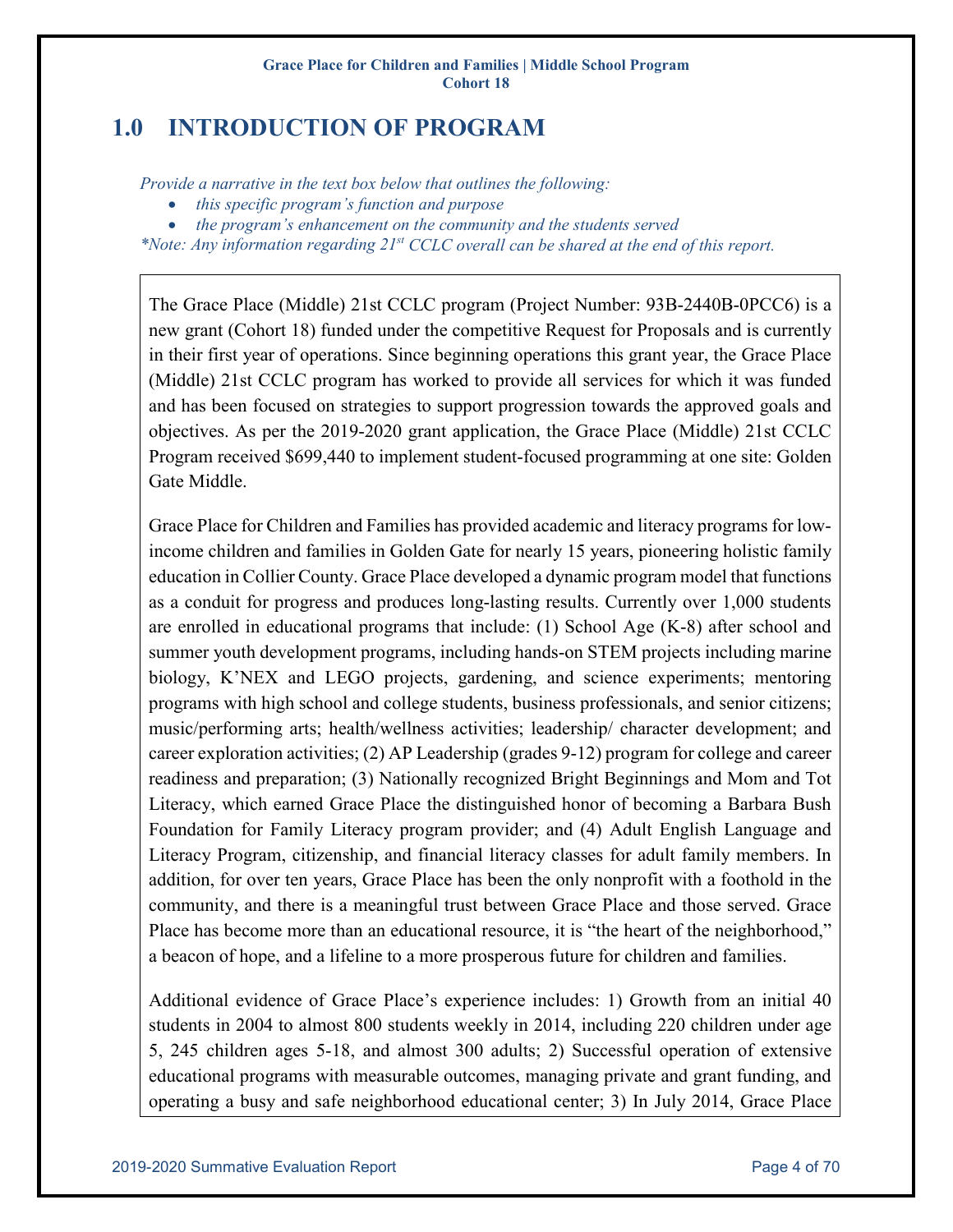was recognized by Eileen Connolly-Keesler, Executive Director of the Community Foundation of Collier County, as one of the most effective and efficient nonprofit agencies in Collier County; 4) Partner with Collier County Public Schools and Collier County Sheriff's Department since 2004; 5) United Way of Collier County approved partner agency since 2008; 6) Barbara Bush Foundation for Family Literacy program provider; and 7) 2014 County Development Block Grant. Grace Place is also regularly in the news for outstanding programming, tremendous commitment to the community, and regular donations and gifts to support the services provided at Grace Place for Children and Families. Moreover, Efforts to Outcomes (ETO) performance management software is utilized to track data on individual students and the whole family, translate data into knowledge about program performance, actively monitor progress toward outcomes, and continuously improve service delivery. A memorandum of agreement with CCPS enables Grace Place to directly access individual student data (testing, grades, assessments) through a robust district database system: STOPwatch.

While the focus of Grace Place programming is clearly on educational outcomes, they recognize that a myriad of social problems contributes to poor outcomes for students. Strong partnerships have been built with community agencies and organizations capable of addressing these additional needs. Screenings, referrals, and registrations are held on campus for: children's vision, hearing, dental, and mental health; legal aid; Affordable Care Act; Head Start and VPK; domestic violence and prevention services; tax preparation; and other direct social services. In response to the high levels of food insecurity and the nutritional needs of children in the community, Grace Place also operates the largest food pantry in Collier County, providing more than 350,000 pounds of food including dairy, meat, and fresh produce to 1530 households. Grace Place is a trusted leader in Golden Gate and in Collier County. Letters of support from community and school leaders included with the original application further provide evidence of the caliber of Grace Place services.

Overall, the Grace Place (Middle) 21st CCLC program designed a strong academic component to support three core areas: (1) reading and language arts, (2) mathematics, and (3) science. The staffing plan implemented by the program allowed each of these academic components to be supervised by teachers certified by the Florida Department of Education (FLDOE). The Grace Place (Middle) 21st CCLC Program wrote detailed lesson plans for all academic activities, ensuring that the activities provided during the 21st CCLC program did not mirror the regular school day, but reinforced topics taught during the regular day school. The Grace Place (Middle) 21st CCLC program also offered eligible students a broad array of personal enrichment activities that reinforce and complement the regular academic program and help participating students meet local and state academic standards in core subjects. Further, the program offered families of actively participating 21st CCLC students the opportunity for literacy and related educational development. The Grace Place (Middle)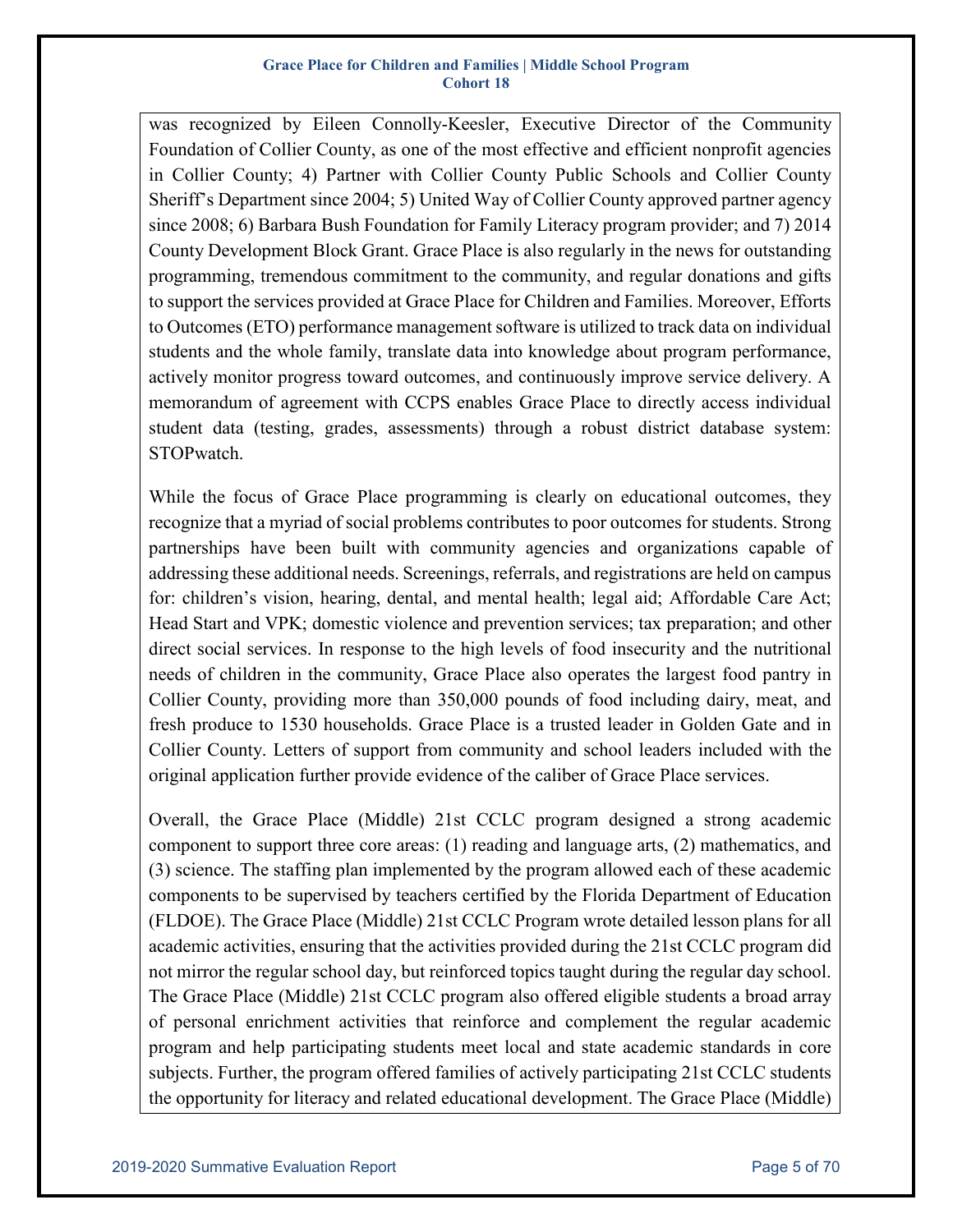21st CCLC program provided as many adult family member services as possible during the 2019-2020 program year.

The Grace Place (Middle) 21st CCLC program offered many intangible benefits to students, such as the opportunity to engage in activities that help them realize they have something to contribute; the opportunity to work with diverse peers and adults to create projects, performances, and presentations; and the opportunity to develop a vision of life's possibilities that, with commitment and persistence, are attainable. Overall, the Grace Place (Middle) 21st CCLC program was designed to provide a wide range of enhancements for the community, families, and students served.

**<<< ---- End of Section ---- >>>**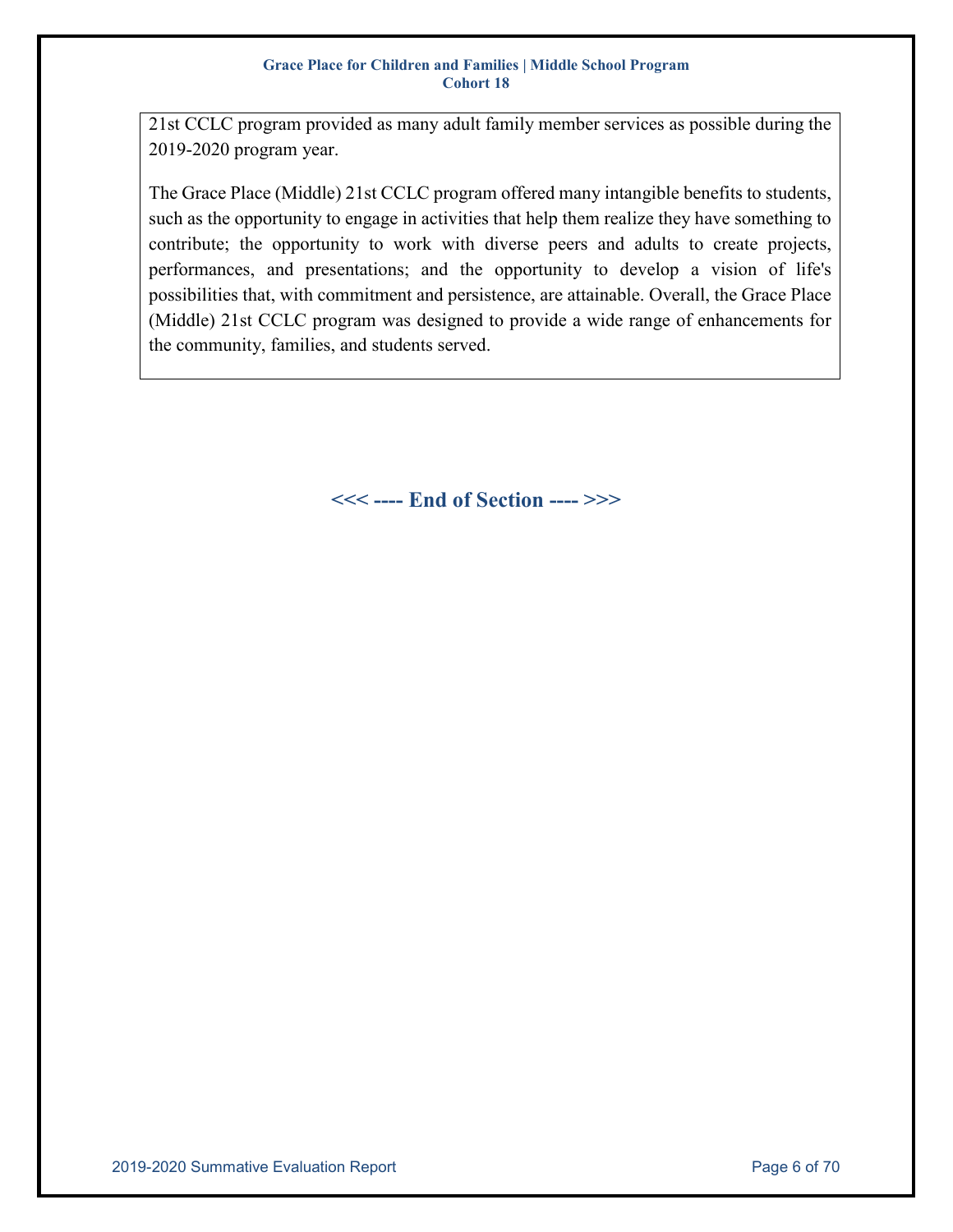# <span id="page-6-0"></span>**2.0 STUDENT CHARACTERISTICS**

### <span id="page-6-1"></span>*2.1 Student Enrollment Total and Regularly Participating Students*

*Provide a narrative overview of student enrollment in the program in the text box below. This may include, but is not limited to:*

- *enrollment processes*
- *orientation(s)*
- *efforts to preserve enrollment*
- *daily attendance*

*\*Note: Do not replicate the numbers shared in Table 1.*

To better understand the population of students and families impacted by the 21st CCLC program, this section provides information about attendance, enrollment, and demographics of those students participating in the Grace Place (Middle) 21st CCLC Program activities during the Summer of 2019 and the 2019-2020 Academic Year.

*Student Recruitment*: As per the grant application, the Grace Place (Middle) 21st CCLC program proposed to target specific students and their families. The Grace Place (Middle) 21st CCLC program proposed to target a total of 280 students per day afterschool. The program proposed to target middle school students (Grades 6-8) attending Golden Gate Middle School. By focusing enrollment efforts on all students attending this school, the program was able to recruit from all 1,128 students within the targeted grade levels. Overall, there appears to be a sufficient population of students at the targeted school to drive enrollment in the 21st CCLC program at the proposed attendance levels. Moreover, the students at this school have a tremendous need for free out-of-school programming, with a reported 'free or reduced-price lunch' rate of a depressing 91% across all targeted students.

Historically, low-income students, as a group, have performed below higher-income students on most measures of academic success, including standardized test scores, grades, high school completion rates, and college enrollment. To address the specific needs of those students, the program targeted recruitment efforts on students who were low performing or at-risk of failure. The Grace Place (Middle) 21st CCLC program proposed to utilize focused recruitment efforts to target students who had been identified by the schools as high-risk: academically low-performing; demonstrated at-risk behaviors such as truancy, behavior concerns, or documented at-home issues; and/or at risk for grade retention. Per the grant, a teacher/staff/parent recommendation form was made available at the school and through the Family Involvement Specialist to help see out high-need students. Making an intentional effort to reach these students ensured the program offered academic and enrichment support to the most vulnerable students.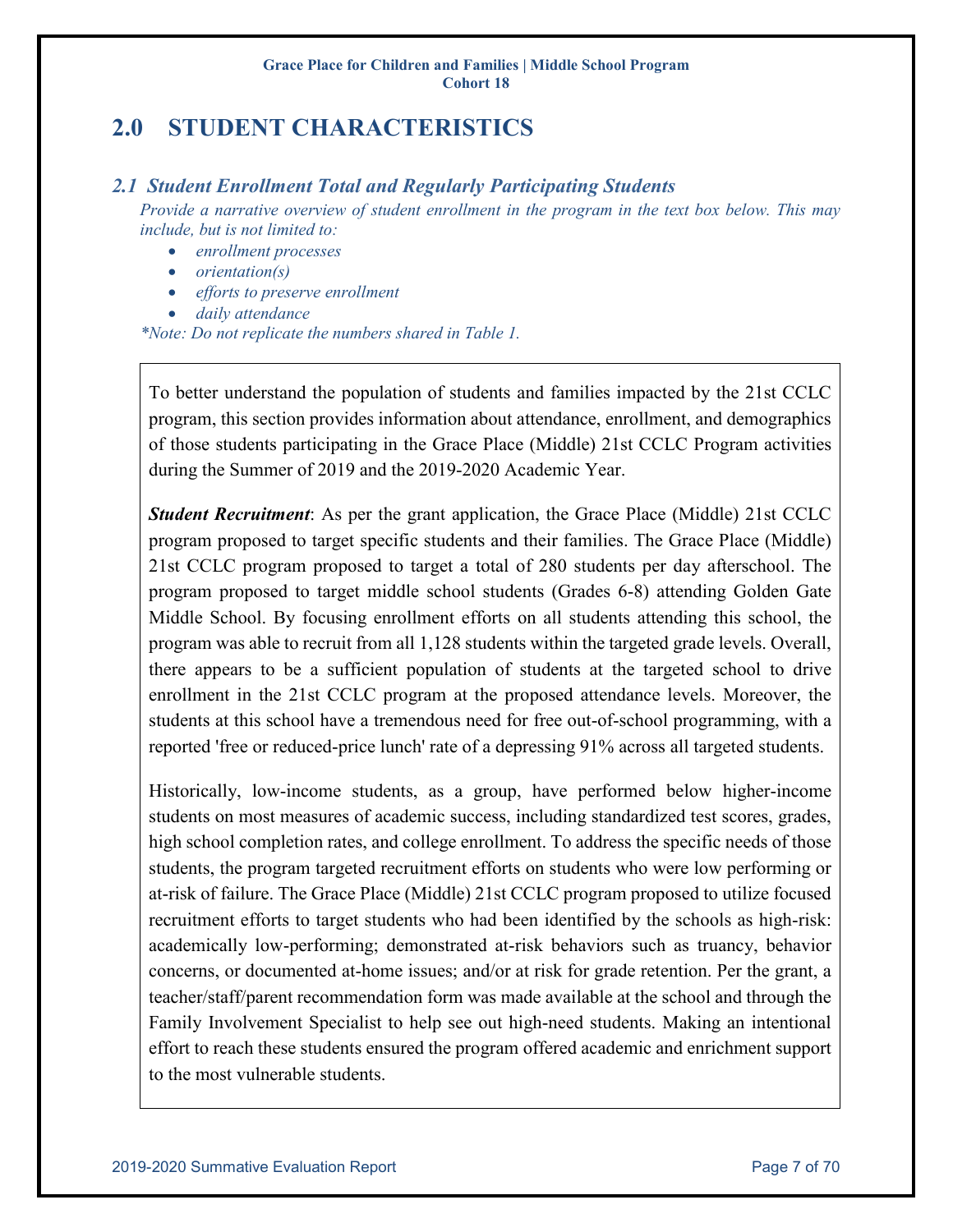*Student Enrollment*: Any actualized impact of the 21st CCLC program requires successful implementation of the recruitment and enrollment plan, thus ensuring the highest level of student participation. The FLDOE has provided substantial flexibility and leeway to firstyear 21st CCLC grants that could not meet the expected enrollment and attendance numbers. Moreover, as with all 21st CCLC programs in Florida, the enrollment numbers were negatively impacted by the unexpected closure of all on-site operations on March 13, 2020, due to the global pandemic and overarching health concerns. That being said, the Grace Place (Middle) 21st CCLC program was able to start the 21st CCLC program on January 08, 2020 and successfully enrolled a total of 115 students during the abbreviated 2019-2020 Academic Year. The program has been encouraged to keep track of the daily attendance to avoid exceeding the approved student-to-staff ratios. Unfortunately, the program was not able to enroll enough students to meet the average daily attendance proposed and approved by the FLDOE. The program is encouraged to work toward greater enrollment numbers in the next year of operation to help improve overall daily attendance.

*Regular Student Attendance*: In addition to student enrollment (representing the number of students attending the 21st CCLC program for at least one day of activities), it is important to explore regular student attendance. Attendance, as an intermediate outcome indicator, reflects the breadth and depth of exposure to afterschool programming. The Grace Place (Middle) 21st CCLC Program collected data on both (1) the total number of students who participated in 21st CCLC programming over the course of the year, and (2) the number of these students meeting the United States Department of Education (USED) definition of "regular attendee" by participating in 21st CCLC activities for 30-days or more during the program year. The first indicator (total participants) can be utilized as a measure of the breadth of reach of the Grace Place for Children and Families, whereas the second indicator (regular participants) can be construed as a partial measure of how successful the program was in retaining students in 21st CCLC services and activities across the program year.

The Grace Place (Middle) 21st CCLC Program was somewhat successful in retaining student participants – achieving a 100% rate of regular attendees compared to total enrollment. This is particularly impressive for a program serving a population with large proportions of low-income, at-risk students. This is even more impressive given the shortened academic year due to unexpected closures of all schools and in-person 21st CCLC programs in mid-March. In general, any proportion over 50% suggests successful retention and student engagement. The program is encouraged to explore the reasons why the small proportion of students left the program and, if necessary, consider procedures or programmatic changes that could increase the overall rate of regular participation. It is likely that increased and more regular attendance will result in more positive academic and behavioral outcomes.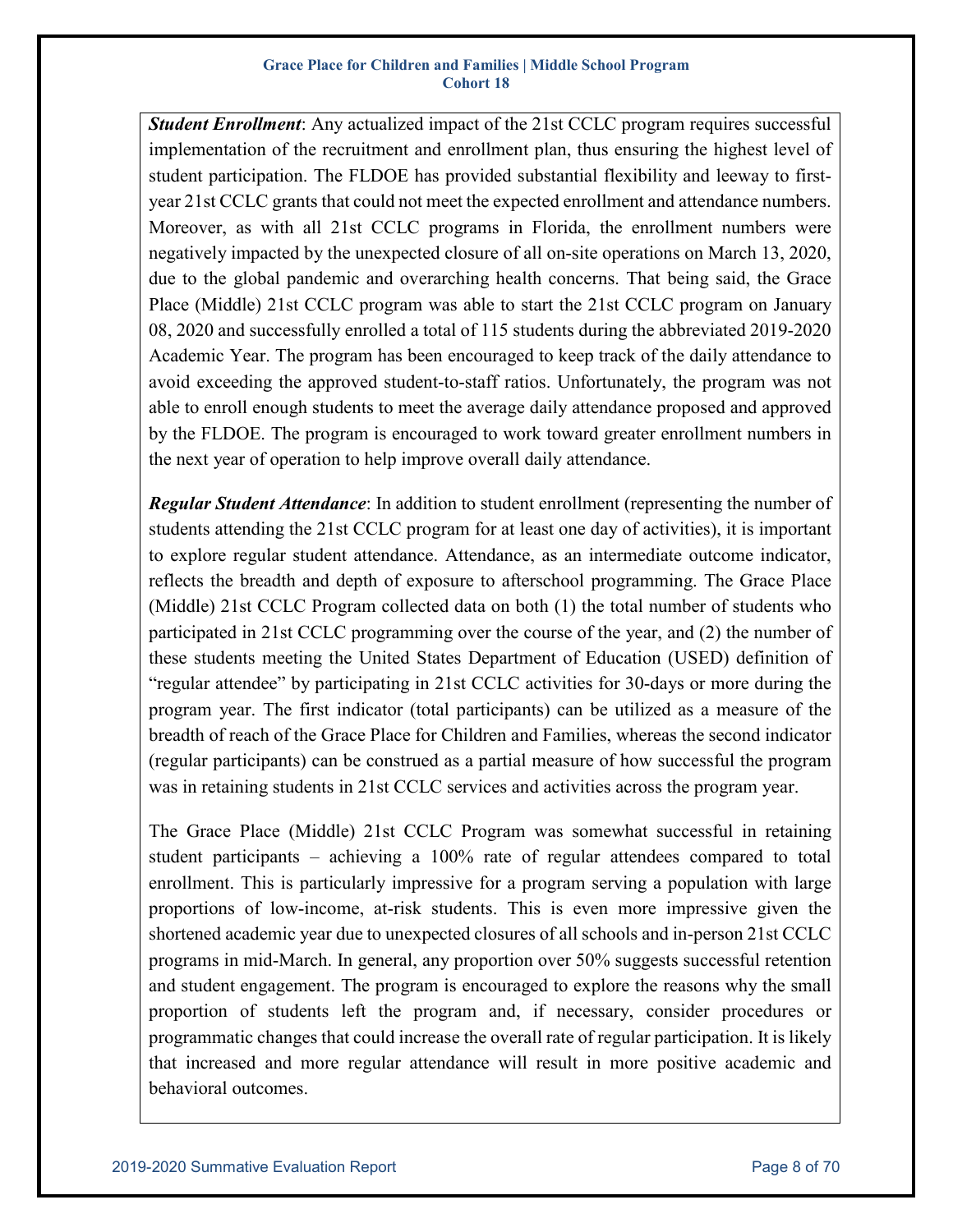*Average Daily Attendance*: For the purposes of this evaluation, in addition to assessing progress towards regular student attendance, it is also important to explore whether the program is making progress towards meeting the proposed average daily attendance of student participants. As part of the application approved by the Florida Department of Education FLDOE, the Grace Place (Middle) 21st CCLC Program proposed to serve an average of 280 students per day afterschool. As demonstrated by submitted data, the program achieved 37.5% of the proposed average daily attendance (ADA) for the 2019-2020 Academic Year. The program did not achieve the proposed daily attendance for the afterschool component, such that the program is encouraged to work towards increasing enrollment, while also developing a plan to increase the daily attendance of those students already enrolled. It may be necessary for the program to consider new projects, new staffing plans, or new strategies to help encourage enrolled students to attend the program more regularly. The program may face funding reductions FLDOE due to the lower-than-expected attendance of 21st CCLC students.

#### *Table 1 Guidance*

- *1. Separate both Total and Regularly Participating Students.*
- *2. Subgroup totals should add to the total number of students enrolled or regularly participating (with the exception of Racial/Ethnic Group for which students may fall into multiple categories).*

<span id="page-8-0"></span>*Table 1. Student Enrollment: Total and Regularly Participating Students for Summer 2019 and 2019- 2020 Academic Year*

|                    |                     | <b>Total Participating Enrollment</b><br>(Attending at least one day) |                            | <b>Regularly Participating Enrollment</b><br>(Attending 30 days or more) |                       |                                 |  |  |
|--------------------|---------------------|-----------------------------------------------------------------------|----------------------------|--------------------------------------------------------------------------|-----------------------|---------------------------------|--|--|
| <b>Center Name</b> | <b>Total</b>        | <b>Summer</b><br>2019                                                 | Academic<br>Year $(19-20)$ | <b>Total</b>                                                             | <b>Summer</b><br>2019 | Academic<br><b>Year (19-20)</b> |  |  |
| Golden Gate MS     | No<br>115<br>Summer |                                                                       | 115                        | 11                                                                       | No<br>Summer          |                                 |  |  |

### <span id="page-8-1"></span>*2.2 Student Demographics*

*Provide a narrative overview of the students served by this program in the text box below. This may include, but is not limited to:*

- *student demographics*
- *daily attendance*
- *positive impact of students served*
- *student enrollment*

*\*Note: Do not replicate the numbers shared in Tables 2-11.*

When educators, administrators, and policymakers look at the academic and developmental impacts of out-of-school programming, it is imperative that they attend to the issues of access and equity by addressing two important questions: who is being served and how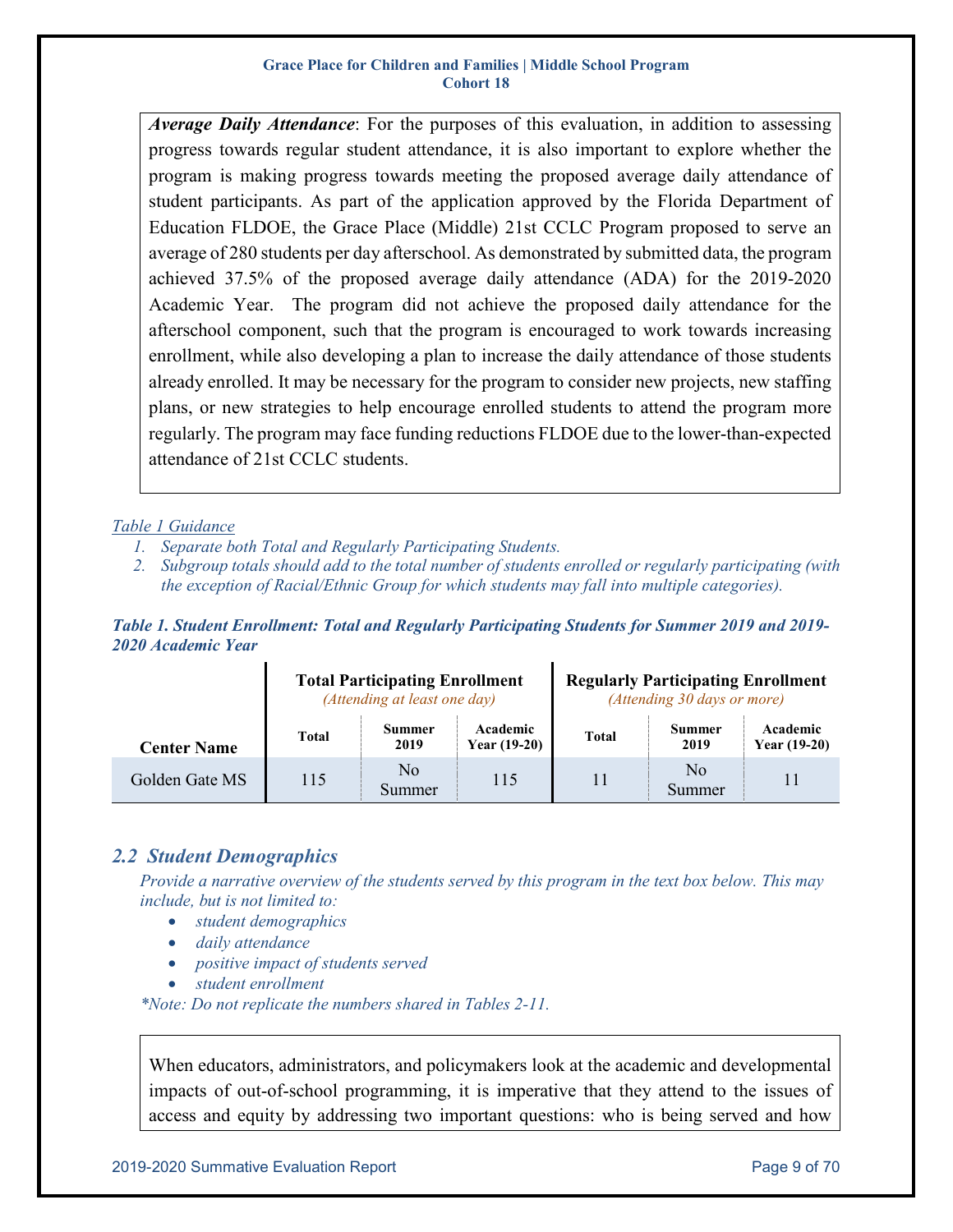equitable is the quality of services across centers? Indeed, Florida's 21st CCLC programs provide services to a wide range of student participants and their adult family members. To better understand the types of students being served in 21st CLCC programming, the Grace Place (Middle) 21st CCLC program submitted data on characteristics (e.g., grade levels, race and ethnicity, gender, and participation in special services) of all student participants served during the 2019-2020 program operational year.

*Gender*: It is important to understand the degree to which the Grace Place (Middle) 21st CCLC program achieved gender equity in their enrollment. Of the 115 students served during the 2019-2020 academic year, 47.0% of student attendees were identified as male and 53.0% were identified as female. With a difference of 6.09%, it does not appear that activities or recruitment efforts were overly gender-biased, as the distribution of regular students is similar to that of all students (within 10%). The program is encouraged to continue ensuring activities and program offerings are equally attractive and engaging to both male and female students.

*Race and Ethnicity*: To better understand the types of students being served and to examine access to 21st CCLC services, the Grace Place (Middle) 21st CCLC Program submitted racial and ethnic data about those students participating in the program. Of the 115 students enrolled in the 21st CCLC program during the 2019-2020 academic year, a total of 115 students (100.0%) were identified as being within a traditionally defined "minority group" or as multi-racial. It is important to note that the programmatic distribution was relatively proportional to the overall race/ethnicity distribution in the targeted school. Overall, it appears that the Grace Place (Middle) 21st CCLC Program was successful in retaining students across the racial and ethnic groups represented in the school targeted for 21st CCLC services. The ability of the Grace Place for Children and Families to attract and retain students from a variety of races is a testament to the cultural sensitivity of the programming provided, the dedication of staff members working in the program, and the commitment of the students and families enrolled in the program.

*Students with Special Needs*: In accordance with State and Federal laws, Florida's children with special needs that meet enrollment criteria for the 21st CCLC program must be afforded the same opportunities as children in the general population. Eligibility for funding under Florida's 21st CCLC initiative requires all programs to demonstrate the capacity to equitably serve students with special needs. In Florida, students with special needs include those who may be identified as Limited English Proficient (LEP), homeless, migrant, or with a physical, developmental, psychological, sensory, or learning disability that results in significant difficulties in areas such as communication, self-care, attention or behavior, and are in need of more structured, intense supervision.. The Grace Place (Middle) 21st CCLC Program reported data on the number of students eligible for three primary special services: Limited English Proficiency and services for students with a Special Need or Disability. Of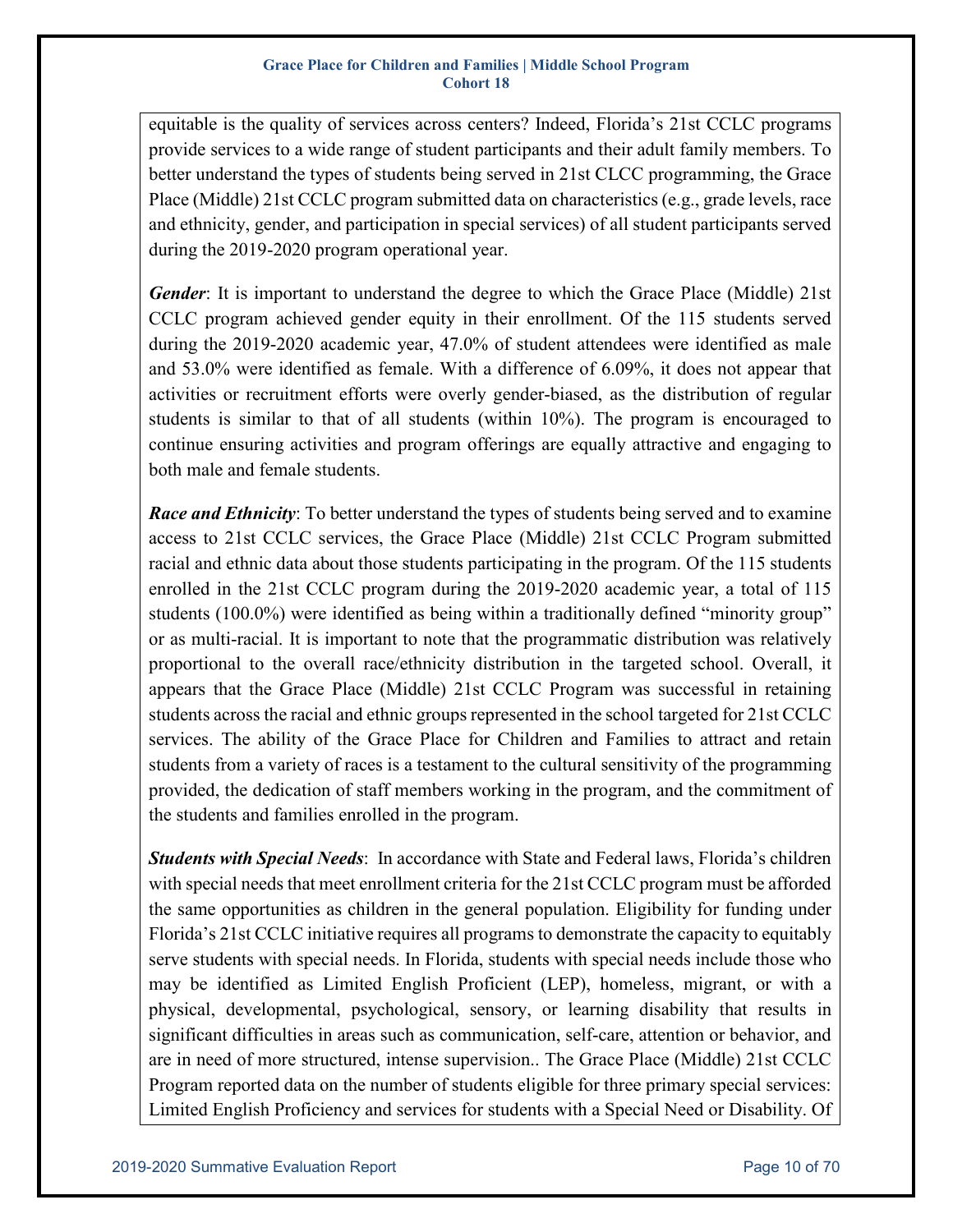the 115 students served during the 2019-2020 program year, the program reported that 98.3% of the students were identified as being eligible for free or reduced-price lunch, 51.3% were identified as having LEP, and none were identified as having other exceptionalities.

This suggests that the program is either tailoring the program to exclude students with special needs, or the program did not accurately and fully collect these demographic data. It is imperative that the program ensure all demographic and student data are complete and accurate when entering data into the EZReports system. While this can be time consuming, it is important that the program be accurately represented when the FLDOE pulls data for statewide reporting. Moreover, it is critical that the 21st CCLC program know the ESE status of all students so that they can receive the services most appropriate to their needs. Failure to identify student's special needs will negatively impact the ability of the 21st CCLC program to impart change among students with special needs. The program is highly encouraged to review procedures for collecting demographic data (particularly related to students with special needs), entering all demographic data into EZReports, and using demographic data to help guide the program and ensure students receive programming tailored to their needs and abilities.

*Grade Levels*: Florida's 21st CCLC programs provide services to a wide range of student participants and their adult family members. To better understand the characteristics of students served by the Grace Place (Middle) 21st CCLC Program, data were provided on the school grade levels of those students served during the 2019-2020 program year. As expected, the program served students in Grades 6-8, which is consistent with the approved grant proposal and site profile worksheets. The program is encouraged to ensure students from all proposed and approved grade levels are served within the 21st CCLC program.

**Positive Impacts on Students Served:** Overall, the Grace Place (Middle) 21st CCLC program worked to provide a full array of services to all eligible students without regard to student demographics – focusing on providing equitable access to 21st CCLC activities for all students. It is incredibly important to ensure the 21st CCLC program has a wide range of students, as diversity helps improve both cultural sensitivity and tolerance among all students. It is this diversity of culture, thoughts, and experiences that helps create impactful 21st CCLC programs that fulfill numerous needs of children, families, and communities, while also providing safe and positive environments to nurture the cognitive, social, physical, and emotional development of youth (Reno & Riley, 2000). Consensus usually exists that 21st CCLC activities during out-of-school hours serve the following four key program objectives: (1) scholastic development, grade improvement, and increased performance on standardized tests (e.g., disguised learning, homework assistance, academic remediation, career awareness, and technology education); (2) improve behavior and develop social skills (e.g., behavior modification, character development, social skills education, conflict resolution; and substance abuse education); (3) provide a caring and safe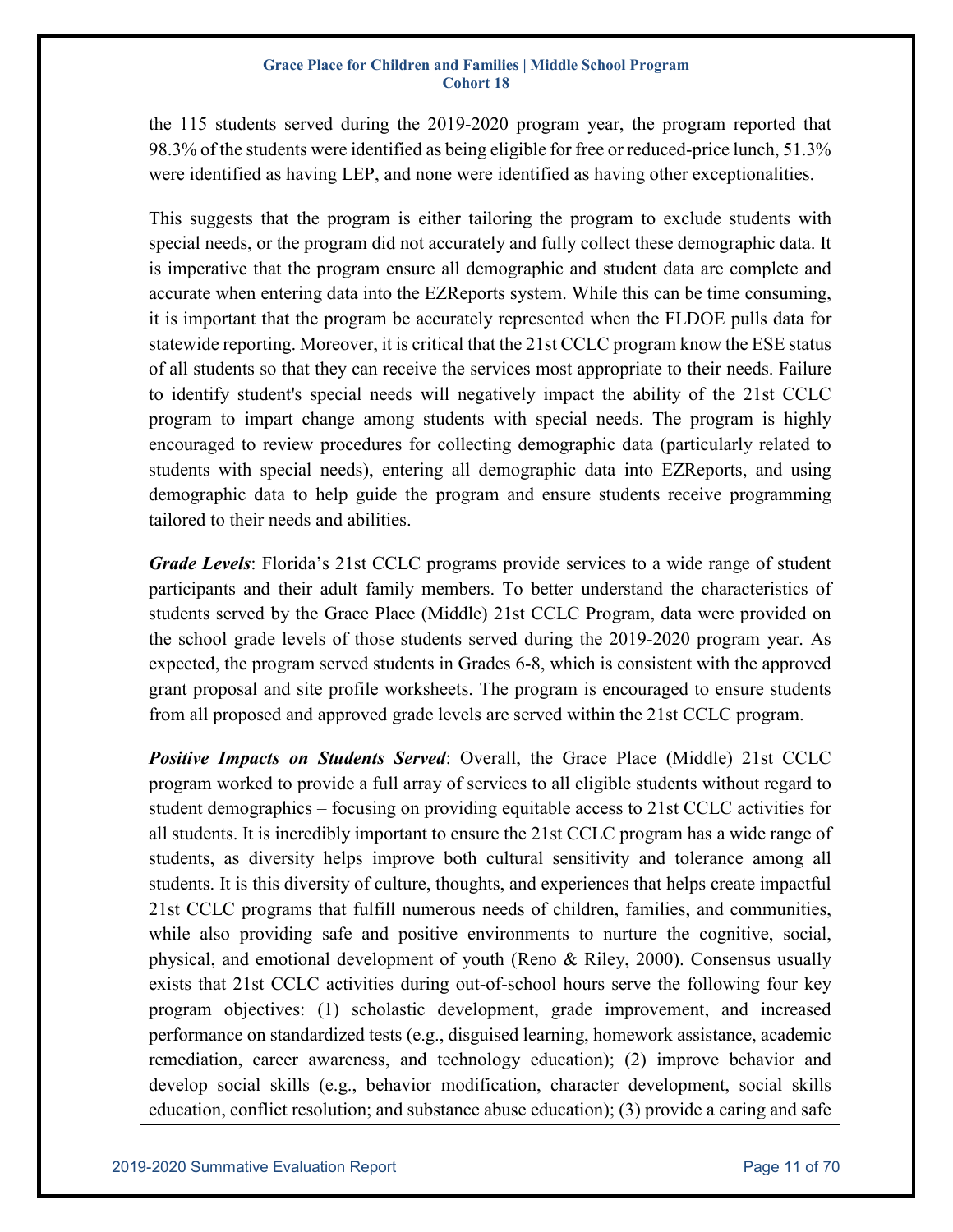environment, thus reducing negative impacts of unsupervised activities and allowing parents to be less worried about their child's safety after school, more appreciative of their child's talents, and more comfortable concentrating on their vocations (Wallace, 2002); and (4) provide children with personal inspiration, thus improving feelings of self-worth, selfconcept, self-confidence, overall self-esteem, and self-perceptions of ability (Davis, 2001; Sanacore, 2002; Sanderson, 2003), as well as motivation to succeed in life and school. Specific outcomes of the Grace Place (Middle) 21st CCLC program are discussed later in this summative evaluation report.

#### *Tables 2 – 11 Guidance:*

- *Separate Total and Regularly Participating student enrollment by Summer 2019 term and 2019- 2020 Academic Year.*
	- o *Total Participating students are those that participated in the program for at least one day.*
	- o *Regularly Participating students are those that participating in the program for at least 30 days or more.*
- *The sum of each category should equal the respective population being measured for that table (i.e. Total Participating or Regularly Participating).*

<span id="page-11-0"></span>

| Table 2. Summer 2019 – Student Gender and Age Range for Total Participating Students (All Students |  |  |
|----------------------------------------------------------------------------------------------------|--|--|
| <b>Served) and Regularly Participating Students</b>                                                |  |  |

| Summer             |              |                          | <b>Total Participating Students</b> |              | <b>Regularly Participating Students</b> |                          |                      |              |  |  |
|--------------------|--------------|--------------------------|-------------------------------------|--------------|-----------------------------------------|--------------------------|----------------------|--------------|--|--|
| 2019               |              | Gender                   |                                     |              |                                         | Gender                   |                      |              |  |  |
| <b>Center Name</b> | Male         | Female                   | Data Not<br>Provided                | Age<br>Range | Male                                    | Female                   | Data Not<br>Provided | Age<br>Range |  |  |
| Golden Gate MS     | No<br>Summer | N <sub>o</sub><br>Summer | $-$                                 | N/A          | N <sub>o</sub><br>Summer                | N <sub>o</sub><br>Summer | $-$                  | N/A          |  |  |

*\* Data Not Provided = Gender is unknown, cannot be verified, or not reported.*

#### <span id="page-11-1"></span>*Table 3. 2019-2020 Academic Year – Student Gender and Age Range for Total Participating Students (All Students Served) and Regularly Participating Students.*

| Academic Year      |      |                                | <b>Total Participating Students</b> |              | <b>Regularly Participating Students</b> |        |                      |              |  |  |
|--------------------|------|--------------------------------|-------------------------------------|--------------|-----------------------------------------|--------|----------------------|--------------|--|--|
| 2019-2020          |      | Gender                         |                                     |              |                                         | Gender |                      |              |  |  |
| <b>Center Name</b> | Male | Data Not<br>Female<br>Provided |                                     | Age<br>Range | Male                                    | Female | Data Not<br>Provided | Age<br>Range |  |  |
| Golden Gate MS     | 54   | 61                             | $-$                                 | $11 - 15$    |                                         | 4      | $-$                  | $11 - 14$    |  |  |

*\* Data Not Provided = Gender is unknown, cannot be verified, or not reported.*

#### <span id="page-11-2"></span>*Table 4. Summer 2019 – Population Specifics: Total Participating Students*

| Summer 2019<br>All Students |                          | <b>Limited English</b><br><b>Language Proficiency</b> |                      |                          | <b>Identified with Special</b><br><b>Needs</b> |                      | <b>Free or Reduced-Price</b><br>Lunch |              |                      |
|-----------------------------|--------------------------|-------------------------------------------------------|----------------------|--------------------------|------------------------------------------------|----------------------|---------------------------------------|--------------|----------------------|
| <b>Center Name</b>          | Yes                      | No                                                    | Data Not<br>Provided | Yes                      | No                                             | Data Not<br>Provided | Yes                                   | No           | Data Not<br>Provided |
| Golden Gate MS              | N <sub>o</sub><br>Summer | N <sub>o</sub><br>Summer                              | $-$                  | N <sub>0</sub><br>Summer | No<br>Summer                                   | $- -$                | N <sub>0</sub><br>Summer              | No<br>Summer | $- -$                |

*\* Data Not Provided = Information is unknown, cannot be verified, or not reported.*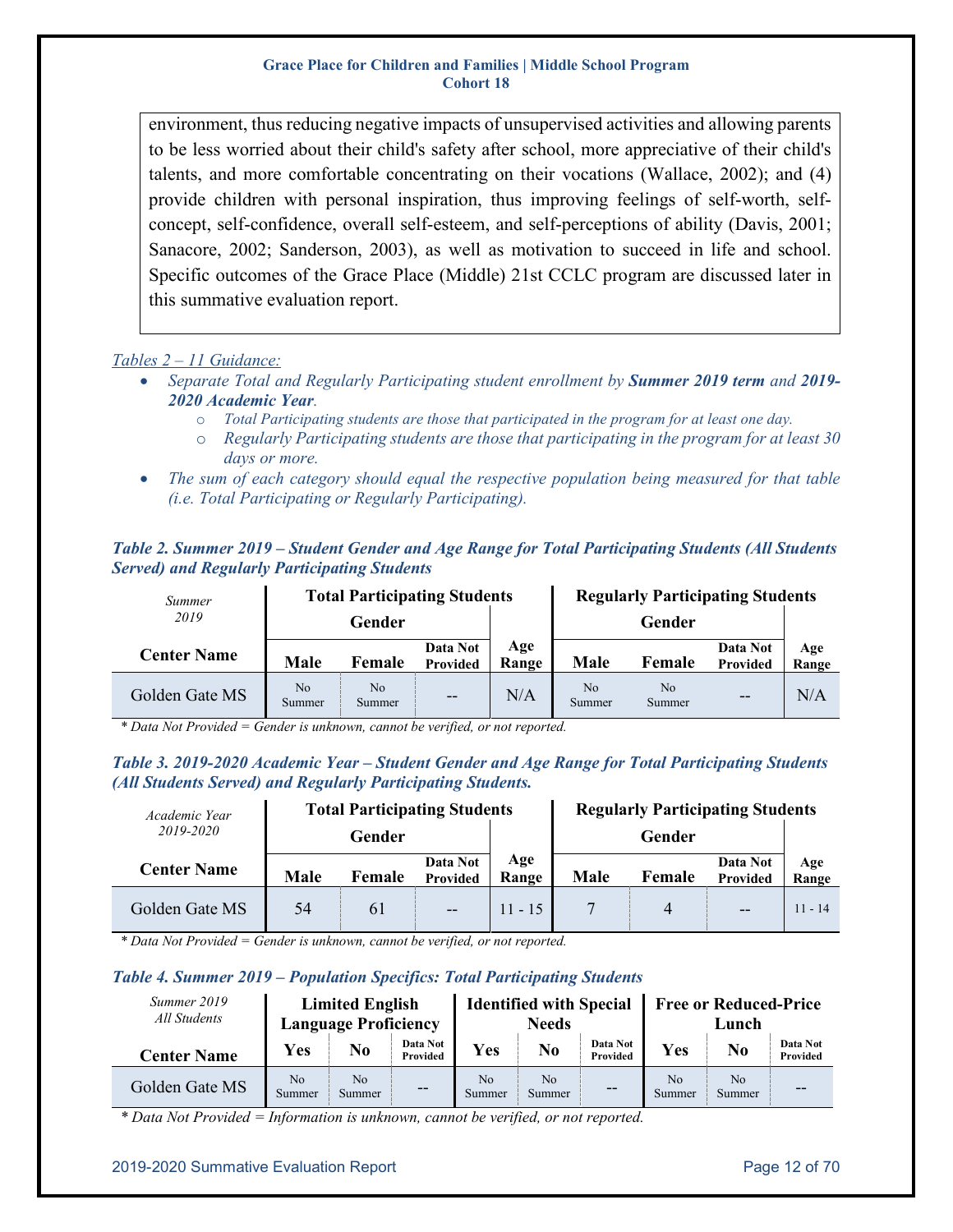| Academic Year<br>All Students | <b>Limited English</b><br><b>Language Proficiency</b> |    |                      |     | <b>Identified with Special</b><br><b>Needs</b> |                      | <b>Free or Reduced-Price</b><br>Lunch |    |                      |  |
|-------------------------------|-------------------------------------------------------|----|----------------------|-----|------------------------------------------------|----------------------|---------------------------------------|----|----------------------|--|
| <b>Center Name</b>            | <b>Yes</b><br>No                                      |    | Data Not<br>Provided | Yes | No                                             | Data Not<br>Provided | Yes                                   | No | Data Not<br>Provided |  |
| Golden Gate MS                | 59                                                    | 56 | $\overline{a}$       |     | 115                                            | --                   | 113                                   |    |                      |  |

#### <span id="page-12-0"></span>*Table 5. 2019-2020 Academic Year – Population Specifics: Total Participating Students*

*\* Data Not Provided = Information is unknown, cannot be verified, or not reported.*

### <span id="page-12-1"></span>*Table 6. Summer 2019 – Population Specifics: Regularly Participating Students*

| Summer 2019<br>Regular Students $(30+)$ |                          | <b>Limited English</b><br><b>Language Proficiency</b> |          |                     | <b>Identified with Special</b><br><b>Needs</b> |                      | <b>Free or Reduced-Price</b><br>Lunch |                     |                      |  |
|-----------------------------------------|--------------------------|-------------------------------------------------------|----------|---------------------|------------------------------------------------|----------------------|---------------------------------------|---------------------|----------------------|--|
| <b>Center Name</b>                      | Yes<br>No<br>Provided    |                                                       | Data Not | Yes<br>No           |                                                | Data Not<br>Provided | Yes                                   | No                  | Data Not<br>Provided |  |
| Golden Gate MS                          | N <sub>o</sub><br>Summer | <b>No</b><br>Summer                                   | $- -$    | <b>No</b><br>Summer | <b>No</b><br>Summer                            | $- -$                | <b>No</b><br>Summer                   | <b>No</b><br>Summer | $- -$                |  |

*\* Data Not Provided = Information is unknown, cannot be verified, or not reported.*

### <span id="page-12-2"></span>*Table 7. 2019-2020 Academic Year – Population Specifics: Regularly Participating Students*

| Academic Year<br>Regular Students $(30+)$ |            | <b>Limited English</b><br><b>Language Proficiency</b> |                      |     | <b>Identified with Special</b><br><b>Needs</b> |                      | <b>Free or Reduced-Price</b><br>Lunch |    |                      |  |
|-------------------------------------------|------------|-------------------------------------------------------|----------------------|-----|------------------------------------------------|----------------------|---------------------------------------|----|----------------------|--|
| <b>Center Name</b>                        | <b>Yes</b> | No                                                    | Data Not<br>Provided | Yes | No                                             | Data Not<br>Provided | Yes                                   | No | Data Not<br>Provided |  |
| Golden Gate MS                            |            | $\overline{4}$                                        | --                   |     | 11                                             | $- -$                |                                       |    |                      |  |

*\* Data Not Provided = Information is unknown, cannot be verified, or not reported.*

#### <span id="page-12-3"></span>*Table 8. Summer 2019 – Student Race and Ethnicity: Total and Regularly Participating Students*

|                    |                                              | <b>Total Participating Students</b> |                              |                 |                     |       |               |               | <b>Regularly Participating Students</b> |       |                              |                                        |                        |       |                  |                    |
|--------------------|----------------------------------------------|-------------------------------------|------------------------------|-----------------|---------------------|-------|---------------|---------------|-----------------------------------------|-------|------------------------------|----------------------------------------|------------------------|-------|------------------|--------------------|
| Summer<br>2019     | Native<br>Alaska<br>$\overline{\phantom{0}}$ | Asian                               | American                     | atino<br>凵<br>5 | Islander<br>Pacific | White | or More Races | Not Provided* | Native<br>Alaska<br>∽                   | Asian | American                     | Latino<br>$\overleftarrow{\mathrm{C}}$ | Islander<br>or Pacific | White | More Races       |                    |
| <b>Center Name</b> | Indian<br>American                           |                                     | African<br>ä<br><b>Black</b> | Hispanic        | ð<br>Hawaiian       |       | $\Gamma$ wo   | ata<br>≏      | Indian<br>American                      |       | African<br>ă<br><b>Black</b> | Hispanic                               | Hawaiian               |       | ð<br>$\Gamma$ wo | Data Not Provided* |
| Golden Gate MS     | --                                           |                                     |                              |                 |                     |       |               |               |                                         |       |                              |                                        |                        |       |                  |                    |

*\* Data Not Provided = Race/ethnicity is unknown, cannot be verified, or not reported.*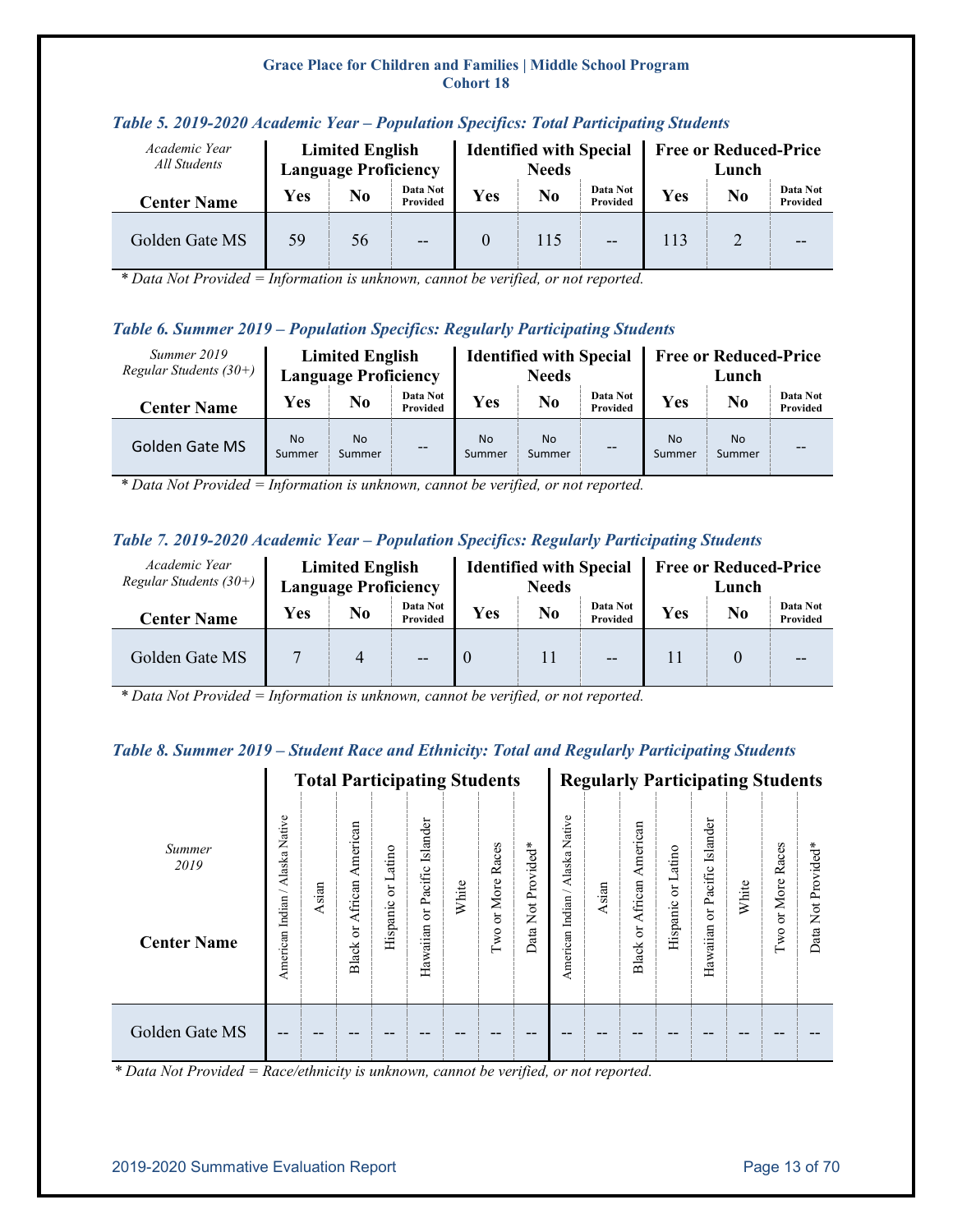<span id="page-13-0"></span>

|                 |  |  |  |  | Table 9. 2019-2020 Academic Year – Student Race and Ethnicity: Total and Regularly Participating |
|-----------------|--|--|--|--|--------------------------------------------------------------------------------------------------|
| <b>Students</b> |  |  |  |  |                                                                                                  |

|                            | <b>Total Participating Students</b> |       |                    |                  |                         |       |                  | <b>Regularly Participating Students</b> |                       |      |                         |                 |                            |       |               |                    |
|----------------------------|-------------------------------------|-------|--------------------|------------------|-------------------------|-------|------------------|-----------------------------------------|-----------------------|------|-------------------------|-----------------|----------------------------|-------|---------------|--------------------|
| Academic Year<br>2019-2020 | Native<br>Alaska<br>∽               | Asian | merican<br>African | atino<br>−<br>ă  | slander<br>≔<br>Pacific | White | Races<br>or More | $\ast$<br>Provided                      | Native<br>Alaska<br>∼ | sian | នា<br>Americ<br>African | atino<br>니<br>ð | slander<br>⊢<br>or Pacific | White | Races<br>More | ж.<br>Not Provided |
| <b>Center Name</b>         | Indian<br>American                  |       | ៦<br><b>Black</b>  | anic<br>SP.<br>Ě | ă<br>Hawaiian           |       | Two              | $\overrightarrow{X}$<br>ata<br>≏        | Indian<br>American    |      | ä<br><b>Black</b>       | Hispanic        | Hawaiian                   |       | ä<br>Two      | ata<br>≏           |
| Golden Gate MS             | --                                  | --    | 30                 | 85               | $- -$                   | --    |                  |                                         |                       |      |                         | 9               | --                         |       |               |                    |

*\* Data Not Provided = Race/ethnicity is unknown, cannot be verified, or not reported.*

#### <span id="page-13-1"></span>*Table 10. 2019-2020 Academic Year – Student Grade for Total Participating Students*

| Academic Year Only<br>All Students | Grade In School* |  |    |          |              |                         |       |  |                |    |          |       |       |       |  |
|------------------------------------|------------------|--|----|----------|--------------|-------------------------|-------|--|----------------|----|----------|-------|-------|-------|--|
| <b>Center Name</b>                 | VPK              |  |    | $\gamma$ | $\mathbf{3}$ | $\overline{\mathbf{4}}$ | 5     |  | $\overline{7}$ | 8  | $\Omega$ |       |       |       |  |
| Golden Gate MS                     | $- -$            |  | -- |          |              |                         | $- -$ |  | 34             | 26 | $- -$    | $- -$ | $- -$ | $- -$ |  |

*\* Grade levels are exclusive, as students can only be in one grade level.*

#### <span id="page-13-2"></span>*Table 11. 2019-2020 Academic Year – Student Grade for Regularly Participating Students*

| Academic Year Only<br>Regular Students $(30+)$ |            | Grade In School* |    |    |   |                         |      |       |  |  |       |       |    |    |            |
|------------------------------------------------|------------|------------------|----|----|---|-------------------------|------|-------|--|--|-------|-------|----|----|------------|
| <b>Center Name</b>                             | <b>VPK</b> |                  |    |    | 3 | $\overline{\mathbf{4}}$ | $+5$ | $6-1$ |  |  |       | 10    |    |    | <b>TOT</b> |
| Golden Gate MS                                 | --         |                  | -- | -- |   |                         |      |       |  |  | $- -$ | $- -$ | -- | -- |            |

*\* Grade levels are exclusive, as students can only be in one grade level.*

**<<< ---- End of Section ---- >>>**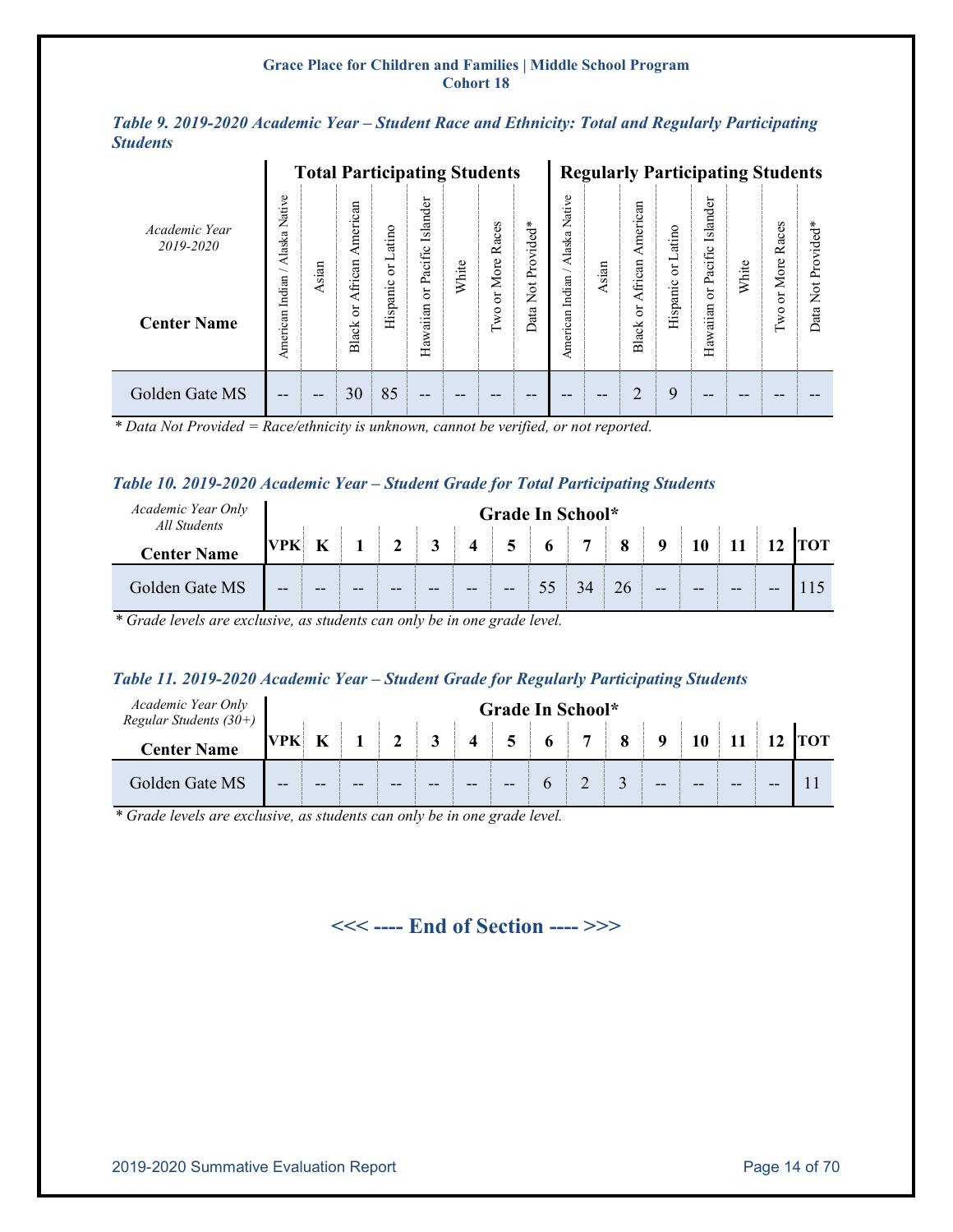# <span id="page-14-0"></span>**3.0 PROGRAM OPERATIONS**

*Provide a brief narrative of the program's operation in the text box below. This narrative may:* 

- *include the typical and total time of operation for various reporting timeframes*
- *include a summary or enhance the information provided in the tables below*
- *address the types of activities chosen for programming*
- *describe how transitions between activities are planned and executed*

### *Summer 2019 Operations*

The Grace Place (Middle) 21st CCLC Program (Cohort 18) is a newly awarded grant, such that the program did not operate under this grant during the Summer of 2019 (as the program was not funded until the 2019-2020 academic year).

### *Academic Year Operations (Face-to-Face)*

The Grace Place (Middle) 21st CCLC Program is in the first year of operations and received an official award letter from the FLDOE authorizing them to begin providing out-of-school programming - signed on January 31, 2020. As a newly funded grant, the 21st CCLC program was permitted to start operations prior to receiving the official award with the first date of allowable expenditures being October 1, 2019. As per the grant application, the Grace Place (Middle) 21st CCLC program was approved to operate an out-of-school program for 131 days starting October 01, 2019 and ending May 20, 2020. However, the delayed award letter and uncertainties about starting too early (prior to the award letter) also delayed the start of student services under this grant (the program operated this same program under a no-cost extension provided by the FLDOE in Fall 2019). Ultimately, the Grace Place (Middle) 21st CCLC Program began providing 21st CCLC academic-year services on January 08, 2020. The program ended academic year operation on March 05, 2020, which was certainly earlier than anticipated due to the global pandemic and school closures across Florida. Unfortunately, the global health pandemic was not resolved prior to the end of the academic year, such that the Grace Place (Middle) 21st CCLC program did not restart inperson out-of-school services following the closure in March. Regardless of the unanticipated closures, during the time when the program was operating face-to-face, the 21st CCLC program provided in-person afterschool services for a total of 30 days. During this time, the program typically operated 4 days per week and 2 hours per day afterschool. Ultimately, based on submitted data, the Grace Place (Middle) 21st CCLC Program appeared to operate the in-person (face-to-face) 21st CCLC program as proposed in the approved grant application (to the extent allowed within the abbreviated operational year).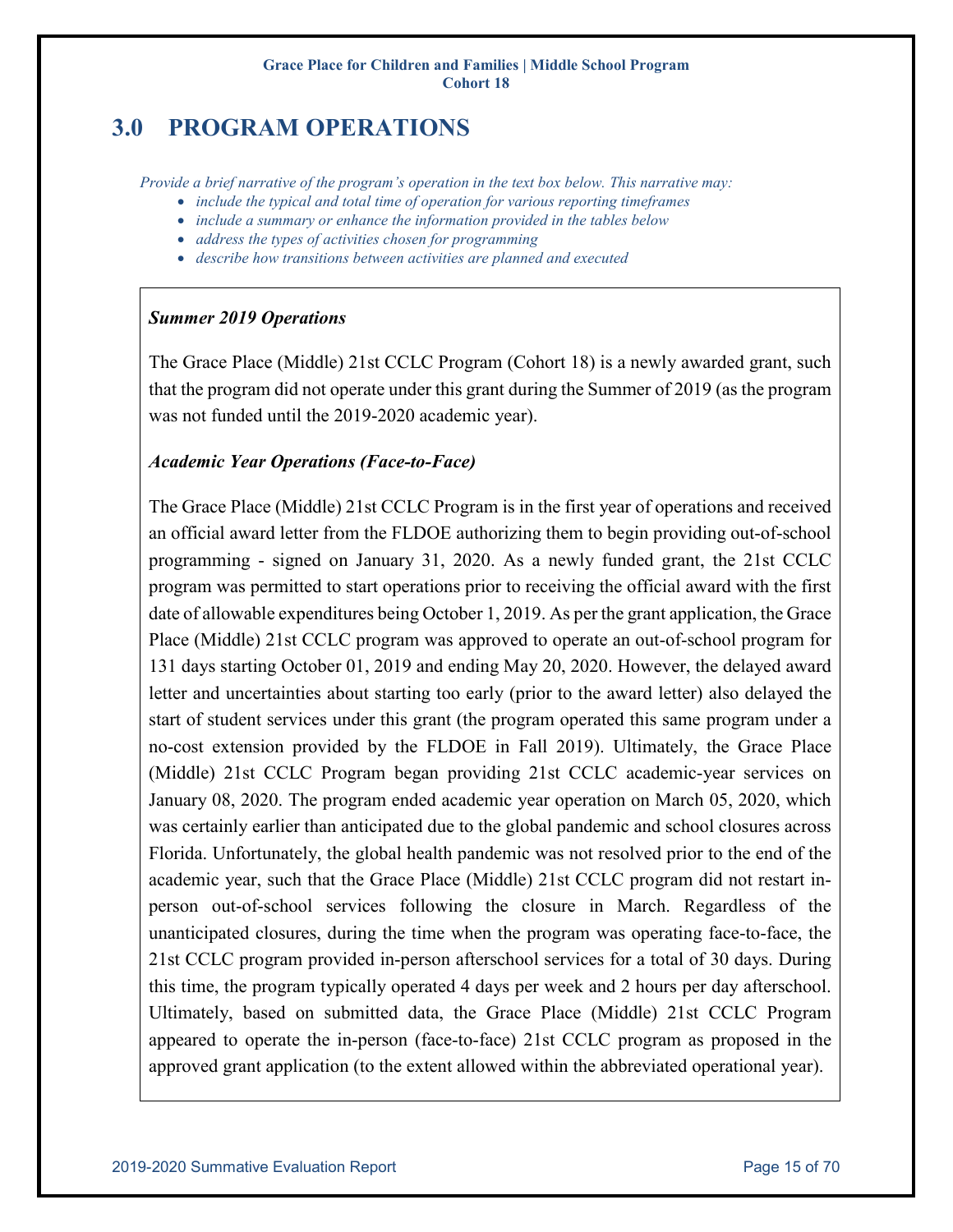*In-Person Program Characteristics*: The Grace Place (Middle) 21st CCLC program is only in the first year of operation and started later than anticipated. Prior to starting operations, the program engaged in a proactive planning process to design and 'make ready" a comprehensive and structured out-of-school program with the overall goal of improving student academic achievement (as required by federal law). Within this overarching goal, the program intended to (1) improve academic achievement in English Language Arts (ELA), mathematics, and science; (2) improve self-efficacy; (3) improve transition to adulthood skills; and (4) increase adult literacy and parenting skills. While the program was not able to fully implement all aspects of the out-of-school program designed and outlined in the approved grant proposal, the program still developed project-based learning plans and lesson plans that would have allowed for full implementation had the program not been unexpectedly closed by the global health pandemic.

More specifically, the program began providing the following academic enrichment services (to some level) prior to the closures: (1) project-based learning for all students, daily, to address student needs in English language arts, mathematics, and science; (2) homework assistance for all students for approximately 30 minutes per day to provide small group and individualized support; and (3) volunteer and guest presentations (such as from waste water management) for all students provided throughout the year to support specific science topics (e.g., robotics, weather, gravity, etc.). In addition, the program had started providing a number of personal enrichment activities for 21st CCLC students, including: (1) Daily physical activity opportunities, for all students, focusing on non-exclusionary activities, such as soccer, yoga and field games, allowing everyone to participate, regardless of skill; (2) "7 Healthy Habits," "The Leader in Me," and "Journey of Hope" curricula to support students as they progress towards self-efficacy; and (3) Junior Achievement's "It's My Business!," an entrepreneurship curriculum, to all students, to emphasize entrepreneurship while providing a strong focus on social studies, reading, and writing skills; and (4) student led service learning projects throughout the summer to develop community commitment and leadership skills.

### *Academic Year Operations (Virtual)*

Due to a global pandemic and emergency health crisis, FLDOE and the Florida Governor announced that all schools would be closed starting March 15, 2020. This resulted in all 21st CCLC programs closing and ceasing all operations after Friday, March 13, 2020. As school districts across Florida were implementing newly developed online and virtual learning options to continue student education, some Florida 21st CCLC programs were also developing strategies to provide much-needed supplemental services to students outside of the virtual school-day. The Grace Place (Middle) 21st CCLC program was one of those that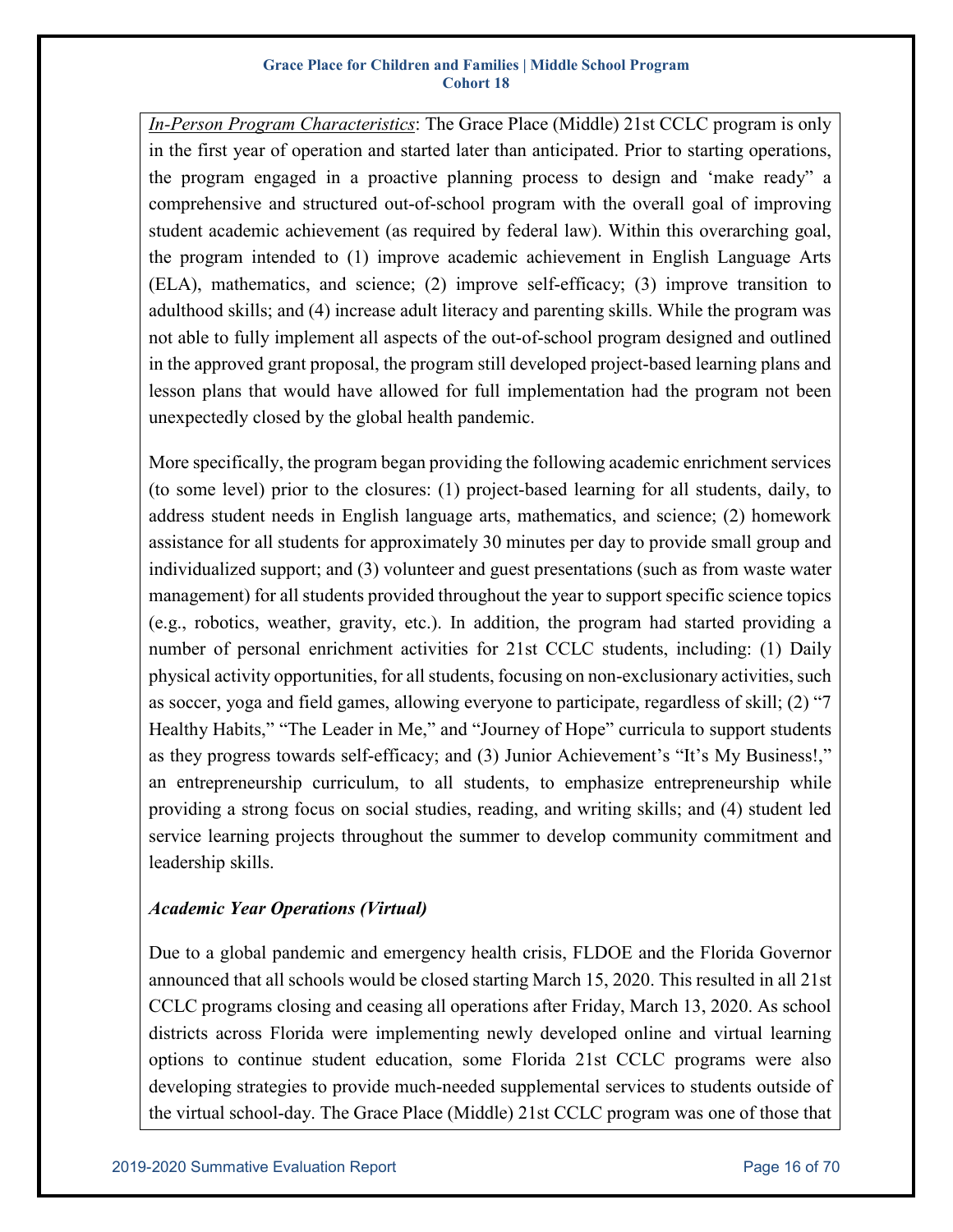developed and implemented a virtual afterschool program during the final quarter of the 2019-2020 academic year. There were certainly challenges in obtaining sufficient commitment from teachers, staff, families, and students – while also facing constant uncertainty "if" and "when" schools might reopen for students. Such uncertainty delayed the implementation of the virtual afterschool programming, with the Grace Place (Middle) 21st CCLC program beginning online programming on March 23, 2020 and ending on May 21, 2020. Overall, the program provided a total of 38 days of virtual programming to eligible 21st CCLC students. Operating an average of 2 hours per day and 4 days per week, as per reported data, the program provided a total of approximately 76 hours of virtual programming over the course of the last months of the academic year.

*Virtual Program Characteristics*: With such unexpected changes to program operations, as well as entirely untested methods to engage every student through virtual programming and enrichments, the Grace Place (Middle) 21st CCLC program took the necessary time to develop and implement a unique Virtual Afterschool Program. Grace Place for Children and Families was able to offer a wide range of supports for students and families through the Grace Place (Middle) 21st CCLC grant project. The Collier County School District was also able to offer a wide range of services, such as technology, special support, and meals. However, it was a challenge getting Grace Place families to access these resources and understand how to utilize what was being provided. With limited staffing, the 21st CCLC program was able to provide tracked outreach and follow-up, which included: (1) initial and ongoing phone, email, text contact; (2) weekly communication using ClassDojo; (3) ongoing reminders through the Remind App; (4) resources and updates provided through the Grace Place website; and (5) online collaboration and supports through Google Classroom. In addition to outreach, the 21st CCLC program provided academic learning activities and supports for ELA/literacy, mathematics, and science - including targeted supports for students with CCPS Canvas assignments and intensive supports for students struggling with CCPS online learning portal. The Grace Place (Middle) 21st CCLC program accomplished this through daily Go to Meetings, online chat, email, and text conversations.

The 21st CCLC program also provided online Digital Learning Resources and Specialized Support for (1) 7 Habits Lessons for character education (weekly concept, daily activity, application and reflection); (2) math and science project-based learning lessons; (3) wellness activities and fitness activities; (3) Leader in Me online curriculum with student incentives and recognitions (funded through other sources); (4) College and Career Readiness activities for high school students; (5) continuation of the high school student mentor program; and (6) weekly notebooks to support high school scholarship and college admission applications and considerations. The program utilized several platforms for virtual afterschool learning: Grace Place Website, YouTube, and Facebook. All activities were archived and were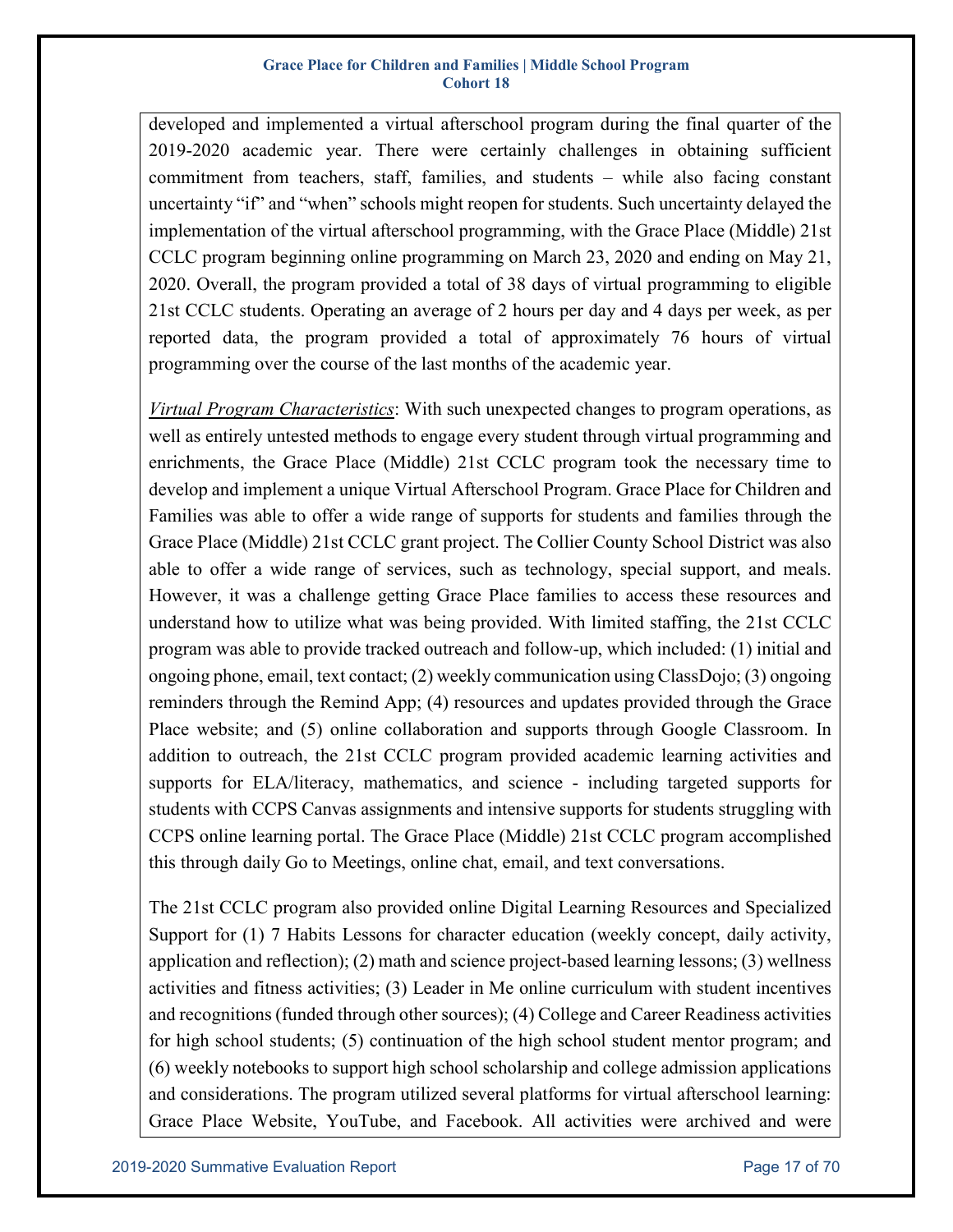accessible continuously through the Grace Place website, including links to the various online platforms that housed resources and/or activities (e.g., YouTube, NASA Online, Franklin Covey's 7 Habits, Smithsonian, Ted Talks, etc.). Students received packets and materials to support virtual afterschool learning. Staff also participated in workshops through Department of Children and Families and Youth 4 Youth (Y4Y). The program also offered a myriad of services for families, including food pantry access, COVID information, hardship gift cards (provided through donations), links to CCPS support, and referrals to other community organizations. The Grace Place (Middle) 21st CCLC program collected and tracked attendance data through engagement in these online platforms and is ready to enter any necessary data on EZReports. The Grace Place (Middle) 21st CCLC program also collected and documented any student and family contact outside the scheduled activities. The 21st CCLC program reported the primary obstacles to implementing the virtual afterschool program were that (1) many staff were unsure about how to approach virtual afterschool programming and (2) many students had a steep learning curve and issues with being independent. The program was able to overcome these obstacles through patience, retraining, and constant feedback and encouragement to both staff and students. Ultimately, Grace Place for Children and Families implemented a comprehensive 21st CCLC virtual afterschool program for targeted high school students.

In addition to submitting project-plans and lesson plans for review by the FLDOE, the program was visited by the external evaluator during the course of the program year. During these visits, program lesson plans and project-based learning plans were reviewed with the program director program staff members, while student activities were directly observed during on-site visits. Teachers and students were interviewed and provided verbal descriptions and explanations of their projects and activities, as well as hands-on examples of most projects and theme-based activities (when available). During every visit, it was apparent that the project-based learning plans and theme-based program units were carefully developed by teachers or adopted from research-based curricula. Overall, program staff members were provided opportunities to make modifications to the activities based on their personal interests and student feedback. Any such changes were reviewed and approved by the program director prior to implementation. Not all activities were project-based or themebased, such as some personal enrichment activities. However, all activities provided appeared to meet the expectations of the FLDOE and the approved activities within the grant application.

### *Proactive Planning Process*

The focus of the Grace Place (Middle) 21st CCLC Program during the initial weeks and months after learning of the tentative award of a new 21st CCLC program was to plan the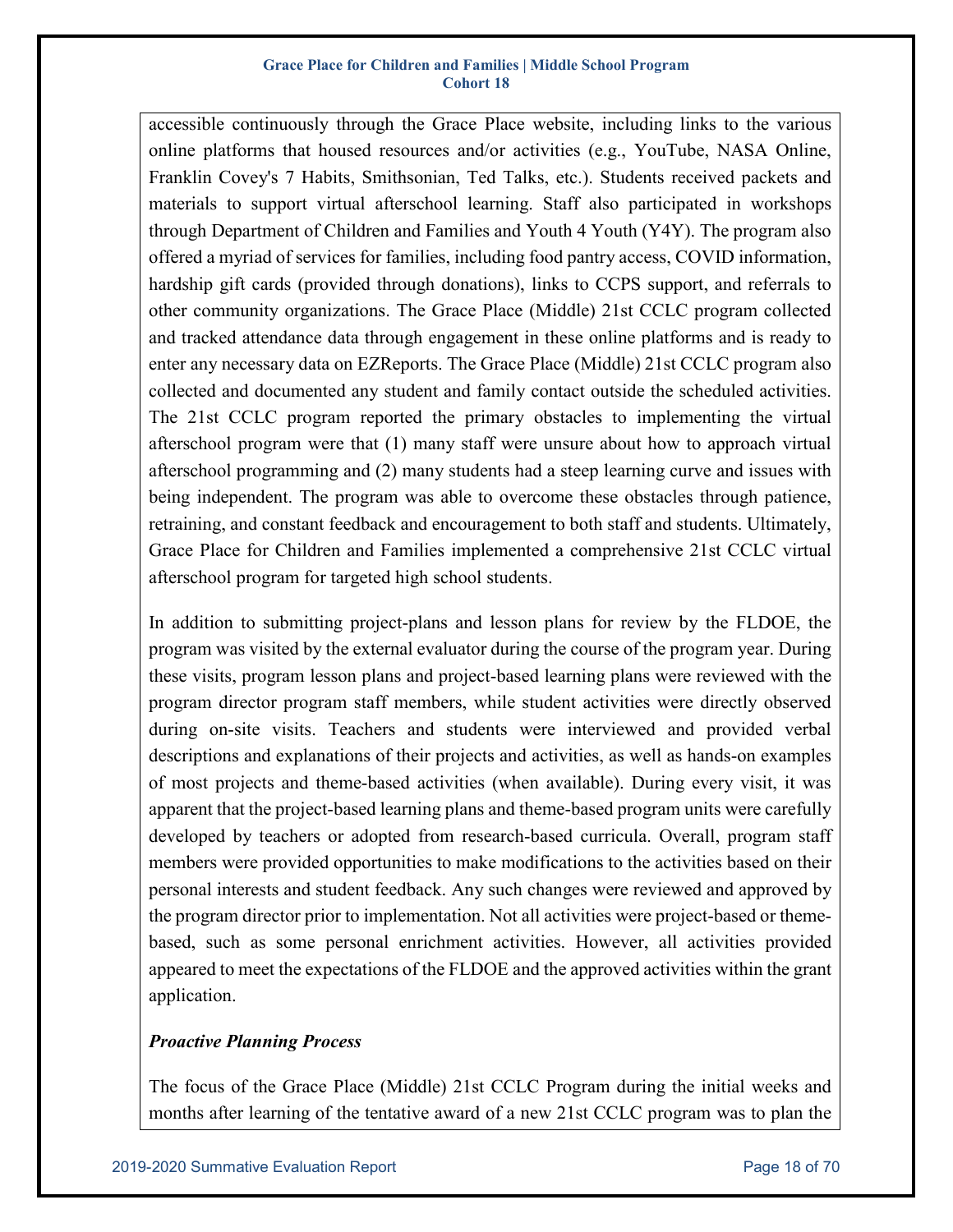successful implementation of a high-quality program prior to enrolling students. This implementation planning process helped ensure that students, when enrolled, would be afforded the most complete and comprehensive program possible without enduring significant changes that could detract from receiving the full breadth of services and/or lead to premature termination of students secondary to frustration and confusion. Unlike some other agencies initiating such a complex educational program, the outstanding ties between the Grace Place (Middle) 21st CCLC Program and the communities where services are located, as well as relationships with the founding 21st CCLC partners, allowed for a relatively efficient and effective implementation. Indeed the 21st CCLC program started well within the required timeframe established by FLDOE.

As part of the proactive planning process, the 21st CCLC program incorporated best practices outlined by Elias et al. (2003), which proposed the following factors as associated with the successful implementation of an enduring program: (a) presence of a program coordinator or committee to oversee implementation and resolve day-to-day problems, (b) involvement of individuals with highly shared morale, good communication, and a sense of ownership, (c) employment of qualified personnel, (d) ongoing processes of formal and informal training, including the involvement of knowledgeable experts, (e) high inclusiveness of all school stakeholders, (f) high visibility in the school and the community, (g) program components that explicitly foster mutual respect and support among students, (h) varied and engaging instructional approaches, (i) linkage to stated goals of schools or districts, (j) consistent support from school principals, and (k) balance of support from both new and seasoned administrators. Moreover, over the course of the initial weeks and months after learning of the potential grant award, the Grace Place (Middle) 21st CCLC Program leveraged and enhanced their community presence, while also focusing on hiring necessary staff to implement the highest quality program for future student participants.

*Complete the table below as indicated in the headers.*

| <b>Center Name</b> | Total number<br>of <u>weeks</u> | Typical number<br>of days per | Typical number of hours per day<br>THIS center was open |                                   |                                     |  |  |  |  |
|--------------------|---------------------------------|-------------------------------|---------------------------------------------------------|-----------------------------------|-------------------------------------|--|--|--|--|
|                    | THIS center<br>was open         | week THIS<br>center was open  | <b>WEEKDAYS</b>                                         | <b>WEEKDAY</b><br><b>EVENINGS</b> | <b>WEEKENDS/</b><br><b>HOLIDAYS</b> |  |  |  |  |
| Golden Gate MS     | No Summer                       | No Summer                     | No Summer                                               |                                   |                                     |  |  |  |  |

### <span id="page-18-0"></span>*Table 12. Summer 2019 Operation*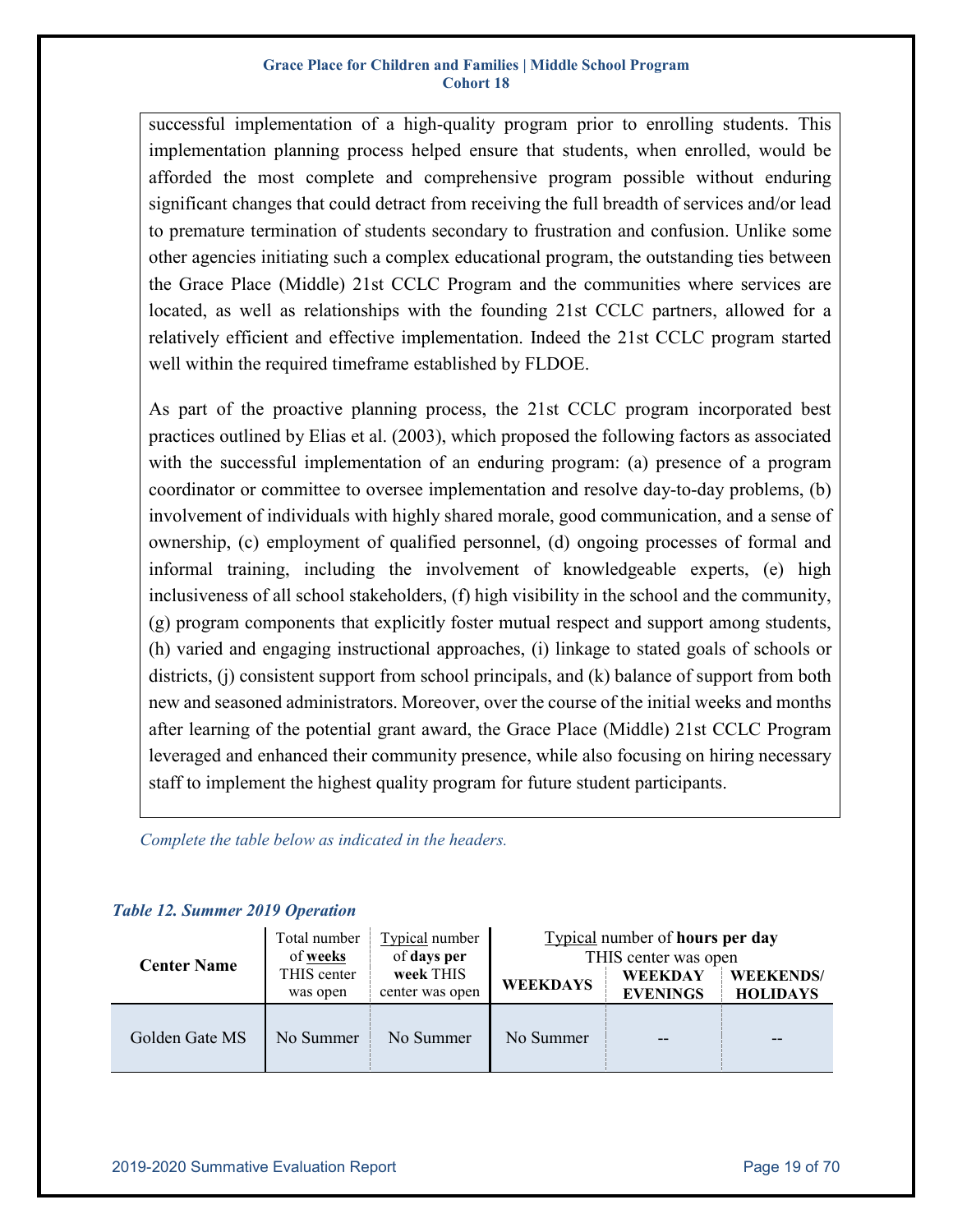<span id="page-19-0"></span>

|                    |                                             |                                                          |                  | Typical # hours per day<br>THIS center was open |                 |                        |                  | Total # days<br>THIS center was open |                 |                     |  |
|--------------------|---------------------------------------------|----------------------------------------------------------|------------------|-------------------------------------------------|-----------------|------------------------|------------------|--------------------------------------|-----------------|---------------------|--|
| <b>Center Name</b> | Total #<br>weeks THIS<br>center was<br>open | Typical #<br>days per<br>week THIS<br>center was<br>open | School<br>Before | School<br>During                                | School<br>After | Holiday<br>eekend<br>⋧ | School<br>Before | ত<br>Scho<br>uring                   | School<br>After | /Holiday<br>Weekend |  |
| Golden Gate MS     | 17                                          |                                                          |                  | --                                              | $\overline{2}$  | --                     |                  |                                      | 68              |                     |  |

**<<< ---- End of Section ---- >>>**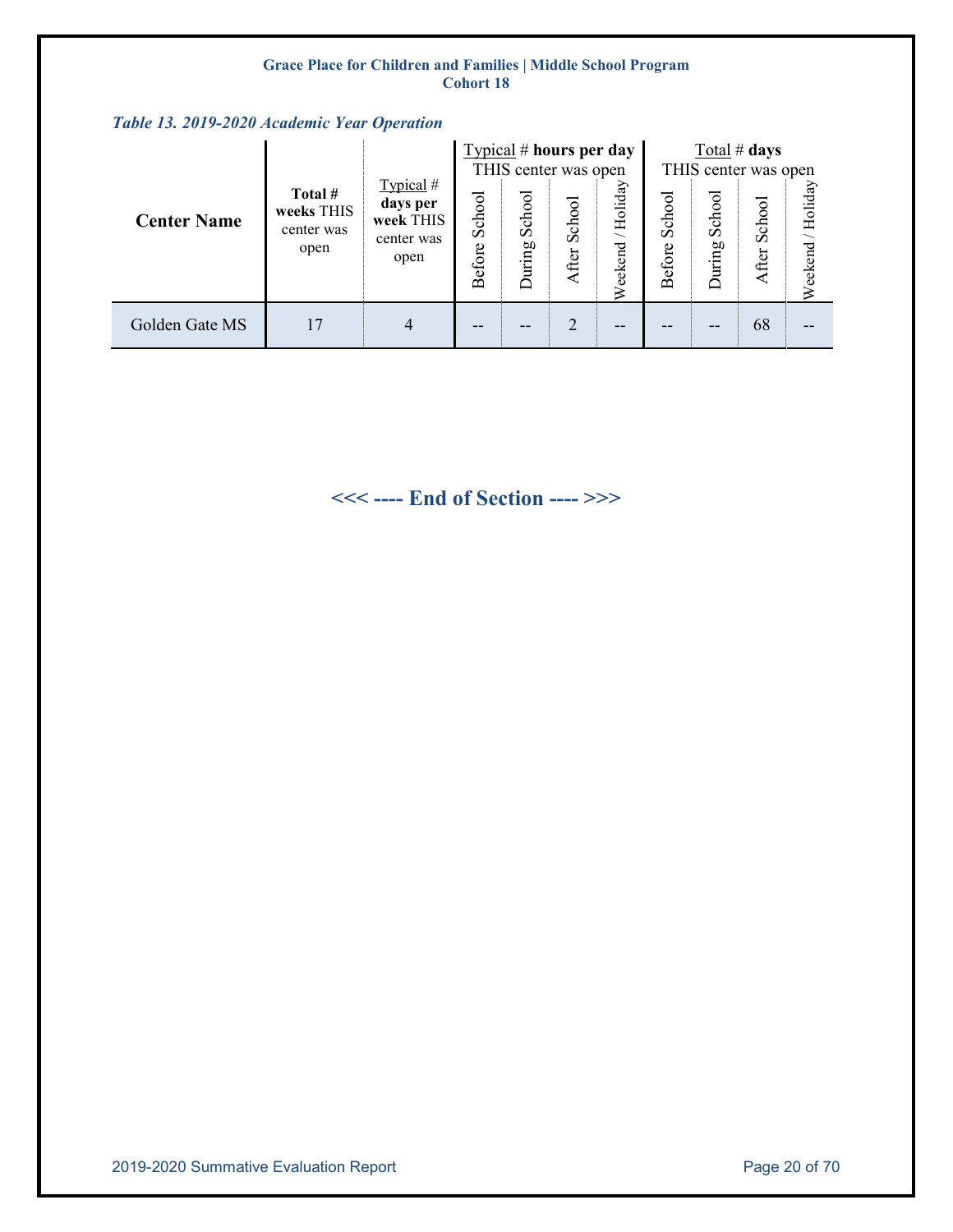# <span id="page-20-0"></span>**4.0 STAFF CHARACTERISTICS**

*Provide a brief narrative of the composition of staff at each center in the text box below. This narrative may include, but is not limited to:* 

- *staff demographics,*
- *ratio of students to staff, staff quality (training and certifications) and*
- *turnover*

Regardless of the adequacy and depth of proactive planning and regardless of the quantity of operations and services, implementing and maintaining high-quality out-of-school programming depends upon consistently effective program management and staffing. Indeed, a high-quality program relies heavily upon well-qualified and experienced core program staff and service providers. Overall, the Grace Place (Middle) 21st CCLC program attracted experienced staff members to provide both core academic enrichment and personal development activities to actively participating 21st CCLC students. The Grace Place (Middle) 21st CCLC program developed a staffing plan and received necessary funding under the 21st CCLC grant to fully staff a comprehensive, structured, and student-focused 21st CCLC program.

*General Staffing Plan*: Although the Grace Place (Middle) 21st CCLC program operated on a very abbreviated program year -- starting January 08, 2020 -- the program developed and began to implement a comprehensive staffing model to provide all 21st CCLC services. The staffing plan includes certified teachers, non-certified instructors, and contracted staffing from partnering agencies working with these students and communities. Each classroom is staffed by a high-school student (AP Leader) or college student (Lead Program Assistant) and a certified teacher, thus reducing stress on the teachers and ensuring a more interactive environment for the students. Several groups will have high-school students training to be staff and some groups have an adult volunteer who support the other staff and assist in mentoring the students. In addition to these staff and supports, the program receives staffing support from the David Lawrence Center (2 staff, 2 hours weekly), the United Arts Council (1 staff, 2 hours weekly), Drug Free Collier (2 staff, 1 hour weekly), and Delta Sigma Theta Sorority (2 hours weekly). As shown by submitted data, the 21st CCLC program reported employing a total of 37 staff members during the Spring of 2019.

*Use of Certified Teachers*: As required by the FLDOE, academic-based 21st CCLC activities were provided and/or supervised by certified teacher (e.g., reading, writing, mathematics, and science). Personal enrichment activities were provided by certified teachers, qualified non-certified instructions, and/or a combination of staff members. While the program was not necessarily required to have certified teachers provide all aspects of the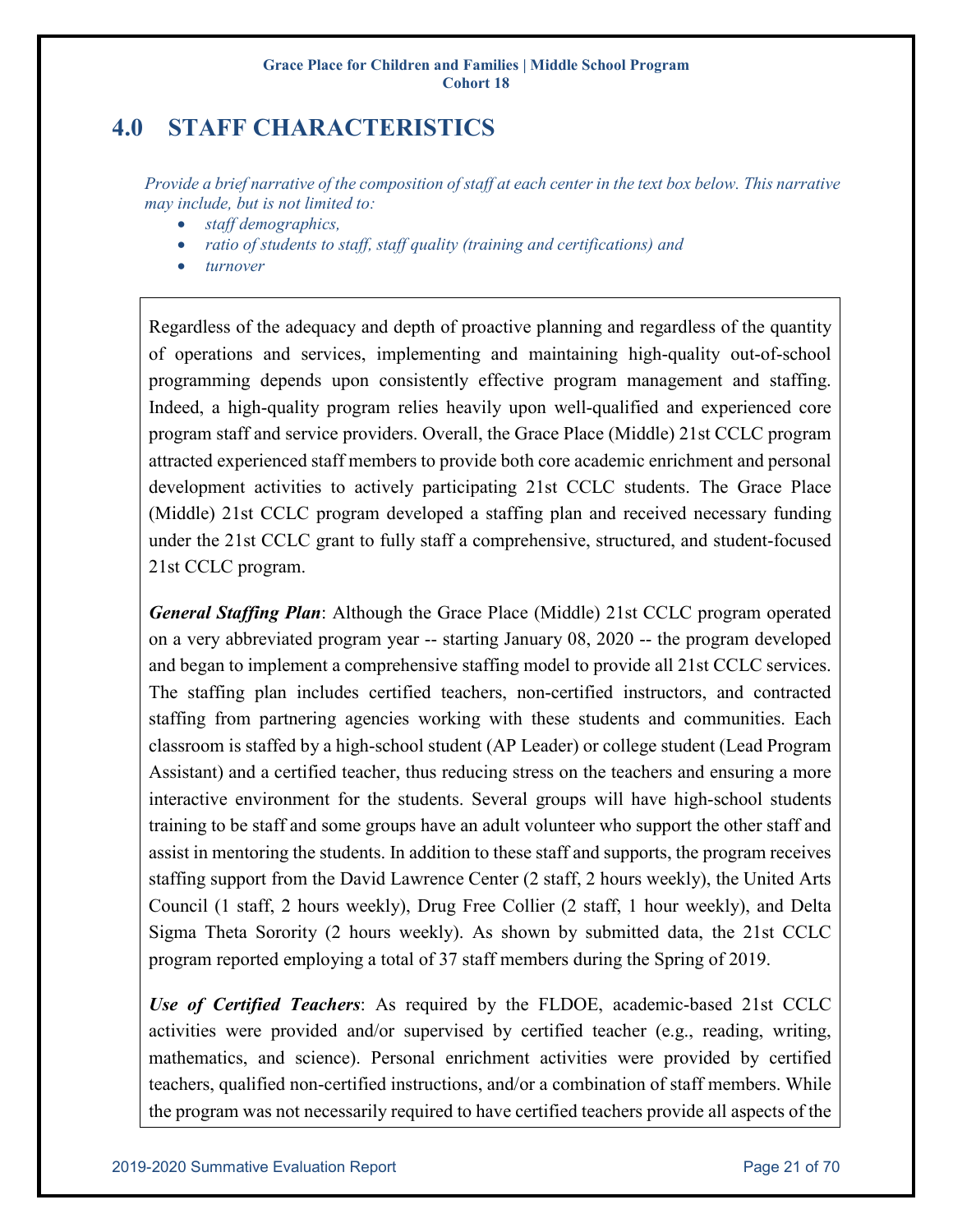lesson plans, best-practices for afterschool programs suggest an importance to having certified teachers directly provide the academic activities to maximize impact and effectiveness. As noted, of all 37 staff members, the program reported utilizing 7 certified teachers for use primarily during the English Language Arts, mathematics, science, and homework assistance components of the 21st CCLC program. The program may have utilized other certified teachers, but the reporting system only allows one category to be selected for each staff (e.g., an "administrator" can also be a "certified teacher", but if they did not provide academic remediation they would not be considered herein as a "certified teacher"). Overall, the Grace Place (Middle) 21st CCLC program reports having utilized certified teachers as proposed in the approved grant application, as approved budget narrative, and as required by the FLDOE.

### <span id="page-21-0"></span>*4.1 Staff Demographics*

*Report the data elements outlined in the table below. Provide a brief narrative describing the data. (A bulleted summary is acceptable.) Note: This data must be reported for each center. Table 14 must be replicated if your program has more than one center.* 

| <b>Golden Gate Middle School</b>          |          | <b>Summer</b><br>2019 | 2019-2020<br><b>Academic Year</b> |                |  |
|-------------------------------------------|----------|-----------------------|-----------------------------------|----------------|--|
| <b>Staff Type*</b>                        | Paid $1$ | <b>Volunteer</b>      | Paid                              | Volunteer      |  |
| Center Administrators and Coordinators    |          |                       | $\mathbf{1}$                      |                |  |
| College Students                          |          |                       |                                   |                |  |
| <b>Community Members</b>                  |          |                       |                                   | $\overline{2}$ |  |
| High School Students                      |          |                       |                                   |                |  |
| Parents                                   |          |                       |                                   |                |  |
| School Day Teachers (former & substitute) |          |                       | $\tau$                            |                |  |
| Other Non-teaching School Day Staff       |          |                       |                                   |                |  |
| Sub-contracted Staff                      |          |                       | 26                                |                |  |
| Other**                                   |          |                       |                                   |                |  |

#### <span id="page-21-1"></span>*Table 14a. Regular Staff by Paid and Volunteer Status*

<sup>1</sup> For all staff categories, only staff paid with 21<sup>st</sup> CCLC funds are reported herein.

*\* These categories represent the regular responsibilities of program staff during the regular school day.* 

*\*\* This category is for staff members that do not fit in specific categories provided.*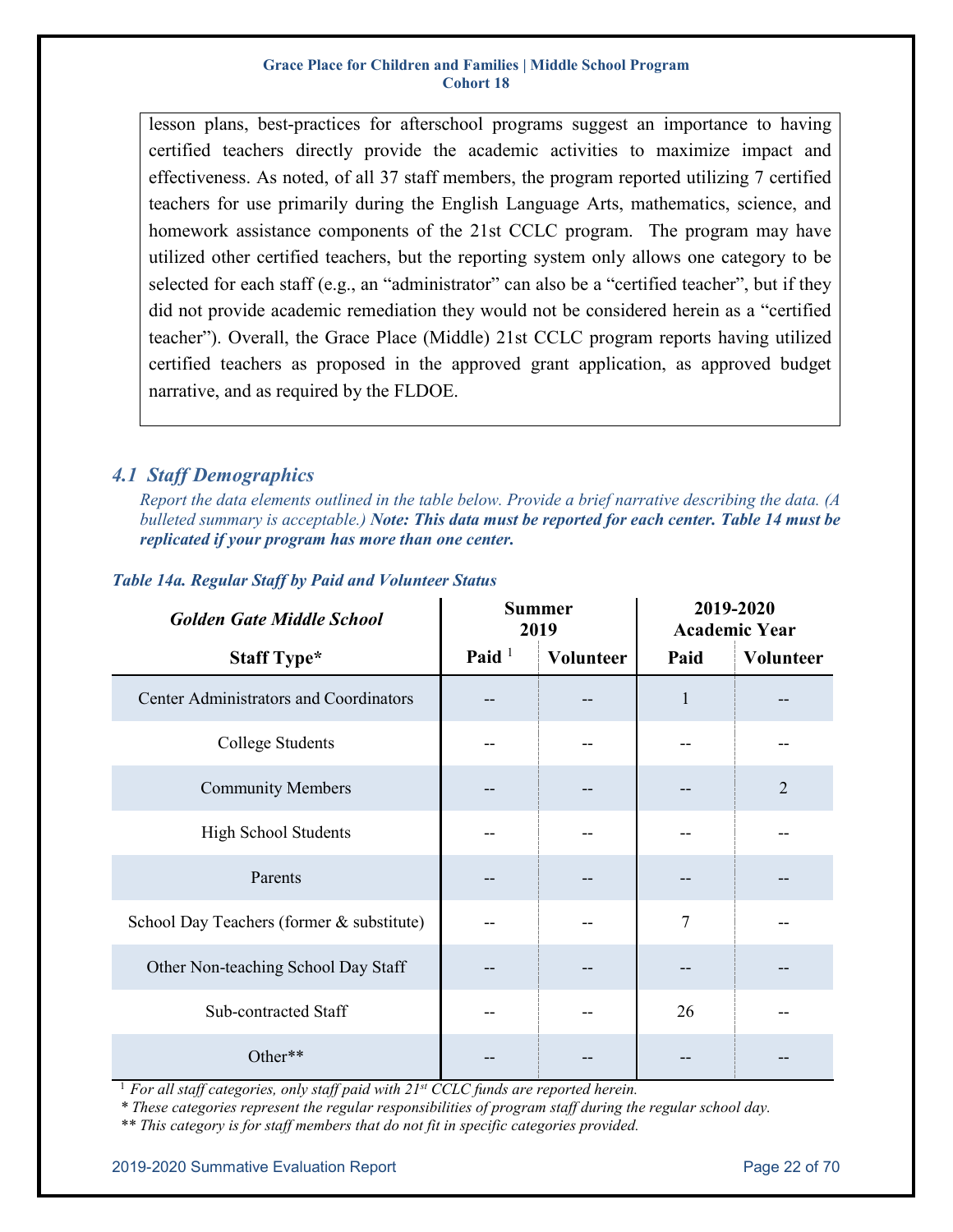### <span id="page-22-0"></span>*4.1 Staff Demographics Narrative*

The Grace Place (Middle) 21st CCLC program recruited and retained staff members from a range of backgrounds and demographic groups. It certainly enhances the overall 21st CCLC model to include some level of diversity among staff members - whether that be cultural, personal, or professional characteristics and backgrounds. The Grace Place (Middle) 21st CCLC program collected several demographics to better understand and demonstrate who is staffing the program and working with students. The 21st CCLC program is encouraged to ensure all demographic staffing data are entered into the EZReports system, including pay status, gender, and highest educational degree. The program is encouraged to maintain these records on an ongoing basis, such that changes in program administrators and site coordinators do not impact the accurate reporting of staffing data. Certainly, maintaining an ongoing and living list of staff members will help alleviate the 'lost data' caused by any unexpected leadership changes. The following provides a general briefing as to the most pertinent characteristics of staff members from data collected and provided by the 21st CCLC program.

- Staff Members Supporting Program
	- o 37 -- Total Staff Members
- Compensation Methods
	- o 34 -- Staff Members Paid by 21st CCLC
	- o 1 -- Staff Members Paid by Other Funds (Not Included in Tables)
	- o 2 -- Staff Members Volunteering to Support 21st CCLC
- Staff Gender
	- o 30 -- Paid Female Staff
	- o 5 -- Paid Male Staff
	- o 2 -- Volunteer Male Staff
- Staff Educational Levels (Highest Level Only)
	- o 1 -- Master's Degree
	- o 21 -- Bachelor's Degree
	- o 15 -- High School Diploma / GED / HS Student
- Staff Member "Regular Day" Assignment (No Duplication)
	- o 1 -- Administrators or Site Coordinators
	- o 2 -- Community Member
	- o 8 -- School Day Teachers (e.g., Certified, Substitute, Etc.)
	- o 26 -- Sub-Contracted Staff Member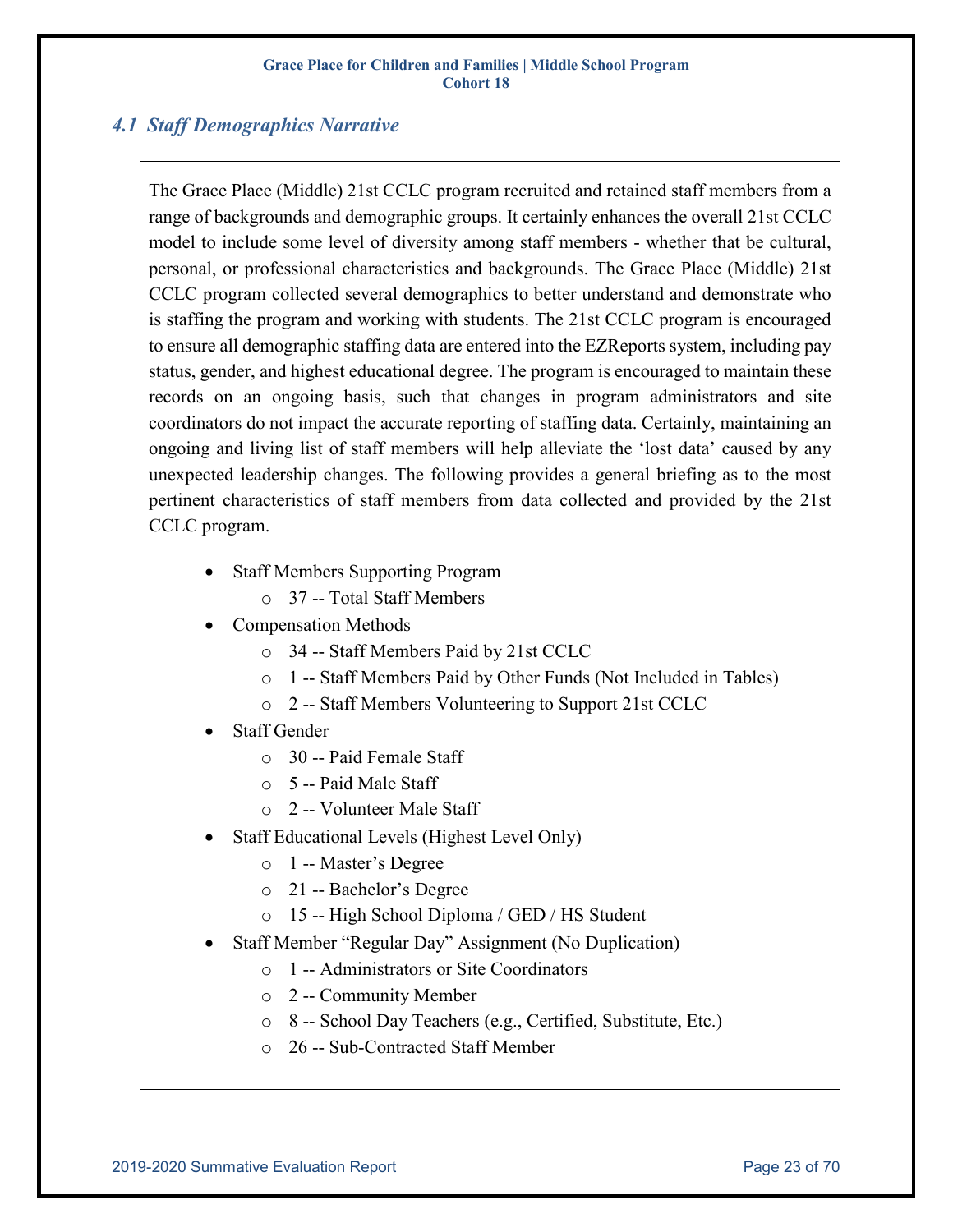### <span id="page-23-0"></span>*4.2 Students-to-Staff Ratio*

*Provide a narrative describing the ratio of students to staff at each center in the text box below. Explain how the ratio affects programming and instruction.*

The Grace Place (Middle) 21st CCLC program appears well-staffed and capable of maintaining the proposed ratio of students-to-teachers in both academic and personal enrichment activities. Within the afterschool services, the 21st CCLC program ensured the student-to-staff ratio was at or below an 8:1 ratio for academic activities and 10:1 ratio for personal enrichment activities. In general, to maintain quality while controlling costs, the FLDOE allows personal enrichment activities to have a higher ratio than academic activities Certainly, when the student-to-staff ratio is kept low in out-of-school programs, the students benefit from extra attention and instruction, while staff members are better able meet the needs of all students in their care. It is important to note that the table presented earlier in this section does not necessarily suggest that these are the number of staff members working each day of programming, but indicates only the total number of staff members that worked in the Grace Place (Middle) 21st CCLC Program during the 2019-2020 Academic Year. When necessary and prudent, staff members can share a single position and would appear as two staff within the staffing table, as required for reporting requirements.

### <span id="page-23-1"></span>*4.3 Staff Training*

*Provide a narrative description of the professional development and training provided to staff at each center in the text box below. Explain how this training affects the delivery of services for the program.*

In designing and implementing a quality educational program it is vital to ensure all stakeholders (e.g., program staff, students, teachers, parents, and community partners) are equipped with the skills they need to help achieve and support program objectives. Overall, the Grace Place (Middle) 21st CCLC teachers and staff appear to be adequately qualified to provide the specific activities within the approved 21st CCLC program. As per the program, all staff members were trained in the federal and state 21st CCLC initiative prior to or shortly after beginning their work with 21st CCLC students and families. In addition, all staff members are provided training in the specific model proposed by the Grace Place (Middle) 21st CCLC Program, including programmatic objectives and allowable activities (as per the approved grant). In addition to structured trainings, the program provided in-vivo trainings for 21st CCLC staff members (e.g., demonstrations, walk-throughs, guided implementation, etc.). The program also supported other training and professional development opportunities for all staff members through regular meetings and outside training opportunity (e.g., FASA Learning Academy). Staff meetings helped review 21st CCLC policies and expectations, progress towards approved objectives, and continuous improvement of program activities.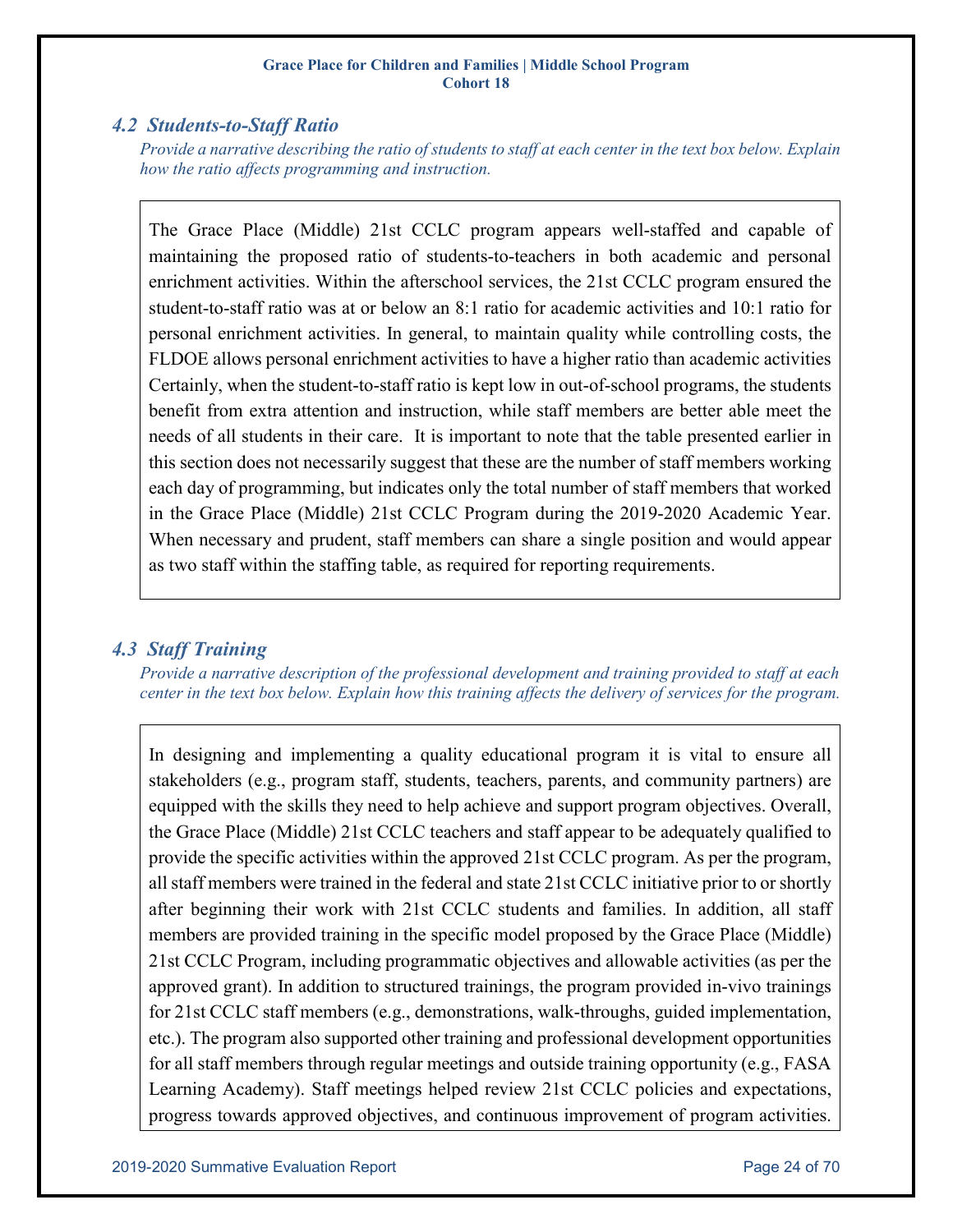Indeed, program leadership report offering all 21st CCLC staff with professional trainings and providing technical assistance to ensure an optimal education program with measurable effects on students' academic performance and social behaviors.

Trainings are selected through informal surveying of all staff members to gather their interests and needs for professional development. However, most training tends to be governed by regulations and requirements of the grant (e.g., DCF trainings where required, CPR/First Aid, etc.). This year, trainings were focused on the 7 Habits to ensure program staff members were providing this keystone element of the program correctly and effectively. Ultimately, to support student services, the Grace Place (Middle) 21st CCLC program provided staff development through the following structured professional development opportunities:

January 2020 7 Habits of Highly Effective People Attending: Teachers, Group Leaders, Coordinator, Asst Coordinator

January 2020 7 Habits Leadership Coaching Days Virtual Trainings Attending: All Key Staff

February 2020 7 Habits Symposium Attending: Director

Ongoing (As Needed for Certification) CPR Training / First Aid Training / Crowd Management Training Attending: All Key Staff

### <span id="page-24-0"></span>*4.4 Staff Turnover*

*Provide a narrative addressing the data and information on staff turnover at each center in the text box below. Explain the circumstances leading to turnover and the program's efforts to mitigate turnover.*

The Grace Place (Middle) 21st CCLC program also provided data on staff turnover during the course of the 2019-2020 program year. As demonstrated by submitted data, the program had no turnover during the course of the program year, with no staff members leaving the program and being replaced by another staff member in the same position. The lack of turnover suggests the program had well-trained staff who were satisfied with their work and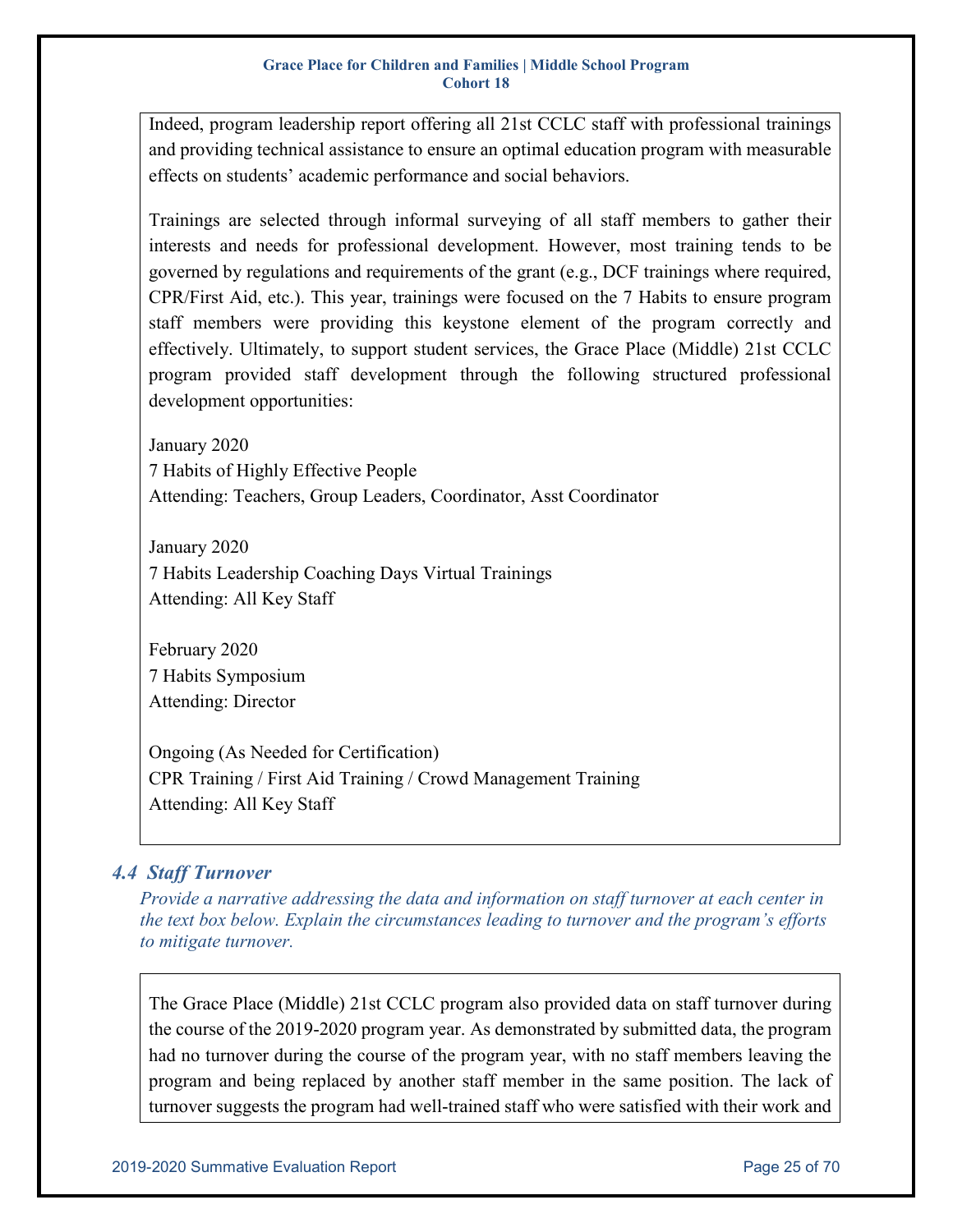felt some sense of self-efficacy that they could fully complete assigned tasks. It is noted that the program employed several methods to prevent turnover this past year, such as (1) providing helpful professional development and training for all staff members to help them understand expectations and feel more competent to do the job assigned; (2) employing more school day support staff to help reduce the workload for teachers; (3) focusing on hiring staff members that are more reliable and invested in the students and the program; and (4) providing flexibility with job sharing and back-up staff for when regular staff need time off. These methods seem consistent with research on reducing turnover and improving job satisfaction, such that it can be assumed these methods were helpful in reducing turnover. Certainly, the lack of turnover suggests the methods were overall successful in improving satisfaction and retention of staff members.

**<<< ---- End of Section ---- >>>**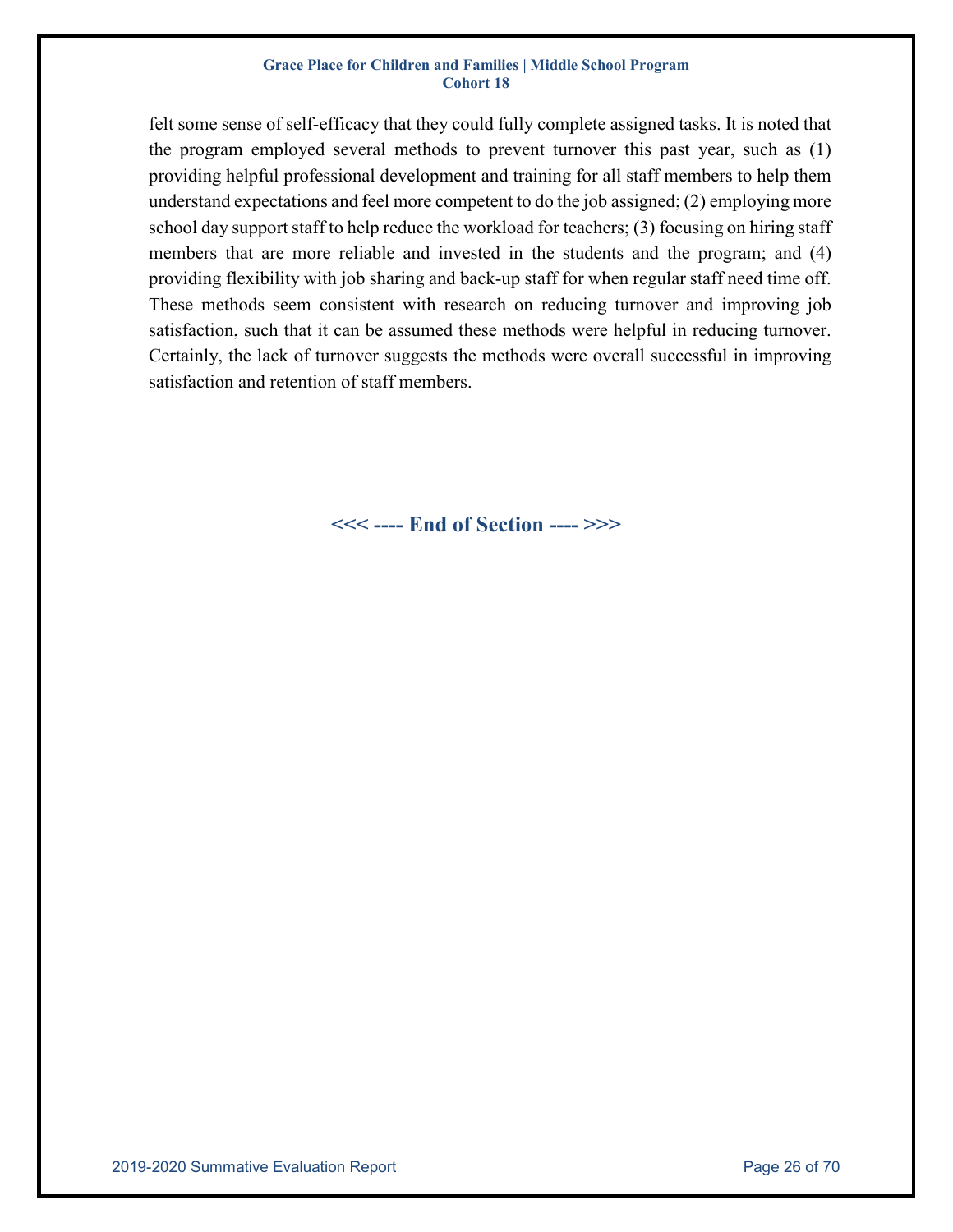# <span id="page-26-0"></span>**5.0 OUTCOMES**

*This section should outline each program objective, how those objectives are measured, data analysis methods, progress toward meeting the objectives, and findings, implications, and recommendations, considering the impact of the program on the populations served.*

The Grace Place (Middle) 21st CCLC program developed individual program-wide objectives based on an assessment of student, parent, family, and community needs in the year prior to the competitive grant submission in 2019-2020. In order to help ensure appropriate and challenging objectives were developed, FLDOE provided programs guidance in developing strong goals and objectives prior to the first day of student services (programs are not permitted to change their objectives for the duration of the five-year grant award). Each of the annual objectives, as approved by the FLDOE, was designed to be measurable, quantitative, challenging (yet achievable), and assessed throughout the project year (continuous assessment). In essence, objective-focused implementation of the 21st CCLC program helps ensure a strong, consistent, and measurable impact on the students and families served. It is noted that these objectives are exactly as approved by (FLDOE using the Objective Assessment and Data Collection Tool (OADCT). Ultimately, the Grace Place (Middle) 21st CCLC program submitted middle school objectives with the intent to: (1) improve academic achievement in English Language Arts (ELA), mathematics, and science; (2) improve self-efficacy; (3) improve transition to adulthood skills; and (4) increase adult literacy and parenting skills.

All objectives were assessed with similar activities. First, all programs were visited by the evaluator at least once during the course of the summer and academic year. This visit included a thorough review of program operations, data collection methods, and data integrity (including a check to matched entered data with hard-copy assessments). Site visits also provided a more subjective evaluation of program activities to inform both formative and summative recommendations for improvement. Second, in addition to site visits, data were reviewed throughout the year, including a thorough review of all data at mid-year (for mid-year reporting). Data were also reviewed at the end of the year, though no new performance data was added since March 15, 2020 (the due date for mid-year reporting and the date all programs due to the global health pandemic). During these evaluation events, data were reviewed for completeness, accuracy, and validity. At two points in the year, data were analyzed to determine progress towards the established objectives - first at mid-year and then at the end of the academic year (though the end-of-year analysis used the same data as mid-year due to no new performance data). Outcomes are reported both for all students (attending at least one day) and for regularly participating students (students attending 30 days or more). While the mid-year outcome data are being used for the summative evaluation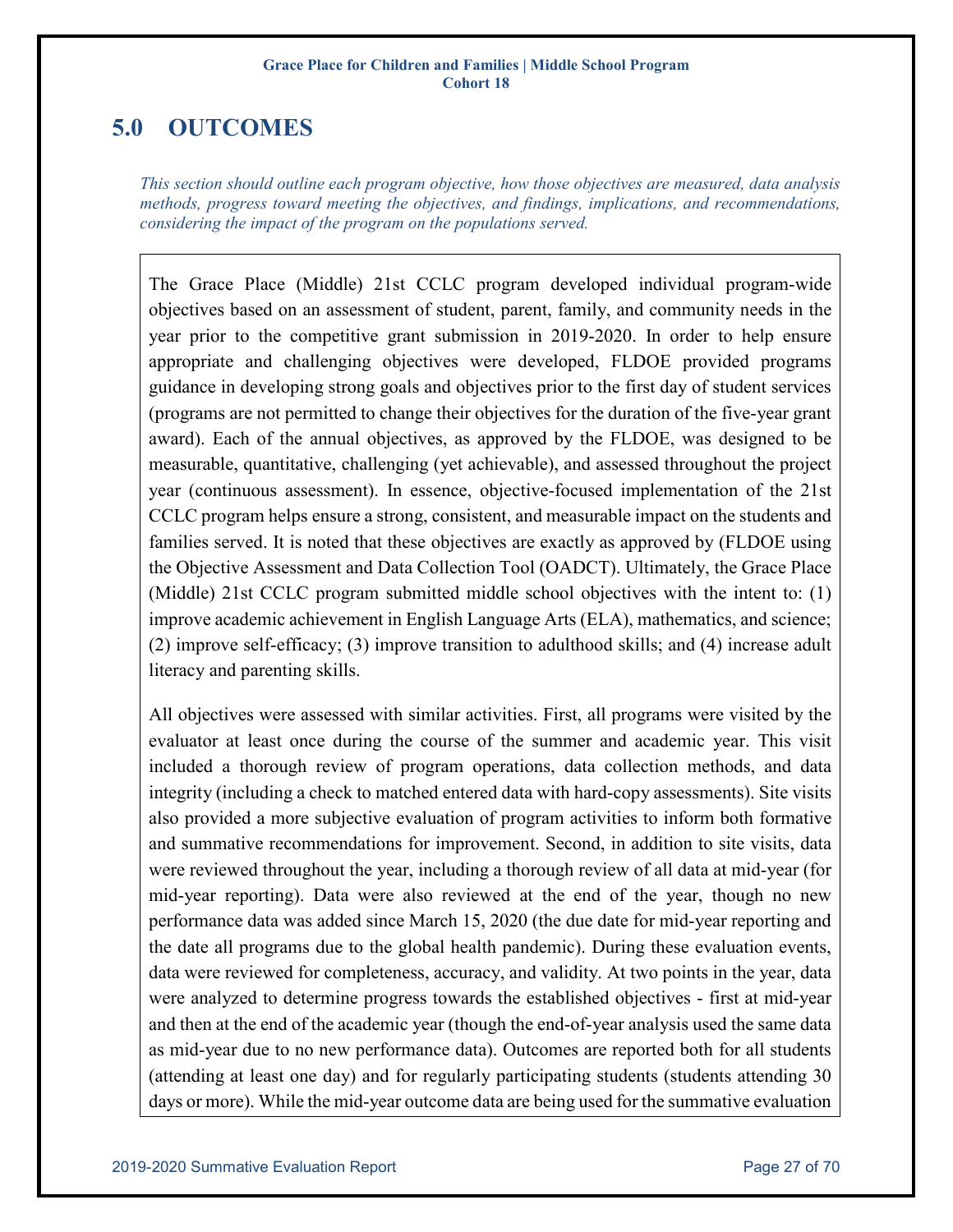(due to program closures of on-site operations), the FLDOE generally requests that end-ofyear analysis be based on regularly participating students (as noted in the text of each objective). As such, data are analyzed both ways, though the program should put greater emphasis on findings related to regularly participating students, as they most likely received sufficient dosage to drive continuous improvement.

### <span id="page-27-0"></span>*5.1 Objectives, Activities, Data Collection Methodology and Outcomes*

*List the approved program objectives and the associated activities implemented to reinforce the content area along with the type of assessments used to measure the objective. Report the data elements outlined in the table below and provide a narrative describing the data presented. Be sure to include all approved objectives. For additional program objectives, add additional tables as needed. Include the following information:*

- *Measures and Data Collected: Provide a narrative description identifying in detail ALL specific measures and data sources used for the assessment of each objective (measures such as grades do not require detailed descriptions, though less standard measures and data sources require detailed descriptions). Indicate and define all variables examined using these measures and data sources.*
- *Data Timeline: Provide a detailed narrative of the data collection timeline for each of the measures and data sources identified. The narrative should reflect the data chain of custody from the moment the assessment score are collected to when the data is provided to the FDOE.*
- *Data Quality: Provide a narrative summary of the overall quality of data obtained for each program objective. If there are issues with data quality (e.g., a specific program center did not provide data, planned computer‐based assessment system did not save data, etc.), provide a detailed plan for how to address quality issues in subsequent years.*
- *Continuous Assessment: Provide a detailed narrative account of how the data was used for continuous (formative) assessment of progress toward each objective. Include an account of when and how the data was analyzed for formative assessment and how findings were used to guide refinements to services.*
- *Student Inclusion: Provide a narrative indicating whether all students for whom each objective is relevant were assessed. If students were excluded, detail which students were excluded and the reason for the exclusion. Reasons for excluding groups of students statistically (e.g., statistical outliers) must include the exclusion decisions and statistical results supporting the exclusion.*
- *Programmatic Changes and Rationale: Describe and provide a rationale for any planned adjustments to 21<sup>st</sup> CCLC programming for the next grant year.*
- *Data Collection Changes and Rationale: Describe and provide a rationale for any planned adjustments to the data collection or evaluation plan for the next grant year.*

*The 2019-2020 school year was impacted by COVID-19. These objectives will be evaluated based on the comparison between the two available data points. The End-of- Year evaluation deliverable has been waived. If the program was able to collect post-assessment data, it should be addressed here.*

*Programs are NOT permitted to change their objectives without specific written approval from the 21st CCLC Program Office.*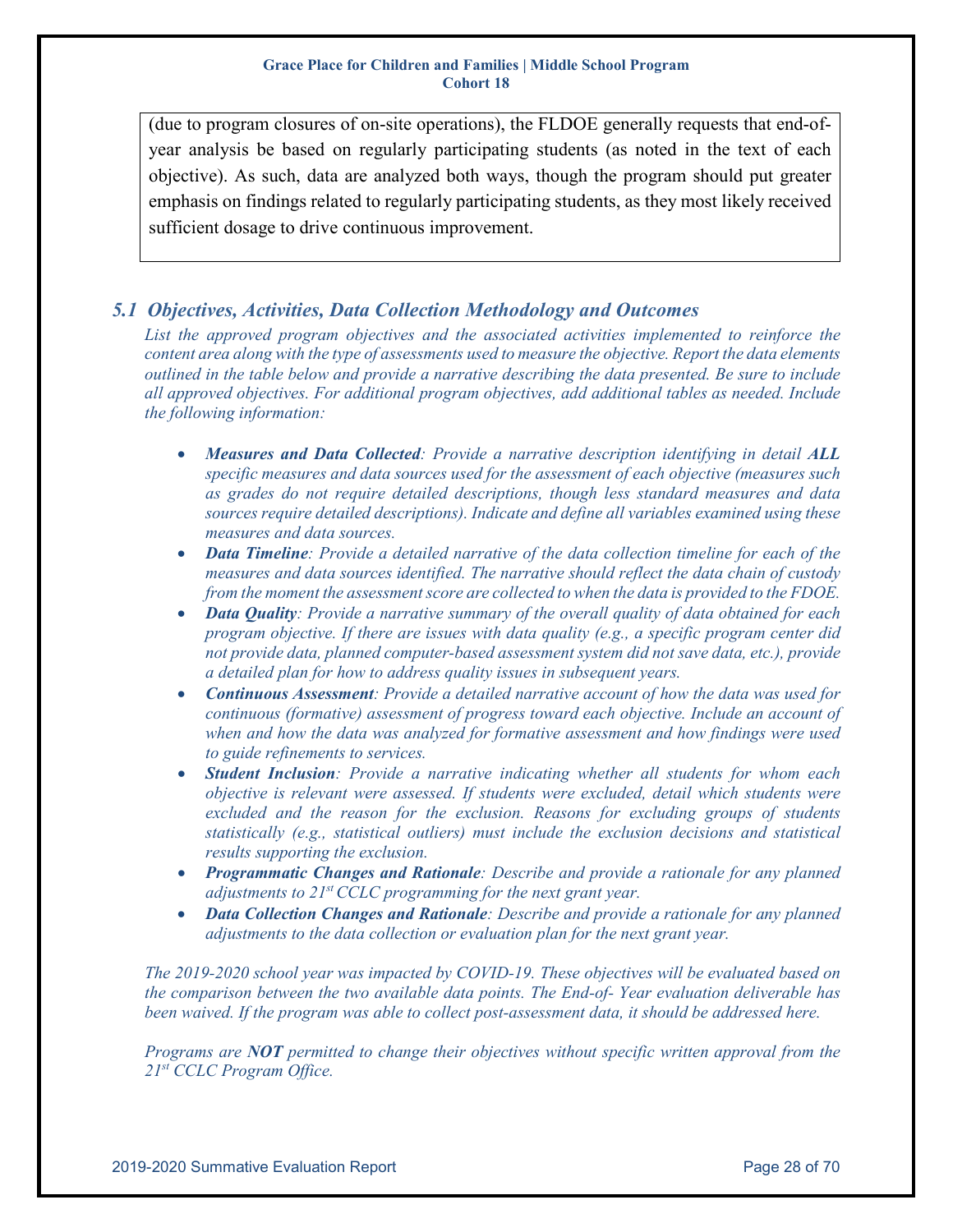<span id="page-28-0"></span>*Table 15a. Objectives, Activities, Data Collection Methodology, and Outcomes (Objective 1)*

j.

| <b>Objective 1:</b>                   | 65% of regularly participating students will improve to a<br>satisfactory English Language Arts grade or above, or<br>maintain a high grade across the program year.                                                                                                                                                                                                                                                                                                                                                                                                                                                                                                                               |
|---------------------------------------|----------------------------------------------------------------------------------------------------------------------------------------------------------------------------------------------------------------------------------------------------------------------------------------------------------------------------------------------------------------------------------------------------------------------------------------------------------------------------------------------------------------------------------------------------------------------------------------------------------------------------------------------------------------------------------------------------|
| <b>Description of Activities:</b>     | The program provided 60 minutes of academic enrichment<br>time, daily. Homework help/tutoring was included as 30<br>minutes of this block. This academic support time allowed for<br>students to: receive extra help on daily assignments, reinforce<br>prior learning by participating in supplemental academic<br>enrichment activities, and benefit from direction instruction in<br>topics in which they are struggling. During this time students<br>learning note taking skills and other study habits needed for a<br>successful future.                                                                                                                                                    |
| <b>Description of Assessment:</b>     | <b>Report Card Grades in English Language Arts</b>                                                                                                                                                                                                                                                                                                                                                                                                                                                                                                                                                                                                                                                 |
| <b>Measure and Data</b><br>Collected: | This objective is measured using report card grades provided<br>by regular day teachers based on student performance in their<br>course work for this academic subject. Students are graded on<br>the standard A-F grading scale. When students are enrolled in<br>multiple classes under the same academic category, the<br>highest-level 'regular' course is selected for consideration<br>throughout the year (rather than remedial courses, pull out<br>courses, or subject support courses).                                                                                                                                                                                                  |
| <b>Data Timeline:</b>                 | All academic data is collected directly from the School District<br>using the StopWatch system (an online dashboard that houses<br>all student data and is made available under a formal data<br>sharing agreement). When students are enrolled, site<br>coordinators obtain their district student ID. The ID is placed<br>on the master student database and added to the StopWatch<br>system (to tell the system they are in our program). The<br>program director then downloads all academic data and<br>demographics from StopWatch and merges the file with the<br>master student database (which houses all assessment data). In-<br>kind staff then create the uploads for the EZReports. |
| Data Quality:                         | Data quality is excellent. The program has direct access to district<br>data using the StopWatch dashboard developed by the School<br>District of Collier County. Data are pulled directly from that<br>system, such that the data are complete and accurate. There are<br>no data quality issues with the data provided.                                                                                                                                                                                                                                                                                                                                                                          |
| <b>Continuous Assessment:</b>         | <b>Standard of Success</b> Maintain or improve to an A/B grade or<br>improve to a C from a D or F (or grading scale equivalent).                                                                                                                                                                                                                                                                                                                                                                                                                                                                                                                                                                   |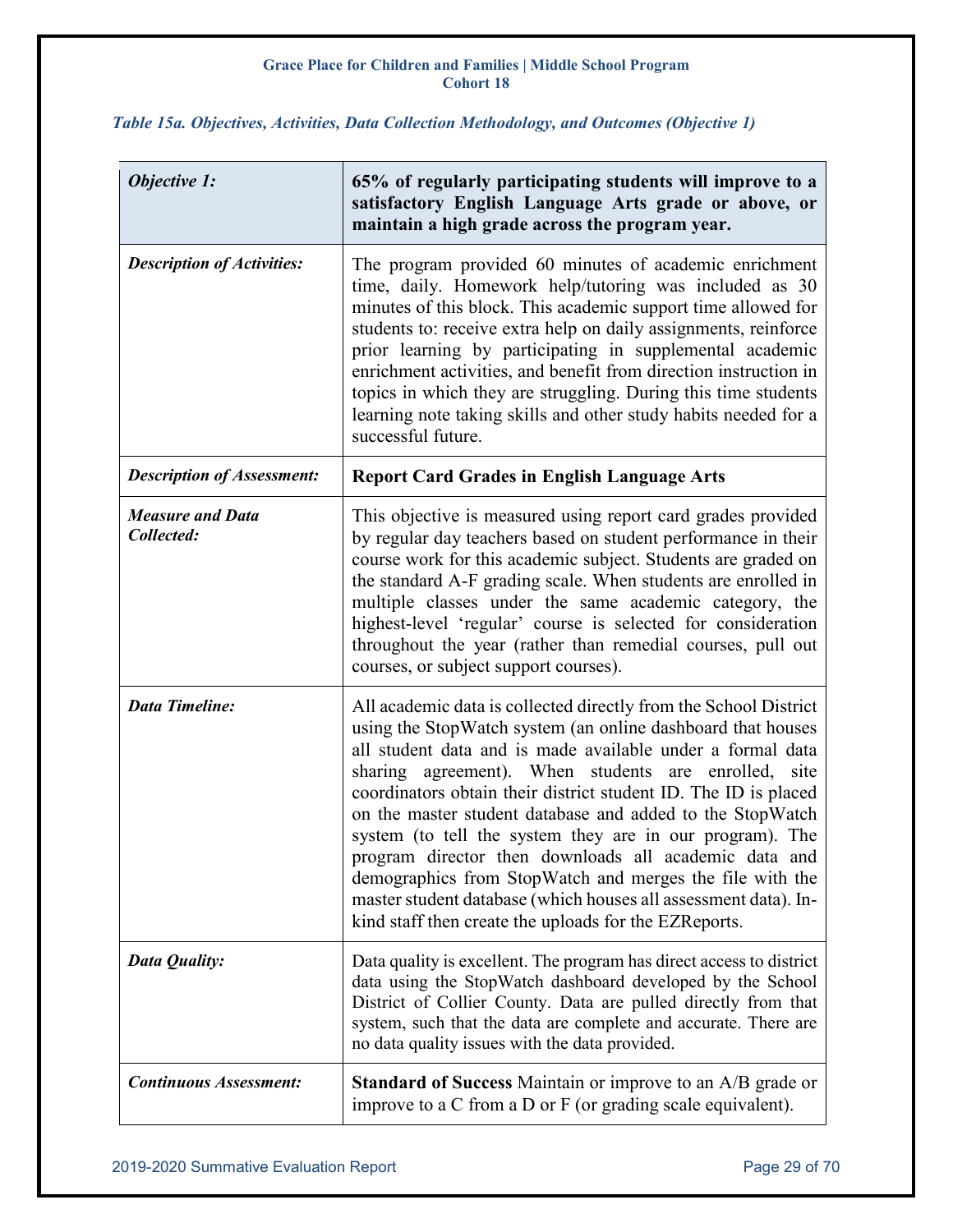|                           |  |                                                                                                                                                                                               | Analysis and Interpretation: Grade analyses are based on<br>simple "improvement" and/or "maintenance" measurements,<br>such that each student is compared to their own baseline data<br>for most of the associated metrics. Such within-subjects<br>analysis is achieved by calculating whether each student<br>increased, maintained, or declined in course grades from<br>Quarter 1 to Quarter 2. Data are then aggregated to reveal the<br>percent of all students with data that demonstrated<br>improvement and maintenance based on success criteria.                                                                                                                                                                                                                                                                                                                                                                                                                                                                                                                                                                                                                                                                            |            |  |  |  |  |
|---------------------------|--|-----------------------------------------------------------------------------------------------------------------------------------------------------------------------------------------------|----------------------------------------------------------------------------------------------------------------------------------------------------------------------------------------------------------------------------------------------------------------------------------------------------------------------------------------------------------------------------------------------------------------------------------------------------------------------------------------------------------------------------------------------------------------------------------------------------------------------------------------------------------------------------------------------------------------------------------------------------------------------------------------------------------------------------------------------------------------------------------------------------------------------------------------------------------------------------------------------------------------------------------------------------------------------------------------------------------------------------------------------------------------------------------------------------------------------------------------|------------|--|--|--|--|
|                           |  |                                                                                                                                                                                               | <b>Continuous Assessment and Use of Data: Grace Place for</b><br>Children and Families operates using a community-model<br>approach, where they integrate with the community and are<br>themselves a small community. Within this small community,<br>Grace Place has created several mechanisms for consultation<br>and discussion about how to improve the program based on<br>data collected regarding student progress. Because the program<br>can collect district data in "real time" (rather than having to<br>request data), the teachers and staff can keep up to date with<br>student performance in school. The dashboard provides data<br>and also give early warnings about student challenges based on<br>grades, assessments and other district data. The program uses<br>these data to ensure students with the greatest challenges or<br>lowest performance are given extra attention or extra activities<br>that will help them push through and conquer their challenges.<br>Weekly (sometimes daily) meetings with Grace Place<br>administrators, program director, site coordinators, and other<br>stakeholders include discussions of small changes that will<br>help move the children towards their potential. |            |  |  |  |  |
| <b>Student Inclusion:</b> |  | All students on whom data were provided are included in the<br>analysis. No students were excluded from the analysis and none<br>were excluded from having data collected for this objective. |                                                                                                                                                                                                                                                                                                                                                                                                                                                                                                                                                                                                                                                                                                                                                                                                                                                                                                                                                                                                                                                                                                                                                                                                                                        |            |  |  |  |  |
| <b>Benchmark</b>          |  | <b>Number of Students</b><br><b>Assessed</b>                                                                                                                                                  | <b>Number of Students</b><br><b>Achieving Benchmark</b>                                                                                                                                                                                                                                                                                                                                                                                                                                                                                                                                                                                                                                                                                                                                                                                                                                                                                                                                                                                                                                                                                                                                                                                | Percentage |  |  |  |  |

### *Narrative:*

Given the unreliability of fourth quarter grades, particularly as the 21st CCLC program did not operate in-person during the last part of the year, the FLDOE instructed programs to utilize mid-year data for the summative evaluation report. When looking at all students attending the program (1+ day), 75 out of 115 middle school students with comparison grades (65.2%) demonstrated improved knowledge based on their ELA grade performance from the first grading period to the second grading period of the 2019-2020 academic year. Similarly,

**65% 115 75 65%**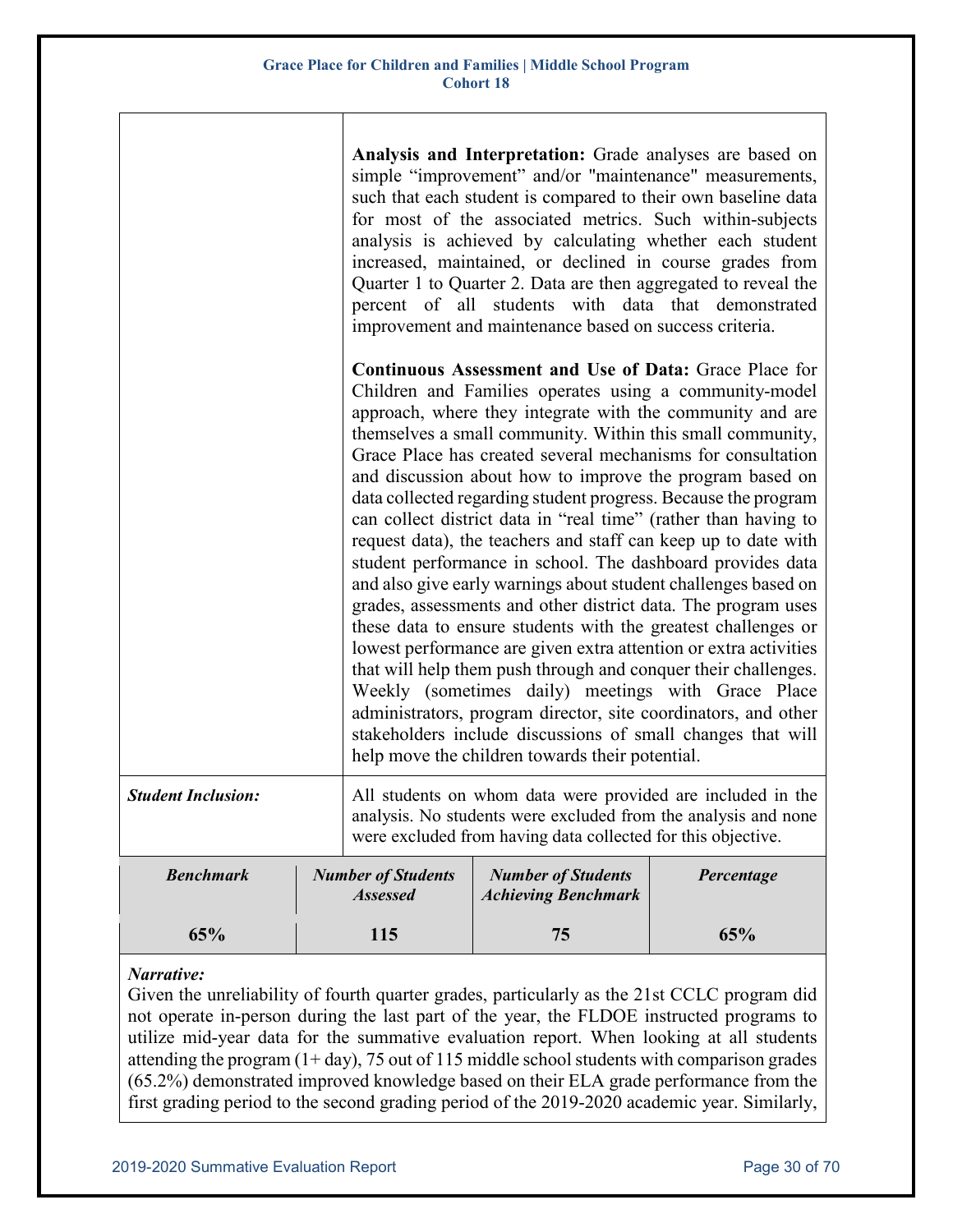6 out of 11 regularly participating middle school students  $(30+)$  days) with comparison grades (54.5%) demonstrated improved knowledge based on their ELA grade performance from the first grading period to the second grading period of the 2019-2020 academic year. This is lower than the proposed benchmark of 65% of middle school students demonstrating progress.

#### *Proposed Programmatic Changes and Rationale:*

No changes needed. We are meeting this metric at mid-year and will continue providing the ELA support activities through our academic and homework support components.

### *Proposed Data Collection Changes and Rationale:*

No changes needed. We are provided access to all student academic and enrollment data directly from the Collier County School District using the StopWatch dashboard system - a system developed specifically for afterschool programs. We experienced no difficulty getting data on all enrolled students. We use the data from student academics to help inform our instruction by ensuring our teachers and staff know which students are struggling throughout the year and providing added supports to those with the greatest struggles. We have a large number of volunteers that are used to provided pull-outs for students we identify through StopWatch data as needing added supports.

| <b>Objective 2:</b>                   | 75% of regularly participating students will improve to a<br>satisfactory mathematics grade or above, or maintain a<br>high grade across the program year.                                                                                                                                                                                                                                                                                                                                                                                        |
|---------------------------------------|---------------------------------------------------------------------------------------------------------------------------------------------------------------------------------------------------------------------------------------------------------------------------------------------------------------------------------------------------------------------------------------------------------------------------------------------------------------------------------------------------------------------------------------------------|
| <b>Description of Activities:</b>     | The program provided 60 minutes of academic enrichment<br>time, daily. Homework help/tutoring was included as 30<br>minutes of this block. This academic support time allowed for<br>students to: receive extra help on daily assignments, reinforce<br>prior learning by participating in supplemental academic<br>enrichment activities, and benefit from direction instruction in<br>topics in which they are struggling. Mathematics was often<br>integrated into science, technology, and engineering project-<br>based learning activities. |
| <b>Description of Assessment:</b>     | <b>Report Card Grades in Mathematics</b>                                                                                                                                                                                                                                                                                                                                                                                                                                                                                                          |
| <b>Measure and Data</b><br>Collected: | This objective is measured using report card grades provided<br>by regular day teachers based on student performance in their<br>course work for this academic subject. Students are graded on<br>the standard A-F grading scale. When students are enrolled in<br>multiple classes under the same academic category, the<br>highest-level 'regular' course is selected for consideration                                                                                                                                                         |

### <span id="page-30-0"></span>*Table 15b. Objectives, Activities, Data Collection Methodology, and Outcomes (Objective 2)*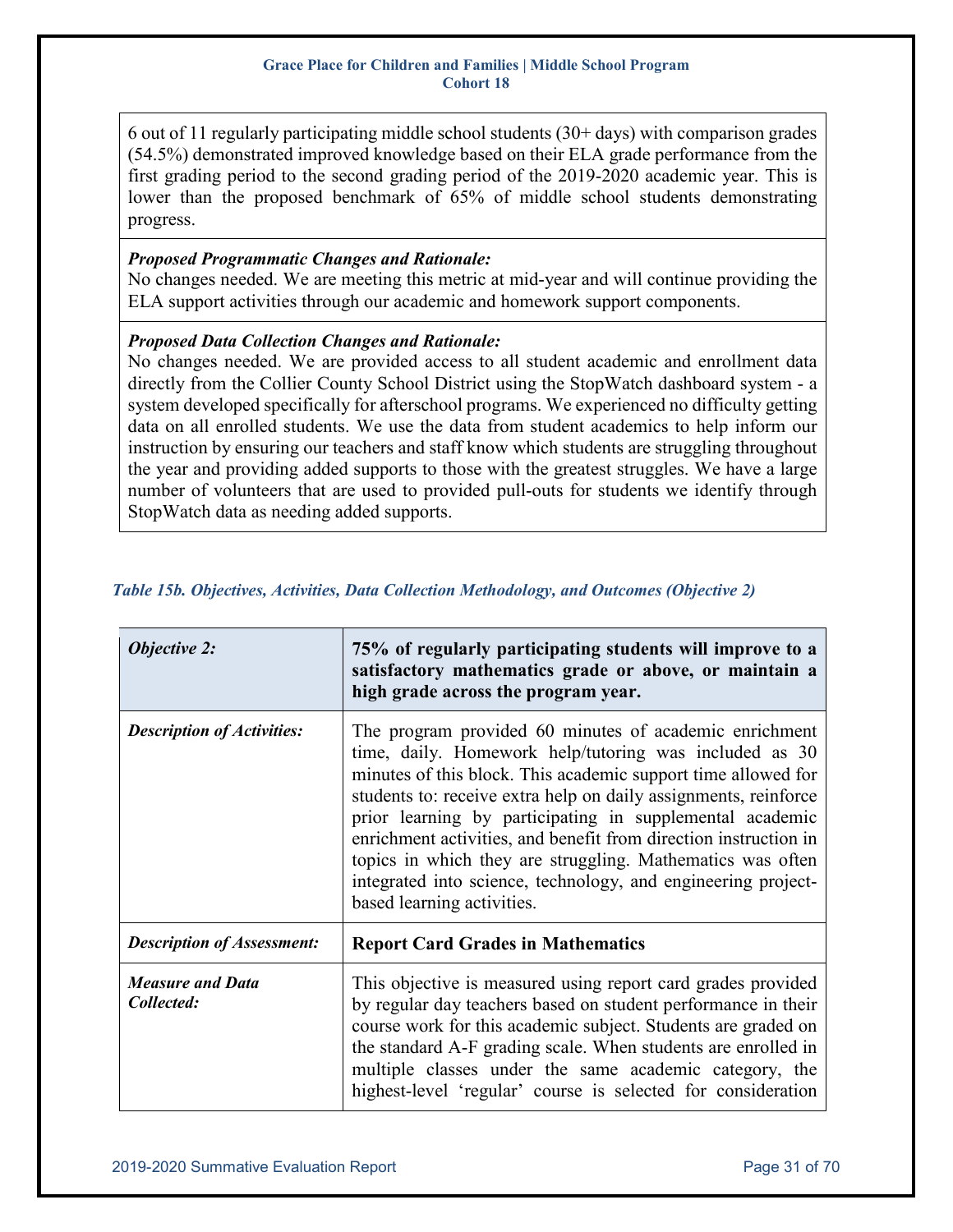|                               | throughout the year (rather than remedial courses, pull out<br>courses, or subject support courses).                                                                                                                                                                                                                                                                                                                                                                                                                                                                                                                                                                                                                                                                                                                                            |
|-------------------------------|-------------------------------------------------------------------------------------------------------------------------------------------------------------------------------------------------------------------------------------------------------------------------------------------------------------------------------------------------------------------------------------------------------------------------------------------------------------------------------------------------------------------------------------------------------------------------------------------------------------------------------------------------------------------------------------------------------------------------------------------------------------------------------------------------------------------------------------------------|
| <b>Data Timeline:</b>         | All academic data is collected directly from the School District<br>using the StopWatch system (an online dashboard that houses<br>all student data and is made available under a formal data<br>sharing agreement). When students are enrolled, site<br>coordinators obtain their district student ID. The ID is placed<br>on the master student database and added to the StopWatch<br>system (to tell the system they are in our program). The<br>program director then downloads all academic data and<br>demographics from StopWatch and merges the file with the<br>master student database (which houses all assessment data). In-<br>kind staff then create the uploads for the EZReports.                                                                                                                                              |
| <b>Data Quality:</b>          | Data quality is excellent. The program has direct access to<br>district data using the StopWatch dashboard developed by the<br>School District of Collier County. Data are pulled directly from<br>that system, such that the data are complete and accurate. There<br>are no data quality issues with the data provided.                                                                                                                                                                                                                                                                                                                                                                                                                                                                                                                       |
| <b>Continuous Assessment:</b> | <b>Standard of Success</b> Maintain or improve to an A/B grade or<br>improve to a $C$ from a $D$ or $F$ (or grading scale equivalent).                                                                                                                                                                                                                                                                                                                                                                                                                                                                                                                                                                                                                                                                                                          |
|                               | Analysis and Interpretation: Grade analyses are based on<br>simple "improvement" and/or "maintenance" measurements,<br>such that each student is compared to their own baseline data<br>for most of the associated metrics. Such within-subjects<br>analysis is achieved by calculating whether each student<br>increased, maintained, or declined in course grades from<br>Quarter 1 to Quarter 2. Data are then aggregated to reveal the<br>students with data that demonstrated<br>percent of all<br>improvement and maintenance based on success criteria.                                                                                                                                                                                                                                                                                  |
|                               | Continuous Assessment and Use of Data: Grace Place for<br>Children and Families operates using a community-model<br>approach, where they integrate with the community and are<br>themselves a small community. Within this small community,<br>Grace Place has created several mechanisms for consultation<br>and discussion about how to improve the program based on<br>data collected regarding student progress. Because the program<br>can collect district data in "real time" (rather than having to<br>request data), the teachers and staff can keep up to date with<br>student performance in school. The dashboard provides data<br>and also give early warnings about student challenges based on<br>grades, assessments and other district data. The program uses<br>these data to ensure students with the greatest challenges or |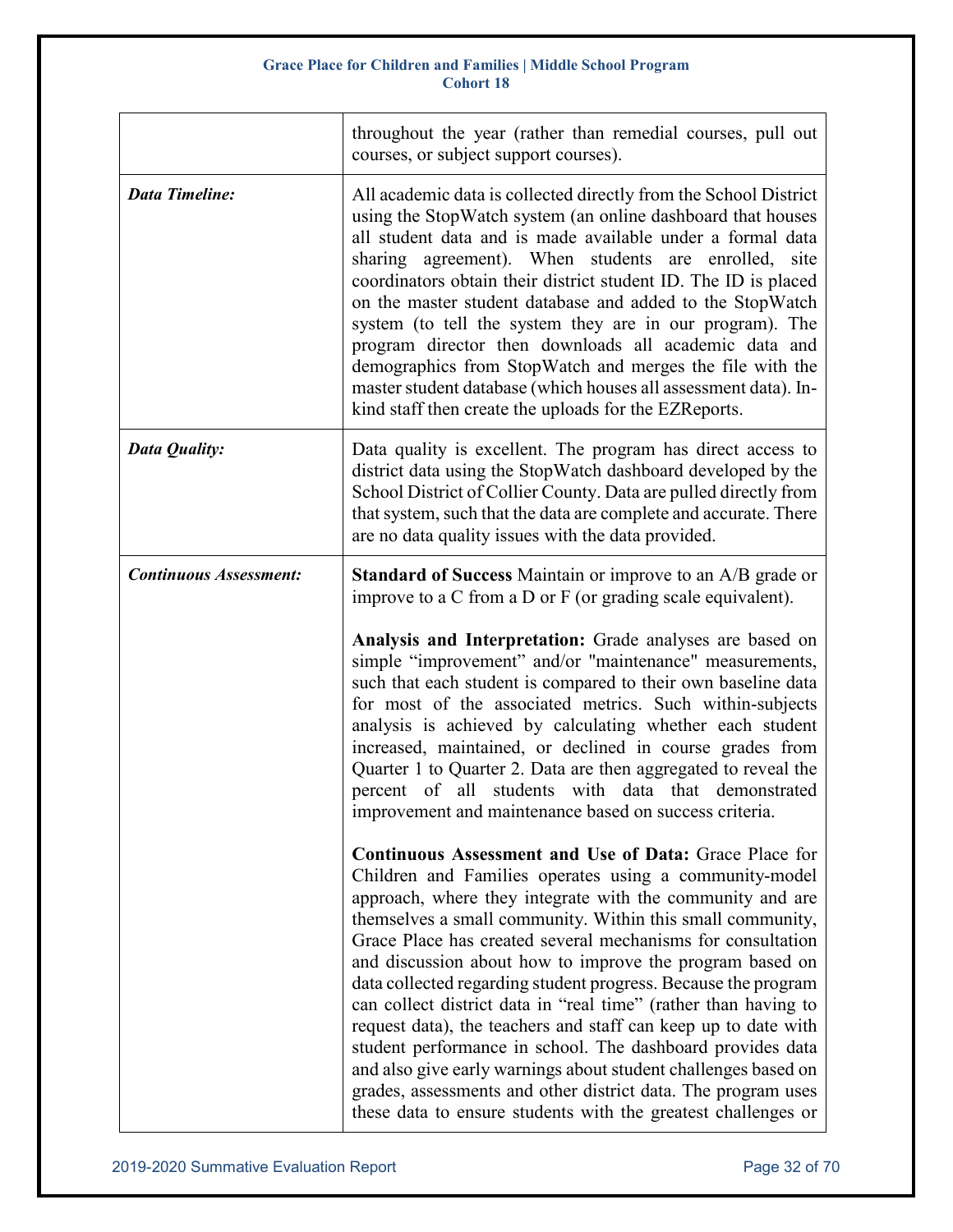|                           |  | lowest performance are given extra attention or extra activities<br>that will help them push through and conquer their challenges.<br>Weekly (sometimes daily) meetings with Grace Place<br>administrators, program director, site coordinators, and other<br>stakeholders include discussions of small changes that will<br>help move the children towards their potential. |                                                                                                                                                                                    |            |  |  |  |  |
|---------------------------|--|------------------------------------------------------------------------------------------------------------------------------------------------------------------------------------------------------------------------------------------------------------------------------------------------------------------------------------------------------------------------------|------------------------------------------------------------------------------------------------------------------------------------------------------------------------------------|------------|--|--|--|--|
| <b>Student Inclusion:</b> |  | objective.                                                                                                                                                                                                                                                                                                                                                                   | All students on whom data were provided are included in the<br>analysis. No students were excluded from the analysis and<br>none were excluded from having data collected for this |            |  |  |  |  |
| <b>Benchmark</b>          |  | <b>Number of Students</b><br><b>Assessed</b>                                                                                                                                                                                                                                                                                                                                 | <b>Number of Students</b><br><b>Achieving Benchmark</b>                                                                                                                            | Percentage |  |  |  |  |
| 75%                       |  |                                                                                                                                                                                                                                                                                                                                                                              | 75                                                                                                                                                                                 | 65%        |  |  |  |  |

### *Narrative:*

Given the unreliability of fourth quarter grades, particularly as the 21st CCLC program did not operate in-person during the last part of the year, the Florida Department of Education instructed programs to utilize mid-year data for the summative evaluation report. When looking at all students attending the program  $(1+ day)$ , 75 out of 115 middle school students with comparison grades (65.2%) demonstrated improved knowledge based on their mathematics grade performance from the first grading period to the second grading period of the 2019-2020 academic year. Similarly, 6 out of 11 regularly participating middle school students  $(30+)$  demonstrated improved knowledge based on their mathematics grade performance from the first grading period to the second grading period of the 2019-2020 academic year. This is lower than the proposed benchmark of 75% of middle school students demonstrating progress.

### *Proposed Programmatic Changes and Rationale:*

Create a pull-out method where students with the lowest mathematics performance will be pulled out from homework time once per week to work on mathematics skills. In addition, all students will have mandatory, focused math time once per week. This will provide 30 minutes of additional focused mathematics help without decreasing other elements of the program. The students will not have traditional homework time during focused math time, so we will do this on days when they have less homework and more time to complete homework at home over the weekend (either Monday or Thursday). We do not run on Friday.

We did not meet this metric, but we believe we will be able to meet this by the end of the year with the help of our Math Volunteer and our Math Tutor who are now working with our middle school students. The addition of mandatory and focused math time once per week will help all the students, as all of them often struggle with mathematics even when their grades are okay. Pulling out and giving special attention to our most struggling students will help improve their scores even more.

### *Proposed Data Collection Changes and Rationale:*

No changes needed. We are provided access to all student academic and enrollment data directly from the Collier County School District using the StopWatch dashboard system - a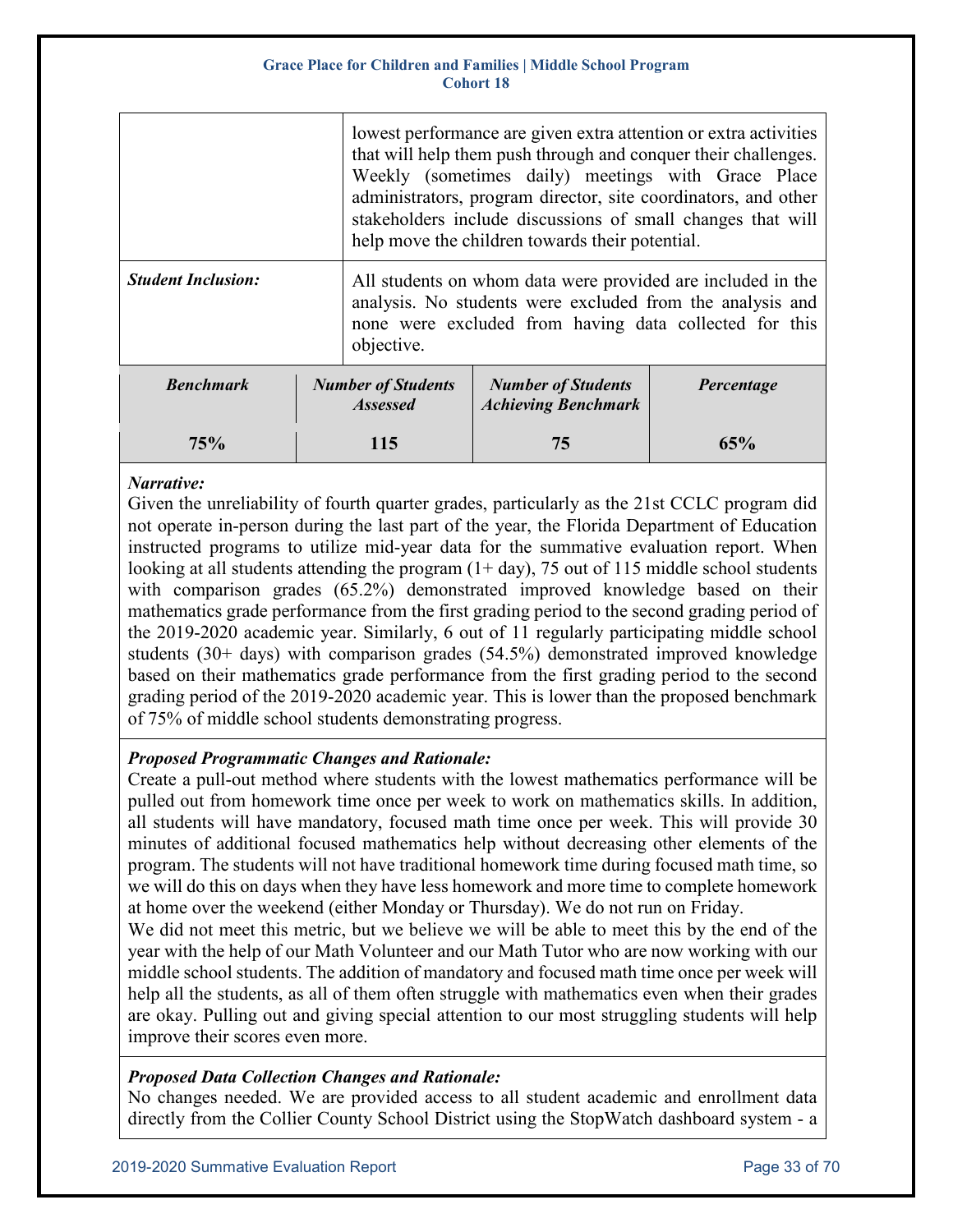system developed specifically for afterschool programs. We experienced no difficulty getting data on all enrolled students. We use the data from student academics to help inform our instruction by ensuring our teachers and staff know which students are struggling throughout the year and providing added supports to those with the greatest struggles. We have a large number of volunteers that are used to provide pull-outs for students we identify through StopWatch data as needing added supports.

<span id="page-33-0"></span>

|  |  |  |  |  |  | Table 15c. Objectives, Activities, Data Collection Methodology, and Outcomes (Objective 3) |  |  |  |  |
|--|--|--|--|--|--|--------------------------------------------------------------------------------------------|--|--|--|--|
|--|--|--|--|--|--|--------------------------------------------------------------------------------------------|--|--|--|--|

| <b>Objective 3:</b>                   | 65% of regularly participating students will improve to a<br>satisfactory science grade or above, or maintain a high<br>grade across the program year.                                                                                                                                                                                                                                                                                                                                                                                                                                                                                                                                             |
|---------------------------------------|----------------------------------------------------------------------------------------------------------------------------------------------------------------------------------------------------------------------------------------------------------------------------------------------------------------------------------------------------------------------------------------------------------------------------------------------------------------------------------------------------------------------------------------------------------------------------------------------------------------------------------------------------------------------------------------------------|
| <b>Description of Activities:</b>     | Regular Programming: Project-based learning activities<br>rooted in science, technology, engineering, and math were<br>completed daily. Hands-on activities addressing engaging<br>topics, such as robotics, and weather allowed students to solve<br>real world problems while collaborating with others. Guest<br>speakers (such as conservationists) were invited to present a<br>part of these lessons, exposing students to a variety of careers.<br>Virtual Programming: Science, technology, engineering, and<br>math related videos found on YouTube and NASA.gov<br>allowed students to continue receiving academic support.                                                              |
| <b>Description of Assessment:</b>     | <b>Report Card Grades in Science</b>                                                                                                                                                                                                                                                                                                                                                                                                                                                                                                                                                                                                                                                               |
| <b>Measure and Data</b><br>Collected: | This objective is measured using report card grades provided<br>by regular day teachers based on student performance in their<br>course work for this academic subject. Students are graded on<br>the standard A-F grading scale. When students are enrolled in<br>multiple classes under the same academic category, the<br>highest-level 'regular' course is selected for consideration<br>throughout the year (rather than remedial courses, pull out<br>courses, or subject support courses).                                                                                                                                                                                                  |
| <b>Data Timeline:</b>                 | All academic data is collected directly from the School District<br>using the StopWatch system (an online dashboard that houses<br>all student data and is made available under a formal data<br>sharing agreement). When students are enrolled, site<br>coordinators obtain their district student ID. The ID is placed<br>on the master student database and added to the StopWatch<br>system (to tell the system they are in our program). The<br>program director then downloads all academic data and<br>demographics from StopWatch and merges the file with the<br>master student database (which houses all assessment data). In-<br>kind staff then create the uploads for the EZReports. |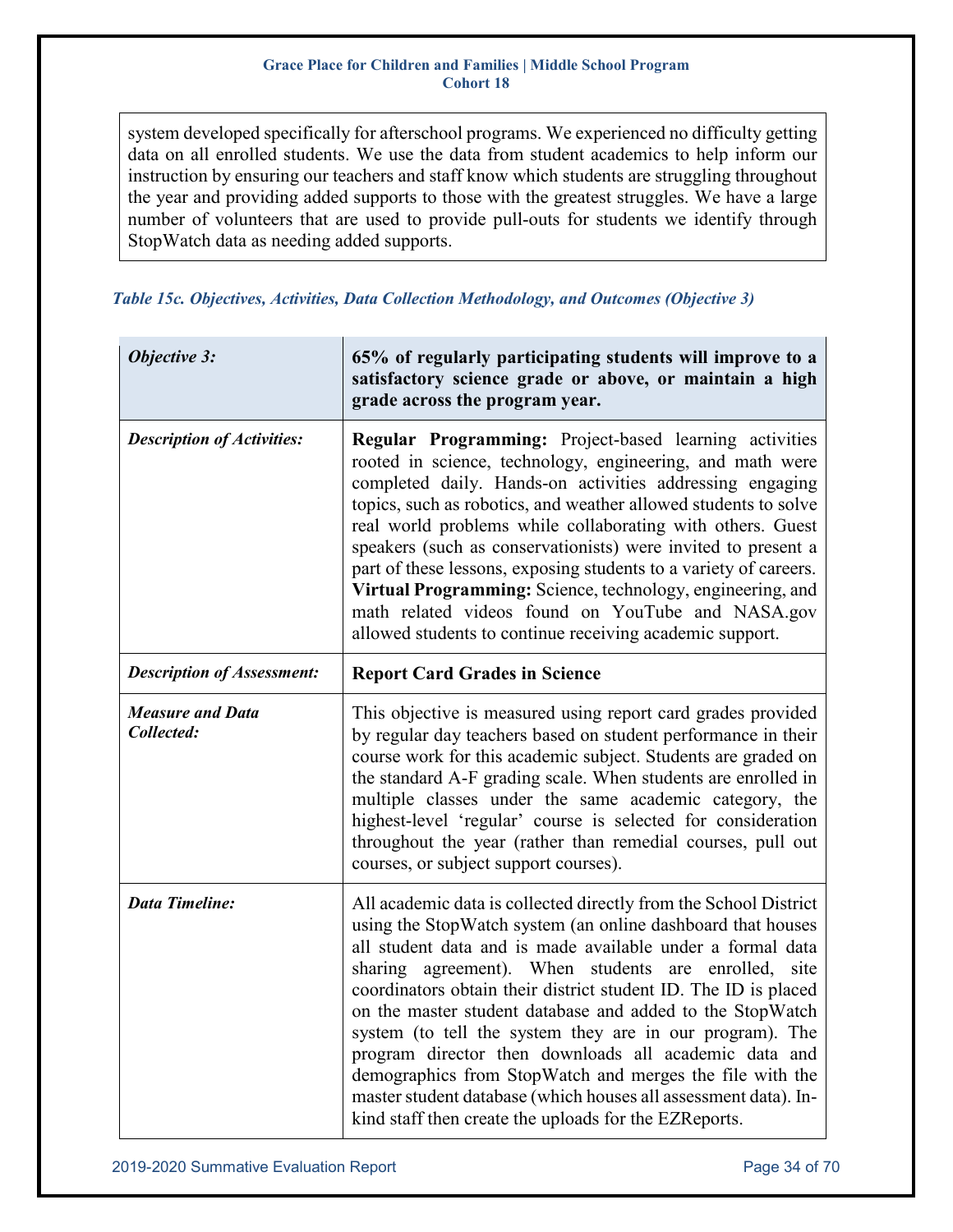| Data Quality:                 | Data quality is excellent. The program has direct access to<br>district data using the StopWatch dashboard developed by the<br>School District of Collier County. Data are pulled directly from<br>that system, such that the data are complete and accurate. There<br>are no data quality issues with the data provided.                                                                                                                                                                                                                                                                                                                                                                                                                                                                                                                                                                                                                                                                                                                                                                                                                                                                                                       |
|-------------------------------|---------------------------------------------------------------------------------------------------------------------------------------------------------------------------------------------------------------------------------------------------------------------------------------------------------------------------------------------------------------------------------------------------------------------------------------------------------------------------------------------------------------------------------------------------------------------------------------------------------------------------------------------------------------------------------------------------------------------------------------------------------------------------------------------------------------------------------------------------------------------------------------------------------------------------------------------------------------------------------------------------------------------------------------------------------------------------------------------------------------------------------------------------------------------------------------------------------------------------------|
| <b>Continuous Assessment:</b> | <b>Standard of Success</b> Maintain or improve to an A/B grade or<br>improve to a C from a D or $F$ (or grading scale equivalent).                                                                                                                                                                                                                                                                                                                                                                                                                                                                                                                                                                                                                                                                                                                                                                                                                                                                                                                                                                                                                                                                                              |
|                               | Analysis and Interpretation: Grade analyses are based on<br>simple "improvement" and/or "maintenance" measurements,<br>such that each student is compared to their own baseline data<br>for most of the associated metrics. Such within-subjects<br>analysis is achieved by calculating whether each student<br>increased, maintained, or declined in course grades from<br>Quarter 1 to Quarter 2. Data are then aggregated to reveal the<br>percent of all<br>students with data that demonstrated<br>improvement and maintenance based on success criteria.                                                                                                                                                                                                                                                                                                                                                                                                                                                                                                                                                                                                                                                                  |
|                               | Continuous Assessment and Use of Data: Grace Place for<br>Children and Families operates using a community-model<br>approach, where they integrate with the community and are<br>themselves a small community. Within this small community,<br>Grace Place has created several mechanisms for consultation<br>and discussion about how to improve the program based on<br>data collected regarding student progress. Because the program<br>can collect district data in "real time" (rather than having to<br>request data), the teachers and staff can keep up to date with<br>student performance in school. The dashboard provides data<br>and also give early warnings about student challenges based on<br>grades, assessments and other district data. The program uses<br>these data to ensure students with the greatest challenges or<br>lowest performance are given extra attention or extra activities<br>that will help them push through and conquer their challenges.<br>Weekly (sometimes daily) meetings with Grace Place<br>administrators, program director, site coordinators, and other<br>stakeholders include discussions of small changes that will<br>help move the children towards their potential. |
| <b>Student Inclusion:</b>     | All students on whom data were provided are included in the<br>analysis. No students were excluded from the analysis and<br>none were excluded from having data collected for this<br>objective.                                                                                                                                                                                                                                                                                                                                                                                                                                                                                                                                                                                                                                                                                                                                                                                                                                                                                                                                                                                                                                |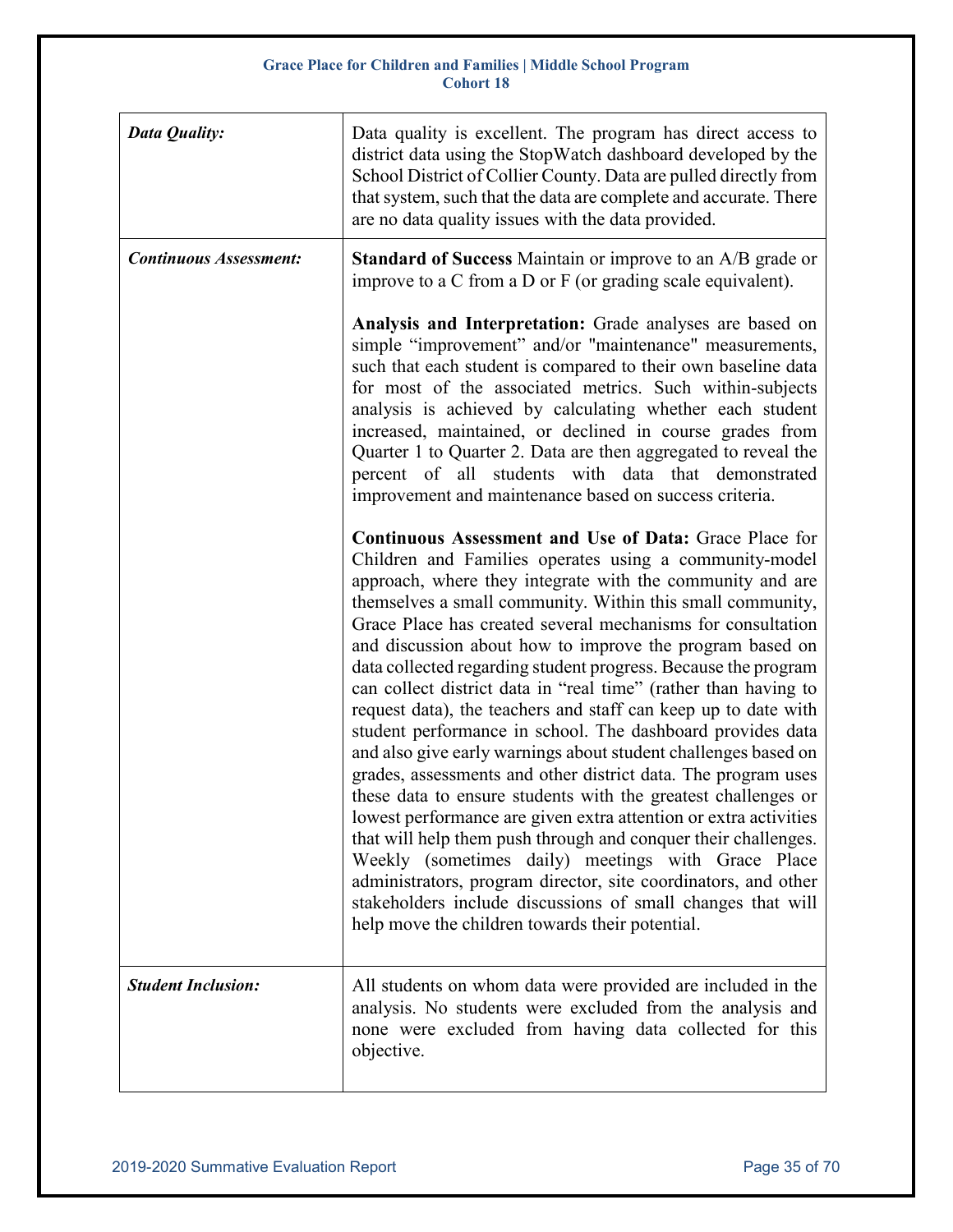| <b>Benchmark</b> | <b>Number of Students</b><br><b>Assessed</b> | <b>Number of Students</b><br><b>Achieving Benchmark</b> | Percentage |
|------------------|----------------------------------------------|---------------------------------------------------------|------------|
| 65%              | 115                                          | 64                                                      | 55%        |

### *Narrative:*

Given the unreliability of fourth quarter grades, particularly as the 21st CCLC program did not operate in-person during the last part of the year, the Florida Department of Education instructed programs to utilize mid-year data for the summative evaluation report. When looking at all students attending the program  $(1+ day)$ , 64 out of 115 middle school students with comparison grades (55.7%) demonstrated improved knowledge based on their science grade performance from the first grading period to the second grading period of the 2019- 2020 academic year. Similarly, 8 out of 11 regularly participating middle school students (30+ days) with comparison grades (72.7%) demonstrated improved knowledge based on their science grade performance from the first grading period to the second grading period of the 2019-2020 academic year. This is higher than the proposed benchmark of 65% of middle school students demonstrating progress.

### *Proposed Programmatic Changes and Rationale:*

We will add one additional science topic to the existing learning atmosphere for all students in the program. The added topic will be designed as a single-day "science lab" where students will complete a science project in brief within one program day during the existing projectbased learning time. No time will be taken from other components, and the existing schedule allows for the weekly science lab during the "free form homework room" time already built into the overall structure. We will ensure the science topics follow the district curriculum when possible.

We did not meet this metric at mid-year, but believe we will meet it at the end of the year when final grades are calculated. We have a science volunteer who comes every day to the program and he had already started to meet with struggling science students prior to the midyear reporting (during the third quarter, so it is not reflected in mid-year data). The new science lab will start immediately upon the return of students. Such lab-based, hands-on, highly engaging science learning has been shown by research to be a best-practice to engage students in the learning of science and improving their retention of information.

### *Proposed Data Collection Changes and Rationale:*

No changes needed. We are provided access to all student academic and enrollment data directly from the Collier County School District using the StopWatch dashboard system - a system developed specifically for afterschool programs. We experienced no difficulty getting data on all enrolled students. We use the data from student academics to help inform our instruction by ensuring our teachers and staff know which students are struggling throughout the year and providing added supports to those with the greatest struggles. We have a large number of volunteers that are used to provide pull-outs for students we identify through StopWatch data as needing added supports.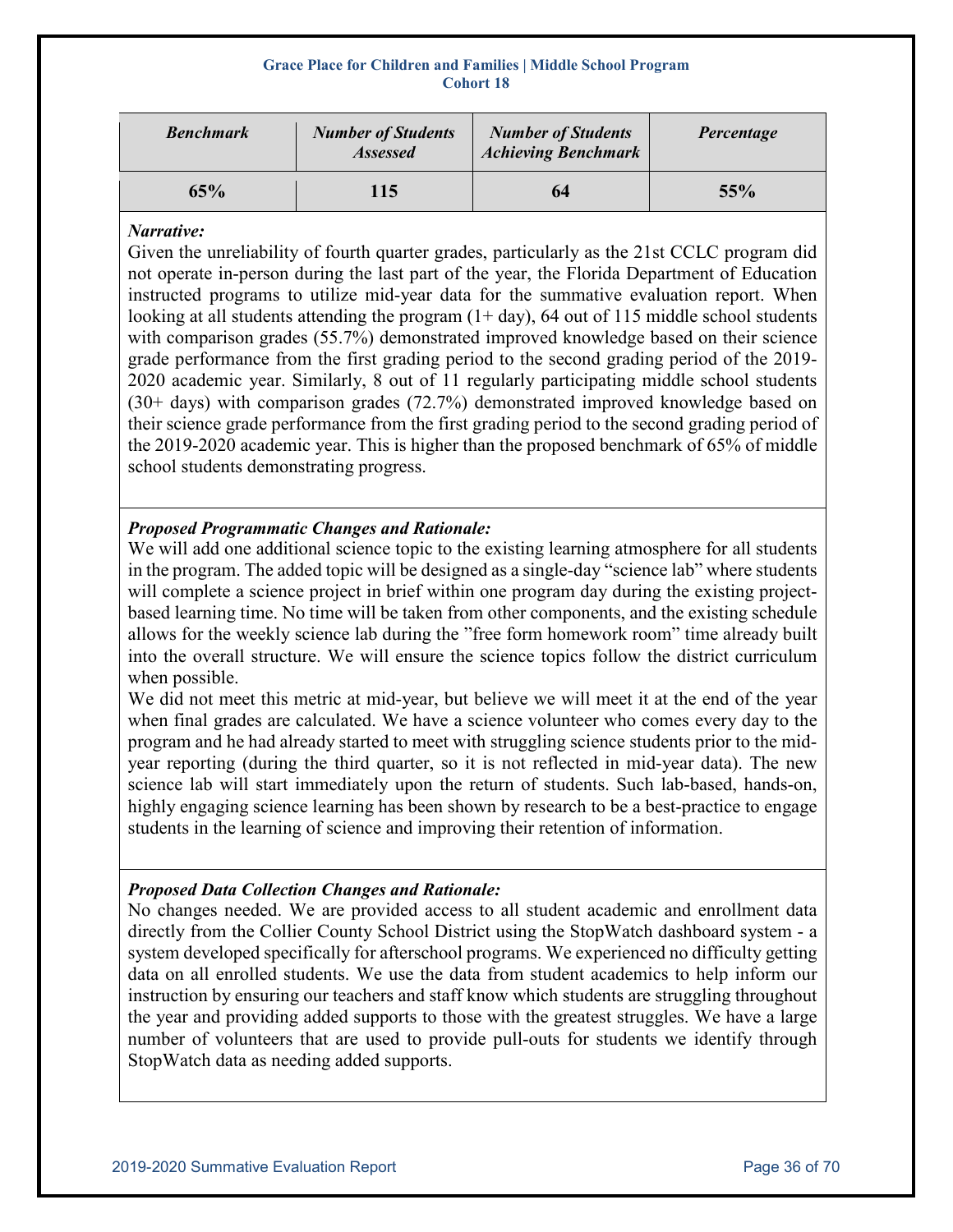| <b>Objective 4:</b>                   | 90% of regularly participating students1 enrolled in<br>Algebra I will pass the Algebra I End-of-Course (EOC)<br>exam.                                                                                                                                                                                                                                                                                                                                                                                                                                                                                                                                                                                                                                                                                                                                                                                                              |
|---------------------------------------|-------------------------------------------------------------------------------------------------------------------------------------------------------------------------------------------------------------------------------------------------------------------------------------------------------------------------------------------------------------------------------------------------------------------------------------------------------------------------------------------------------------------------------------------------------------------------------------------------------------------------------------------------------------------------------------------------------------------------------------------------------------------------------------------------------------------------------------------------------------------------------------------------------------------------------------|
| <b>Description of Activities:</b>     | The program provided 60 minutes of academic enrichment<br>time, daily. Homework help/tutoring was included as 30<br>minutes of this block. This academic support time allowed for<br>students to: receive extra help on daily assignments, reinforce<br>prior learning by participating in supplemental academic<br>enrichment activities, and benefit from direction instruction in<br>topics in which they are struggling. Mathematics was often<br>integrated into science, technology, and engineering project-<br>based learning activities.                                                                                                                                                                                                                                                                                                                                                                                   |
| <b>Description of Assessment:</b>     | <b>Algebra I End-of-Course Exam</b>                                                                                                                                                                                                                                                                                                                                                                                                                                                                                                                                                                                                                                                                                                                                                                                                                                                                                                 |
| <b>Measure and Data</b><br>Collected: | Mid-Year Data: Student progress ratings are calculated from<br>student mid-year grades in Algebra I, with students earning<br>"On-Track", "Making Progress", or "Needs<br>either<br>Improvement." This provides an estimation as to where<br>students are tracking for the end-of-year EOC assessment.<br>There is no baseline for this measure.<br><b>End-of-Year-Data:</b> Scores on the Algebra I EOC range are<br>then converted into 'levels' for the purpose of general<br>consumption and comparison across students. In general, a<br>Level 3 is considered passing, As such, for the purposes of this<br>objective, students achieving the objective must achieve a<br>Level 3 or higher on the Algebra I EOC at the end of the regular<br>academic year. At the end of the year, data will be collected as<br>to the Level (1 to 5) achieved by each student and aggregated<br>to assess progress towards this objective. |
| Data Timeline:                        | All academic data is collected directly from the School District<br>using the StopWatch system (an online dashboard that houses<br>all student data and is made available under a formal data<br>sharing agreement). When students are enrolled,<br>site<br>coordinators obtain their district student ID. The ID is placed<br>on the master student database and added to the StopWatch<br>system (to tell the system they are in our program). The<br>program director then downloads all academic data and<br>demographics from StopWatch and merges the file with the<br>master student database (which houses all assessment data). In-<br>kind staff then create the uploads for the EZReports.                                                                                                                                                                                                                               |

### <span id="page-36-0"></span>*Table 15d. Objectives, Activities, Data Collection Methodology, and Outcomes (Objective 4)*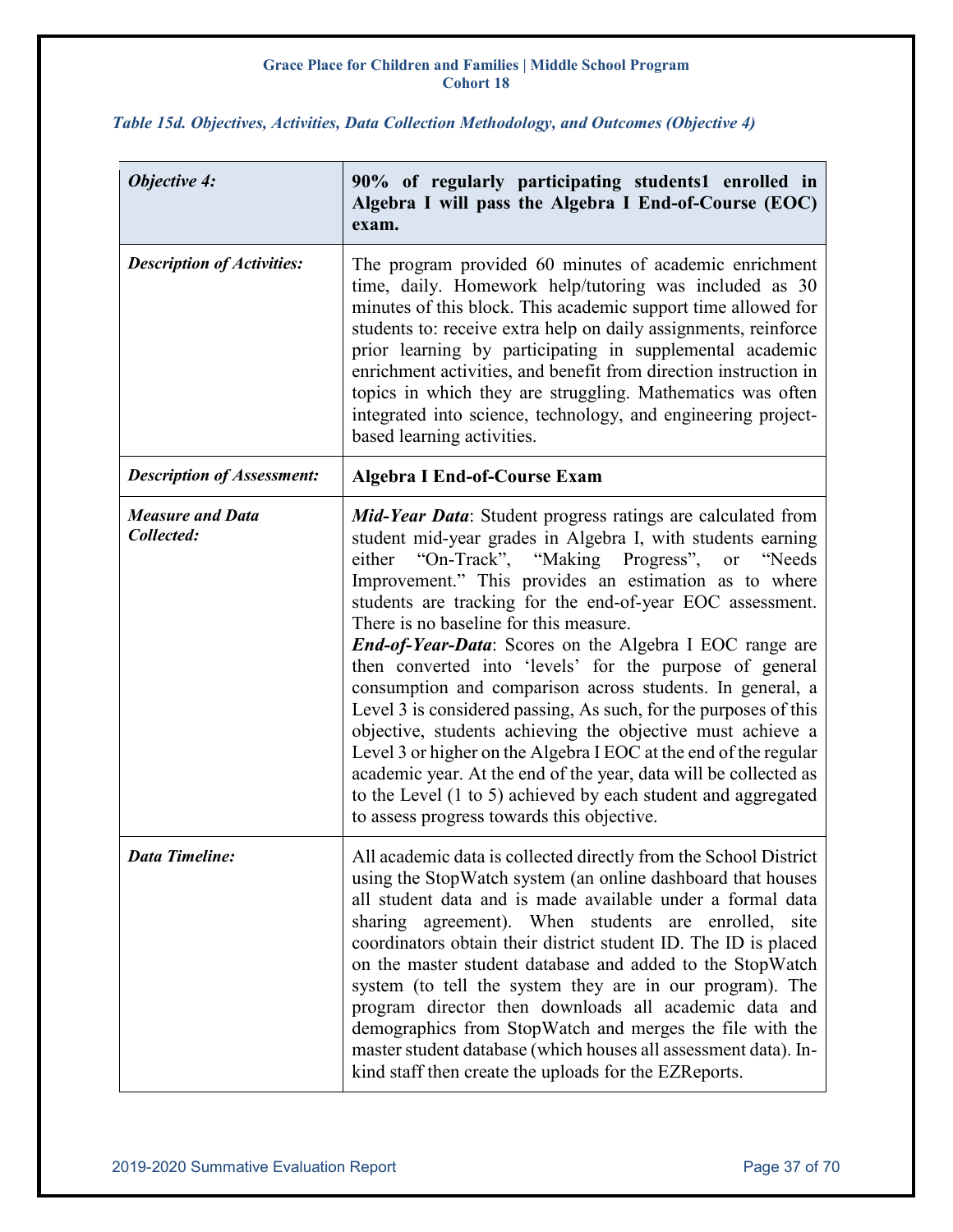| Data Quality:                 | Data quality is excellent. The program has direct access to<br>district data using the StopWatch dashboard developed by the<br>School District of Collier County. Data are pulled directly from<br>that system, such that the data are complete and accurate. There<br>are no data quality issues with the data provided.                                                                                                                                                                                                                                                                                                                                                                                                                                                                                                                                                                                                                                                                                                                                                                                                                                                                                                                                                                                                                                                                                                                                                                                                                                                                                                                                                                                                                                                                                                                                                                                                                                                                                                                                                                         |
|-------------------------------|---------------------------------------------------------------------------------------------------------------------------------------------------------------------------------------------------------------------------------------------------------------------------------------------------------------------------------------------------------------------------------------------------------------------------------------------------------------------------------------------------------------------------------------------------------------------------------------------------------------------------------------------------------------------------------------------------------------------------------------------------------------------------------------------------------------------------------------------------------------------------------------------------------------------------------------------------------------------------------------------------------------------------------------------------------------------------------------------------------------------------------------------------------------------------------------------------------------------------------------------------------------------------------------------------------------------------------------------------------------------------------------------------------------------------------------------------------------------------------------------------------------------------------------------------------------------------------------------------------------------------------------------------------------------------------------------------------------------------------------------------------------------------------------------------------------------------------------------------------------------------------------------------------------------------------------------------------------------------------------------------------------------------------------------------------------------------------------------------|
| <b>Continuous Assessment:</b> | Standard of Success: For Mid-Year progress monitoring,<br>students who are subjectively considered "on-track" or<br>"making progress" meet the mid-year standard of success. For<br>end-of-year (in a typical year): Attain an Achievement Level 2<br>or higher on Algebra I EOC.<br>Analysis and Interpretation: Students receiving an "A" or<br>"B" were considered "On Track"; students receiving a "C"<br>were considered "Making Progress", and students earning a<br>"D" or "F" were considered "Needs Improvement". This<br>objective would have been measured with the end-of-year state<br>assessment, but the FLDOE canceled all statewide assessments<br>following the global health pandemic and school closures.<br>Students "On Track" and "Making Progress" are considered to<br>have met this metric in the absence of standardized test data.<br>Continuous Assessment and Use of Data: Grace Place for<br>Children and Families operates using a community-model<br>approach, where they integrate with the community and are<br>themselves a small community. Within this small community,<br>Grace Place has created several mechanisms for consultation<br>and discussion about how to improve the program based on<br>data collected regarding student progress. Because the program<br>can collect district data in "real time" (rather than having to<br>request data), the teachers and staff can keep up to date with<br>student performance in school. The dashboard provides data<br>and also give early warnings about student challenges based on<br>grades, assessments and other district data. The program uses<br>these data to ensure students with the greatest challenges or<br>lowest performance are given extra attention or extra activities<br>that will help them push through and conquer their challenges.<br>Weekly (sometimes daily) meetings with Grace Place<br>administrators, program director, site coordinators, and other<br>stakeholders include discussions of small changes that will<br>help move the children towards their potential. |
| <b>Student Inclusion:</b>     | All students on whom data were provided are included in the<br>analysis. No students were excluded from the analysis and<br>none were excluded from having data collected for this<br>objective.                                                                                                                                                                                                                                                                                                                                                                                                                                                                                                                                                                                                                                                                                                                                                                                                                                                                                                                                                                                                                                                                                                                                                                                                                                                                                                                                                                                                                                                                                                                                                                                                                                                                                                                                                                                                                                                                                                  |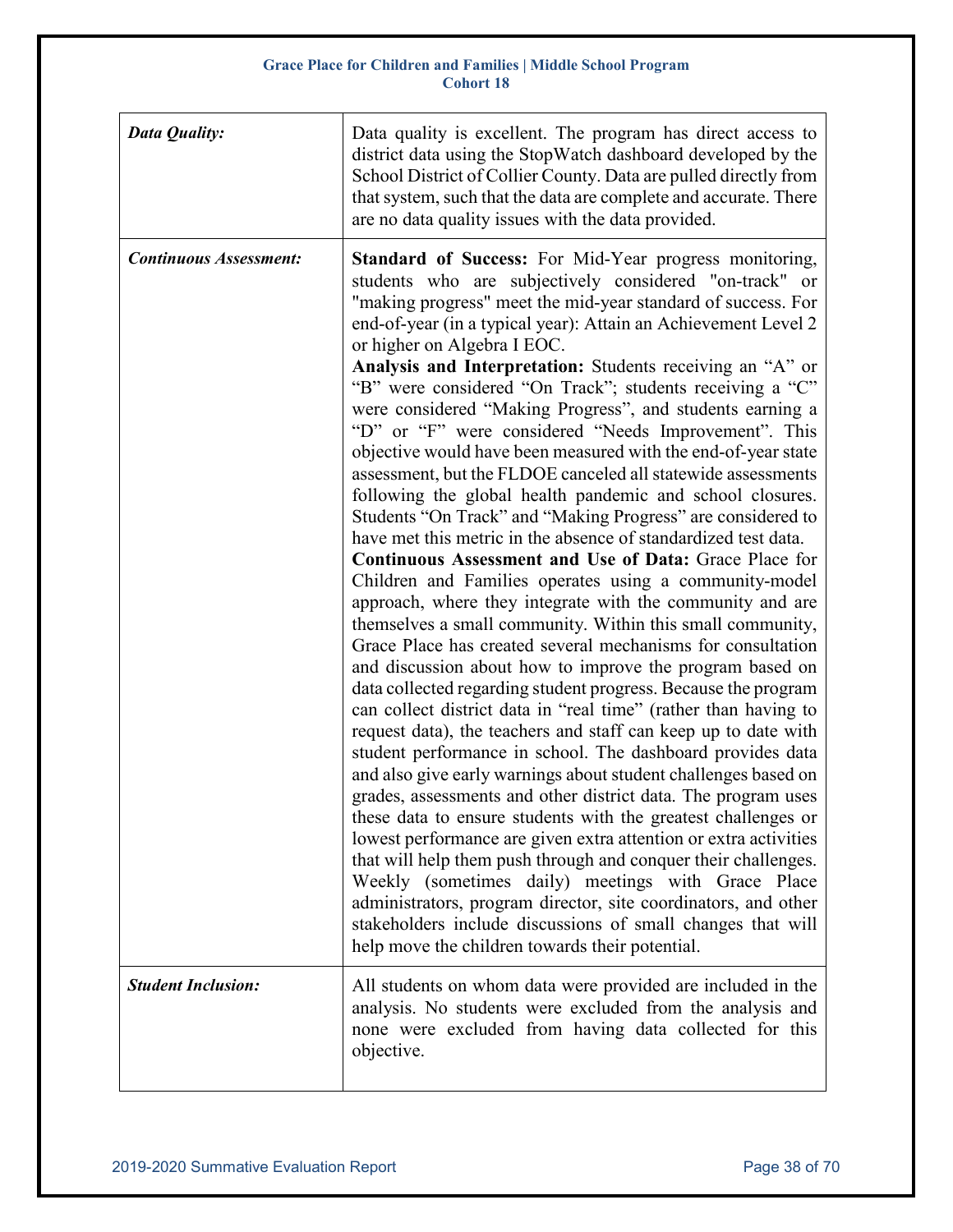| <b>Benchmark</b> | <b>Number of Students</b><br><b>Assessed</b> | <b>Number of Students</b><br><b>Achieving Benchmark</b> | Percentage |
|------------------|----------------------------------------------|---------------------------------------------------------|------------|
| 90%              |                                              |                                                         | 71%        |

### *Narrative:*

As one of the primary GPRA indicators for 21st CCLC programs across the nation, standardized assessments are important to fully evaluate the impacts of any 21st CCLC program. However, for the 2019-2020 program year, the Florida Governor and the Florida Department of Education waived all state standardized assessments – including the Algebra I End-of-Course Exams (EOCs). Because this objective was designed to be measured using the Algebra EOC, it was obviously not possible to assess progress towards this objective with end-of-year data. However, the program was able to use student grades to help demonstrate progress of this metric at mid-year using converted grades. As such, the mid-year data are presented within the summative evaluation, as per instructions from the Florida Department of Education. Based upon submitted data, 5 of 7 total middle-school students attending at least one day with mid-year progress data were 'on-track' or 'making progress' towards earning a passing Algebra EOC score. In addition, based upon data for regularly participating middle-school students (attending  $30+$  days), 2 of 2 regular participants with mid-year progress data were 'on-track' or 'making progress' towards earning a passing score on the Algebra EOC. Based on performance of regularly participating middle-school students, results are higher than the proposed benchmark of 90% of students demonstrating progress.

### *Proposed Programmatic Changes and Rationale:*

We will ensure all students taking Algebra I are identified and provided added supports for Algebra I during homework time once per week. As with the grade-based metric, students will be pulled out of homework time on Thursdays of Mondays (depending when our mathematics volunteer teacher is available for pullouts) and provided Algebra I direct support and practice. While there will be no Algebra I EOC this year (2019-2020), we will initiate this process to ensure we have established a strong method for starting next year.

We did not meet this metric, but we believe we will be able to meet this by the end of the year with the help of our Math Volunteer and our Math Tutor who are now working with our middle school students. The addition of Algebra I pullouts once per week will help all students taking Algebra I, and some of those doing better can help tutor those struggling (peer tutoring has been shown effective for all types of learning). This aligns to the plan to better impact all students' math grades, as pulling out and giving special attention to our most struggling students will help improve their scores even more.

### *Proposed Data Collection Changes and Rationale:*

No changes needed. We are provided access to all student academic and enrollment data directly from the Collier County School District using the StopWatch dashboard system - a system developed specifically for afterschool programs. We experienced no difficulty getting data on all enrolled students. We use the data from student academics to help inform our instruction by ensuring our teachers and staff know which students are struggling throughout the year and providing added supports to those with the greatest struggles. We have a large number of volunteers that are used to provide pull-outs for students we identify through StopWatch data as needing added supports.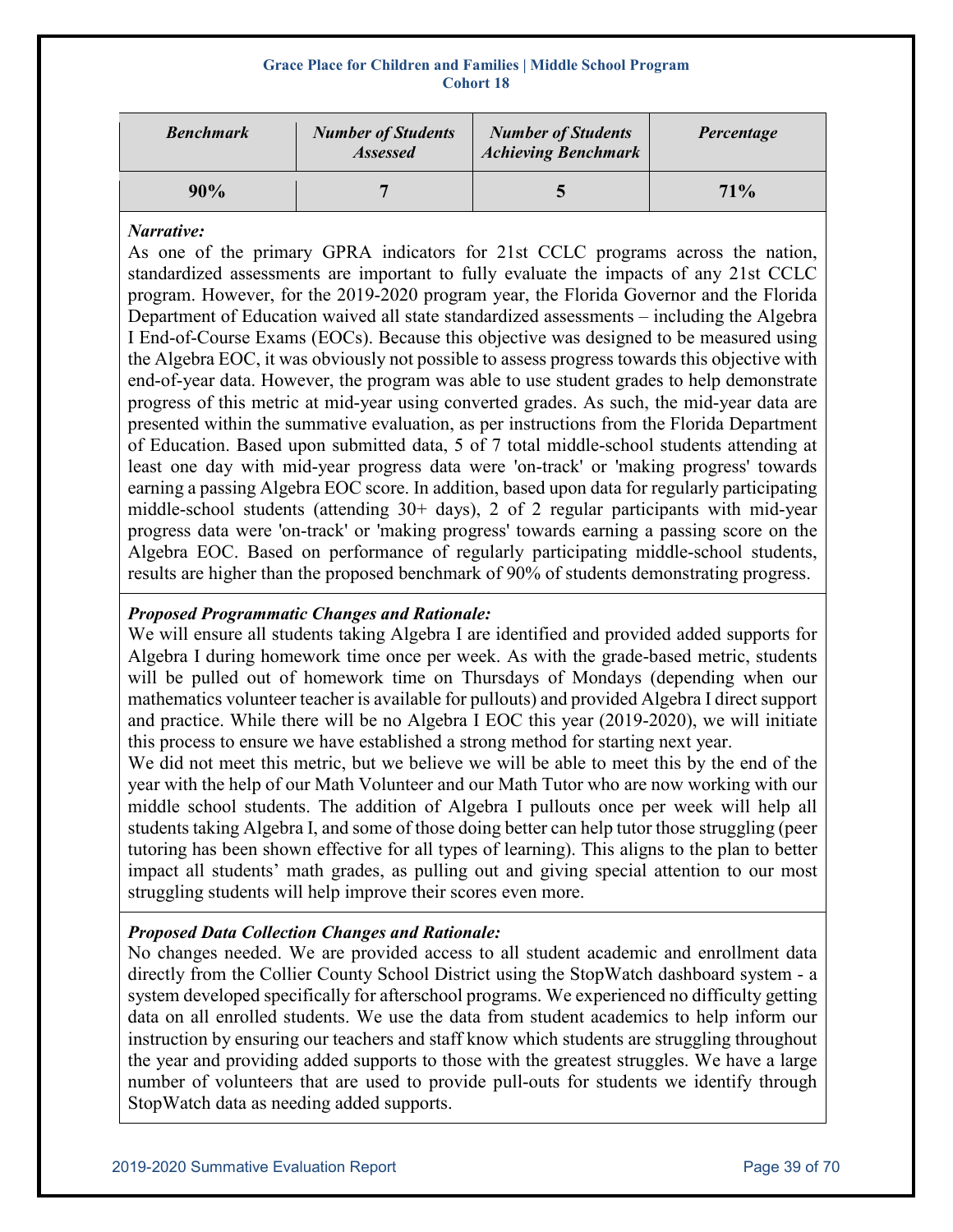| <b>Objective 5:</b>                   | 75% of regularly participating students will demonstrate<br>their self-efficacy as measured by perceptual survey<br>(student).                                                                                                                                                                                                                                                                                                                                                                                                                                                      |
|---------------------------------------|-------------------------------------------------------------------------------------------------------------------------------------------------------------------------------------------------------------------------------------------------------------------------------------------------------------------------------------------------------------------------------------------------------------------------------------------------------------------------------------------------------------------------------------------------------------------------------------|
| <b>Description of Activities:</b>     | The program chose to integrate "7 Habits of Highly Effective<br>Teens," "The Leader in Me," and Save the Children's "Journey<br>of Hope" curriculum into all programming. These curricula<br>supported students as they progress towards self-efficacy. The<br>program also offered yoga and "Girls on the Run"<br>programming, encouraging fitness as part of an all-inclusive<br>healthy lifestyle.                                                                                                                                                                               |
| <b>Description of Assessment:</b>     | <b>CORE Social-Emotional Skills Survey</b>                                                                                                                                                                                                                                                                                                                                                                                                                                                                                                                                          |
| <b>Measure and Data</b><br>Collected: | CORE Social-Emotional Skills Survey was adapted from the<br>CORE Districts' social-emotional skills inventory from 2016<br>(https://coredistricts.org/). Specific questions adapted from<br>Patrick & Duckworth (2013), Farrington et al. (2013),<br>Farrington et al. (2014), and AIR and CASEL (2013).<br>References on the CORE Districts website. The CORE survey<br>was adapted to be an 18-item survey with three-point Likert<br>scale answers. Scores range from 10 to 100, with higher scores<br>indicating higher social-emotional skills.                                |
| <b>Data Timeline:</b>                 | All assessment data are collected during the course of normal<br>program operations. The assessments are administered and<br>collected by the site teachers and volunteers working with the<br>students. They are then provided to the site coordinator who,<br>in turn, provides them to the program director. The program<br>director works with in-kind Grace Place staff to help enter the<br>scores into the master database (which has the student ID and<br>connects to other data for each student). In kind staff then<br>create the uploads for EZReports when necessary. |
| Data Quality:                         | Overall, the quality of the data that was provided is relatively<br>strong for the middle school program. The data points were<br>collected relatively close together, as the program was attempting<br>to meet FLDOE deadlines to have both pre-testing and mid-<br>testing done by March 15. The program succeeded, but this might<br>have a negative impact on the outcomes and results, as simply<br>maintaining a score is not necessarily a success on this metric.<br>Otherwise, the data appear true and accurate.                                                          |
| <b>Continuous Assessment:</b>         | <b>Standard of Success:</b> Maintain a score of 70 and above OR<br>increase from pre-assessment to post-assessment by 5 points                                                                                                                                                                                                                                                                                                                                                                                                                                                      |

### <span id="page-39-0"></span>*Table 15e. Objectives, Activities, Data Collection Methodology, and Outcomes (Objective 5)*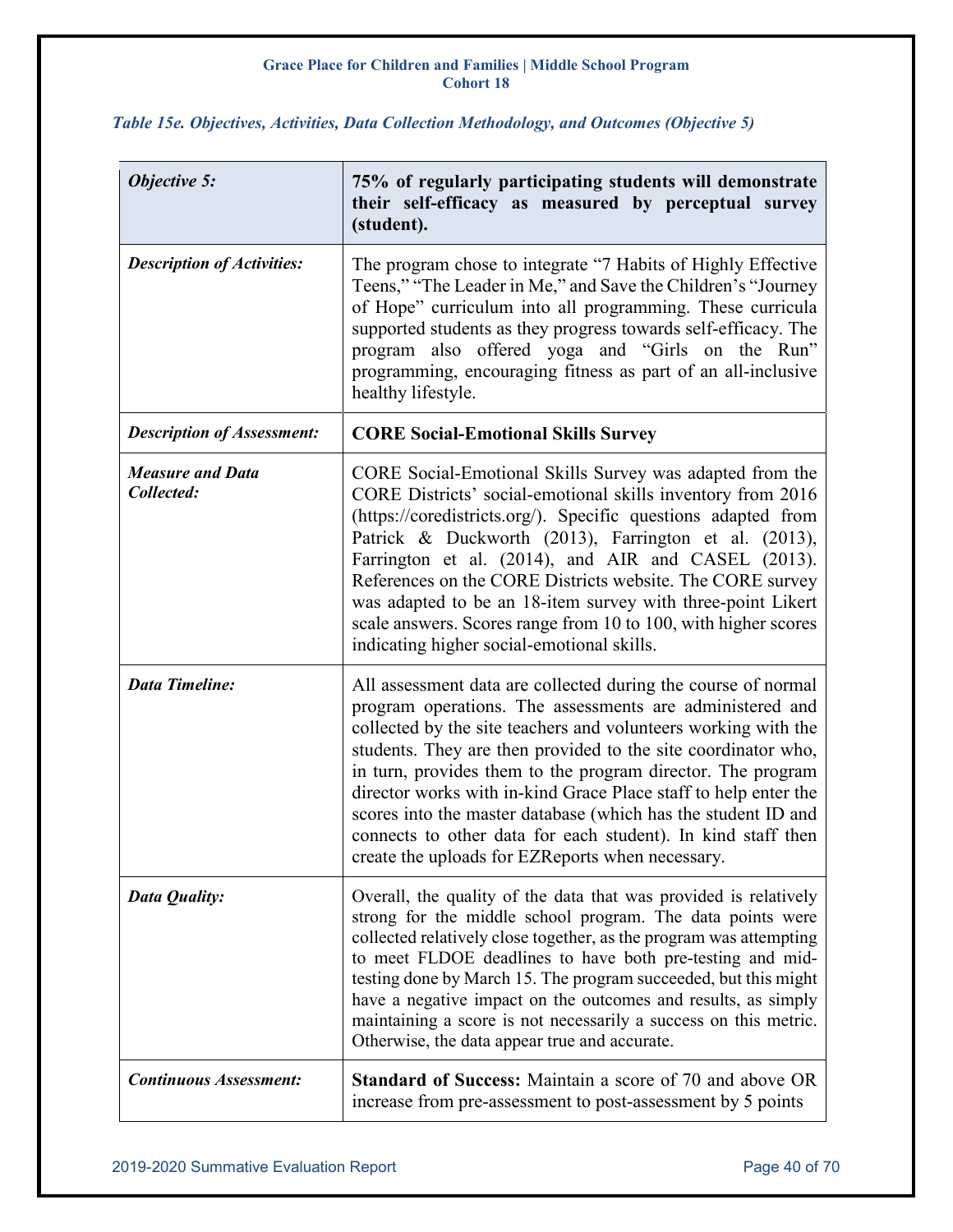| <b>Student Inclusion:</b> |                                              | Analysis and Interpretation: Analysis of comparative<br>assessment scores (pre-mid) is based on "improvement" and/or<br>"maintenance" measurements (as indicated in the standards of<br>success), such that each student is compared to their own<br>baseline data. Such within-subjects analysis is achieved by<br>calculating whether each student increased, maintained, or<br>declined in each of the grade-based metrics (as detailed in the<br>'success criterion' indicated immediately above). After<br>individual calculations, aggregation indicates the percent of<br>these students meeting the criteria for success.<br><b>Continuous Assessment and Use of Data: Grace Place for</b><br>Children and Families operates using a community-model<br>approach, where they integrate with the community and are<br>themselves a small community. Within this small community,<br>Grace Place has created several mechanisms for consultation<br>and discussion about how to improve the program based on<br>data collected regarding student progress. Because the program<br>can collect district data in "real time" (rather than having to<br>request data), the teachers and staff can keep up to date with<br>student performance in school. The dashboard provides data<br>and also give early warnings about student challenges based on<br>grades, assessments and other district data. The program uses<br>these data to ensure students with the greatest challenges or<br>lowest performance are given extra attention or extra activities<br>that will help them push through and conquer their challenges.<br>Weekly (sometimes daily) meetings with Grace Place<br>administrators, program director, site coordinators, and other<br>stakeholders include discussions of small changes that will<br>help move the children towards their potential.<br>All students on whom data were provided are included in the |            |
|---------------------------|----------------------------------------------|--------------------------------------------------------------------------------------------------------------------------------------------------------------------------------------------------------------------------------------------------------------------------------------------------------------------------------------------------------------------------------------------------------------------------------------------------------------------------------------------------------------------------------------------------------------------------------------------------------------------------------------------------------------------------------------------------------------------------------------------------------------------------------------------------------------------------------------------------------------------------------------------------------------------------------------------------------------------------------------------------------------------------------------------------------------------------------------------------------------------------------------------------------------------------------------------------------------------------------------------------------------------------------------------------------------------------------------------------------------------------------------------------------------------------------------------------------------------------------------------------------------------------------------------------------------------------------------------------------------------------------------------------------------------------------------------------------------------------------------------------------------------------------------------------------------------------------------------------------------------------------------------------------------------------------------------|------------|
|                           | objective.                                   | analysis. No students were excluded from the analysis and<br>none were excluded from having data collected for this                                                                                                                                                                                                                                                                                                                                                                                                                                                                                                                                                                                                                                                                                                                                                                                                                                                                                                                                                                                                                                                                                                                                                                                                                                                                                                                                                                                                                                                                                                                                                                                                                                                                                                                                                                                                                        |            |
| <b>Benchmark</b>          | <b>Number of Students</b><br><b>Assessed</b> | <b>Number of Students</b><br><b>Achieving Benchmark</b>                                                                                                                                                                                                                                                                                                                                                                                                                                                                                                                                                                                                                                                                                                                                                                                                                                                                                                                                                                                                                                                                                                                                                                                                                                                                                                                                                                                                                                                                                                                                                                                                                                                                                                                                                                                                                                                                                    | Percentage |
| 75%                       | 102                                          | 69                                                                                                                                                                                                                                                                                                                                                                                                                                                                                                                                                                                                                                                                                                                                                                                                                                                                                                                                                                                                                                                                                                                                                                                                                                                                                                                                                                                                                                                                                                                                                                                                                                                                                                                                                                                                                                                                                                                                         | 67%        |

#### *Narrative:*

The 21st CCLC Program collected ability-based pre-mid assessments in social emotional skills from a total of 11 out of 11 regularly participating middle school students during the course of the 2019-2020 program year. Due to the closure of all schools in Florida and subsequent closure of the 21st CCLC program to on-site programming, there were no posttests collected at the end of the year (as students did not return to in-person programming prior to the end of the academic year). Of these 11 regularly participating middle school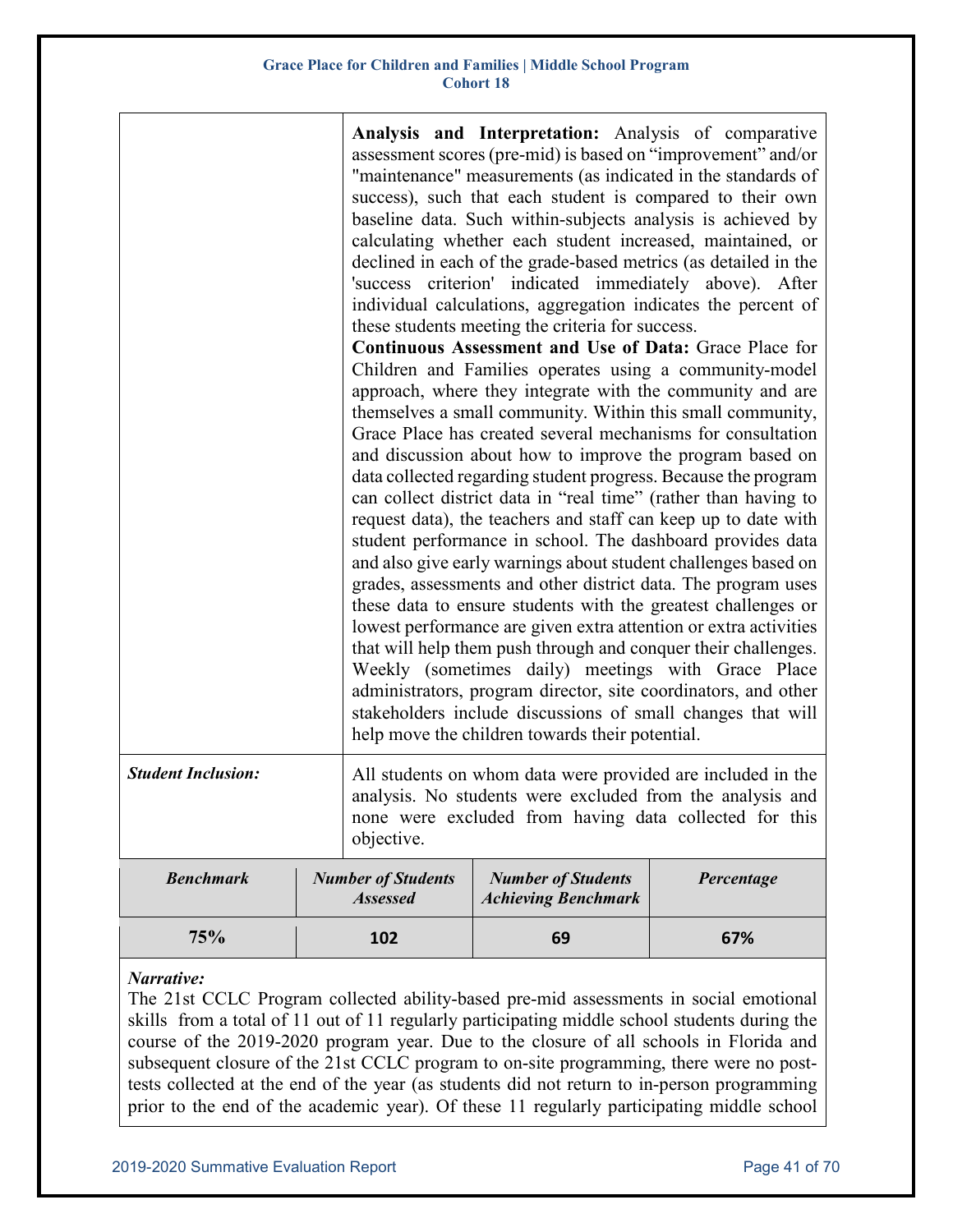students (attending 30+ days), a total of 4 students (36.4%) demonstrated achievement of this ability-based objective during the course of the program year. If looking at all 115 students who attended at least one day during the academic year, the program collected pre-mid comparison data on 102 students, with 45 of these students (44.1%) demonstrating achievement of this objective at the end of the year (based on mid-year data). Based on results from regularly participating students, the program did not meet the established benchmark for this objective.

### *Proposed Programmatic Changes and Rationale:*

We will continue providing the SEL programming we started in January. There was a very short time between the pre-test and mid-test, such that it is not surprising many students did not meet this metric. We believe we will meet this metric if we are able to restore operations following the current health closures of all schools. Given that this is assessed with the CORE assessment, we believe students need several months to show impact on this metric. We will ensure all programming is aligned with the CORE assessment items.

We are not meeting this metric at mid-year. However, we only just started providing the SEL curriculum in January, so we had just a couple months to implement and expect changes to student performance. It is likely that a longer provision of this curriculum will have a better impact. While we might not be able to fully implement this curriculum and changes this academic year, we will be able to impart these changes immediately next year.

### *Proposed Data Collection Changes and Rationale:*

No changes needed. We have developed a timeline to ensure data are collected on all students within the established measurement dates, as presented on the codebook. It is somewhat difficult to obtain data from middle school students due to their often transient status and multiple afterschool options, but we have developed a rather strong system to ensure all data possible are collected. We will continue to collect mid-year data as students come to the program (depending on when the program opens following health closures) - and program staff will be reminded daily to collect any missing data from any attending students. To inform instruction, we check the data after each assessment to see how students, as a whole, are doing on the specific focus area.

### <span id="page-41-0"></span>*Table 15f. Objectives, Activities, Data Collection Methodology, and Outcomes (Objective 6)*

| <b>Objective 6:</b>               | 90% of regularly participating students will maintain high<br>performance or improve their transition to adulthood skills<br>as measured by pre-, mid-, post-assessment.                                                                                                                                                                                                                                                                                                               |
|-----------------------------------|----------------------------------------------------------------------------------------------------------------------------------------------------------------------------------------------------------------------------------------------------------------------------------------------------------------------------------------------------------------------------------------------------------------------------------------------------------------------------------------|
| <b>Description of Activities:</b> | In addition to guest speakers provided through project-based<br>learning activities, the program chose Junior Achievement's<br>"It's My Business!," an entrepreneurship curriculum to<br>emphasize entrepreneurship while providing a strong focus on<br>social studies, reading, and writing skills. Students were<br>encouraged to use critical thinking to learn entrepreneurial<br>skills to support positive attitudes as they explored and<br>enhanced their career aspirations. |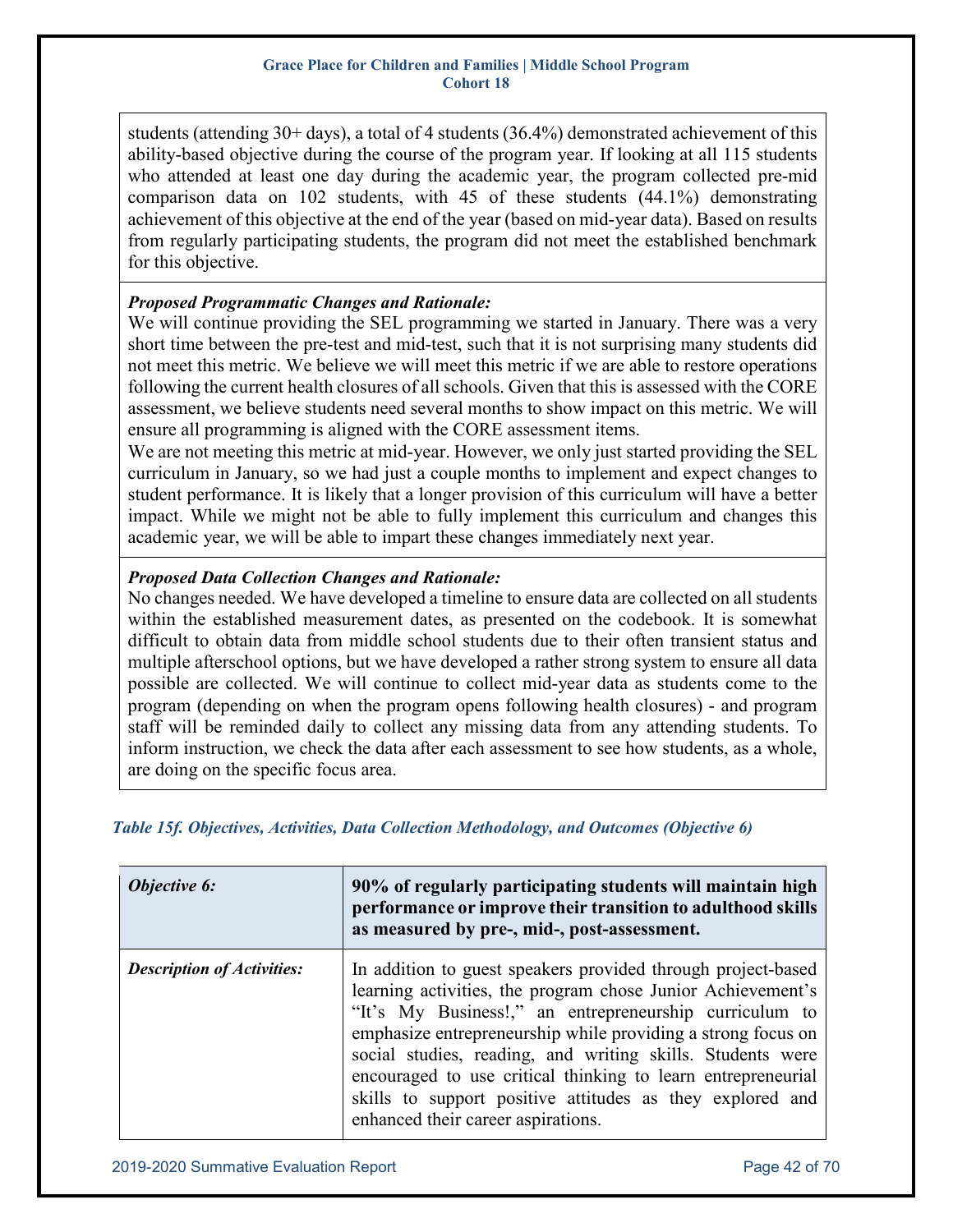| <b>Description of Assessment:</b>     | <b>Transition to Adulthood Skills Inventory</b>                                                                                                                                                                                                                                                                                                                                                                                                                                                                                                                                                                                                                                                                                                                                                                                                                                                                                                                                                                                                                                                                                                                                                                                                                                              |  |  |
|---------------------------------------|----------------------------------------------------------------------------------------------------------------------------------------------------------------------------------------------------------------------------------------------------------------------------------------------------------------------------------------------------------------------------------------------------------------------------------------------------------------------------------------------------------------------------------------------------------------------------------------------------------------------------------------------------------------------------------------------------------------------------------------------------------------------------------------------------------------------------------------------------------------------------------------------------------------------------------------------------------------------------------------------------------------------------------------------------------------------------------------------------------------------------------------------------------------------------------------------------------------------------------------------------------------------------------------------|--|--|
| <b>Measure and Data</b><br>Collected: | The Transition to Adulthood Skills Inventory is a selected set<br>of questions from the Casey Life Skills Assessment<br>(https://www.casey.org/casey-life-skills-resources/) and was<br>adapted for afterschool programs by CASPER. The CLS<br>Assessment is "a free tool that assesses the behaviors and<br>competencies youth need to achieve their long-term goals. It<br>aims to set youth on their way toward developing healthy,<br>productive lives." The questions on the modified survey are<br>focused on six (6) sub-sets of 'transition to adulthood' skills:<br>(1) daily living, (2) self-care, (3) relationships and<br>communication, (4) work and study life, (5) career and<br>education planning, and (6) future planning. This assessment<br>is scored as follows: Blank = 0 points, "No" = 1 point, "Mostly<br>$No'' = 2$ points, "Somewhat" = 3 points, "Mostly Yes" = 4<br>points, and "Yes" = $5$ points. Higher scores indicate higher<br>competency capacity, and knowledge regarding these selected<br>'transition to adulthood skills.' Scores can range from zero to<br>165, though scores of zero are not considered valid and the<br>assessment should be re-administered at a later date when the<br>student feels more engaged in completing the inventory. |  |  |
| <b>Data Timeline:</b>                 | All assessment data are collected during the course of normal<br>program operations. The assessments are administered and<br>collected by the site teachers and volunteers working with the<br>students. They are then provided to the site coordinator who,<br>in turn, provides them to the program director. The program<br>director works with in-kind Grace Place staff to help enter the<br>scores into the master database (which has the student ID and<br>connects to other data for each student). In kind staff then<br>create the uploads for EZReports when necessary.                                                                                                                                                                                                                                                                                                                                                                                                                                                                                                                                                                                                                                                                                                          |  |  |
| Data Quality:                         | Overall, the quality of the data that was provided is relatively<br>strong for the middle school program. The data points were<br>collected relatively close together, as the program was<br>attempting to meet FLDOE deadlines to have both pre-testing<br>and mid-testing done by March 15. The program succeeded,<br>but this might have a negative impact on the outcomes and<br>results, as simply maintaining a score is not necessarily a<br>success on this metric. Otherwise, the data appear true and<br>accurate.                                                                                                                                                                                                                                                                                                                                                                                                                                                                                                                                                                                                                                                                                                                                                                 |  |  |
| <b>Continuous Assessment:</b>         | <b>Standard of Success:</b> Maintain a score of 70 and above OR<br>increase from pre-assessment to post-assessment by 5 points<br>Analysis and Interpretation: Analysis of comparative<br>assessment scores (pre-mid) is based on "improvement" and/or                                                                                                                                                                                                                                                                                                                                                                                                                                                                                                                                                                                                                                                                                                                                                                                                                                                                                                                                                                                                                                       |  |  |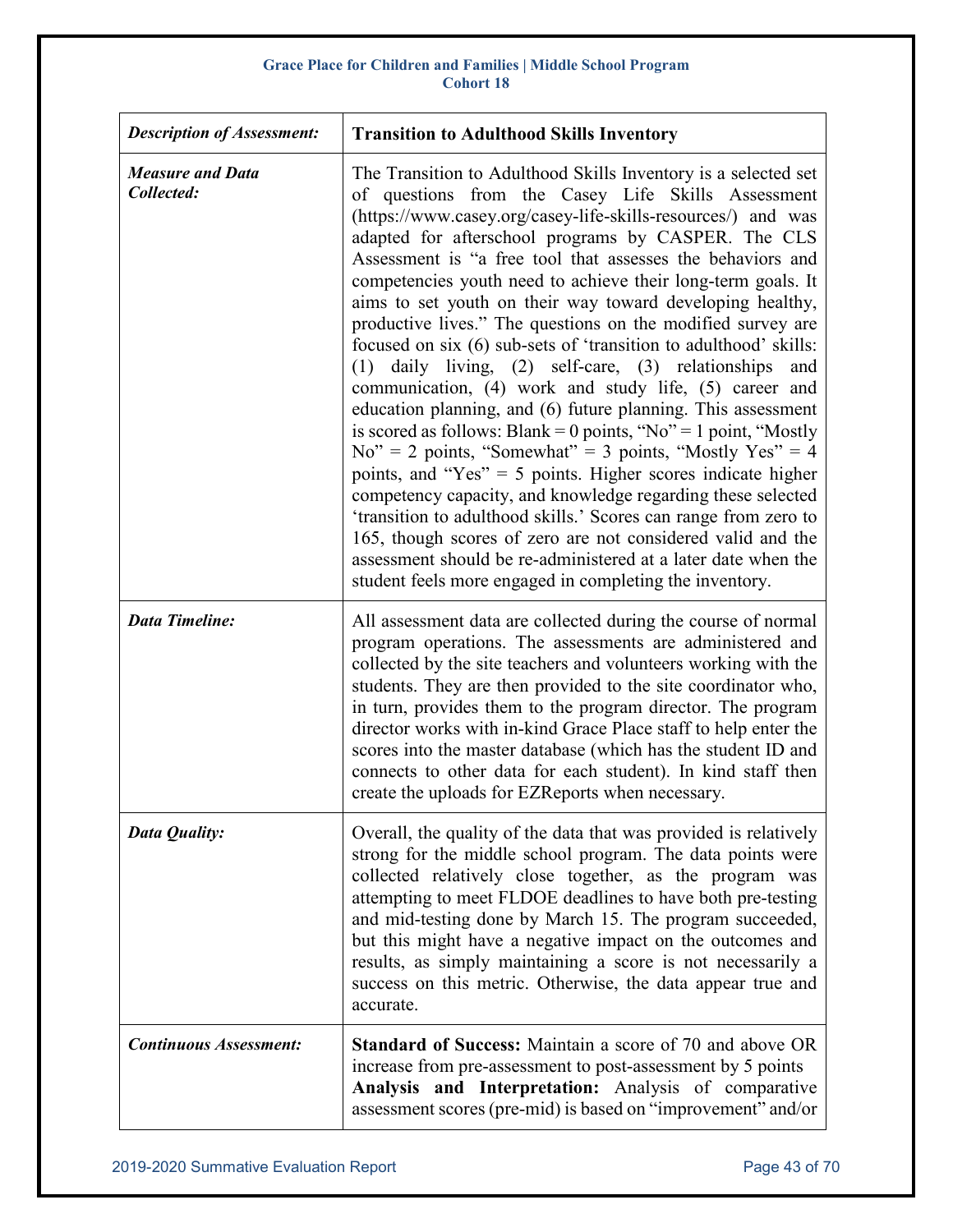### *Narrative:*

The 21st CCLC Program collected skill-based pre-mid assessments in transition to adulthood from a total of 11 out of 11 regularly participating middle school students during the course of the 2019-2020 program year. Due to the closure of all schools in Florida and subsequent closure of the 21st CCLC program to on-site programming, there were no post-tests collected at the end of the year (as students did not return to in-person programming prior to the end of the academic year). Of these 11 regularly participating middle school students (attending 30+ days), a total of 5 students (45.5%) demonstrated achievement of this skill-based objective during the course of the program year. If looking at all 115 students who attended at least one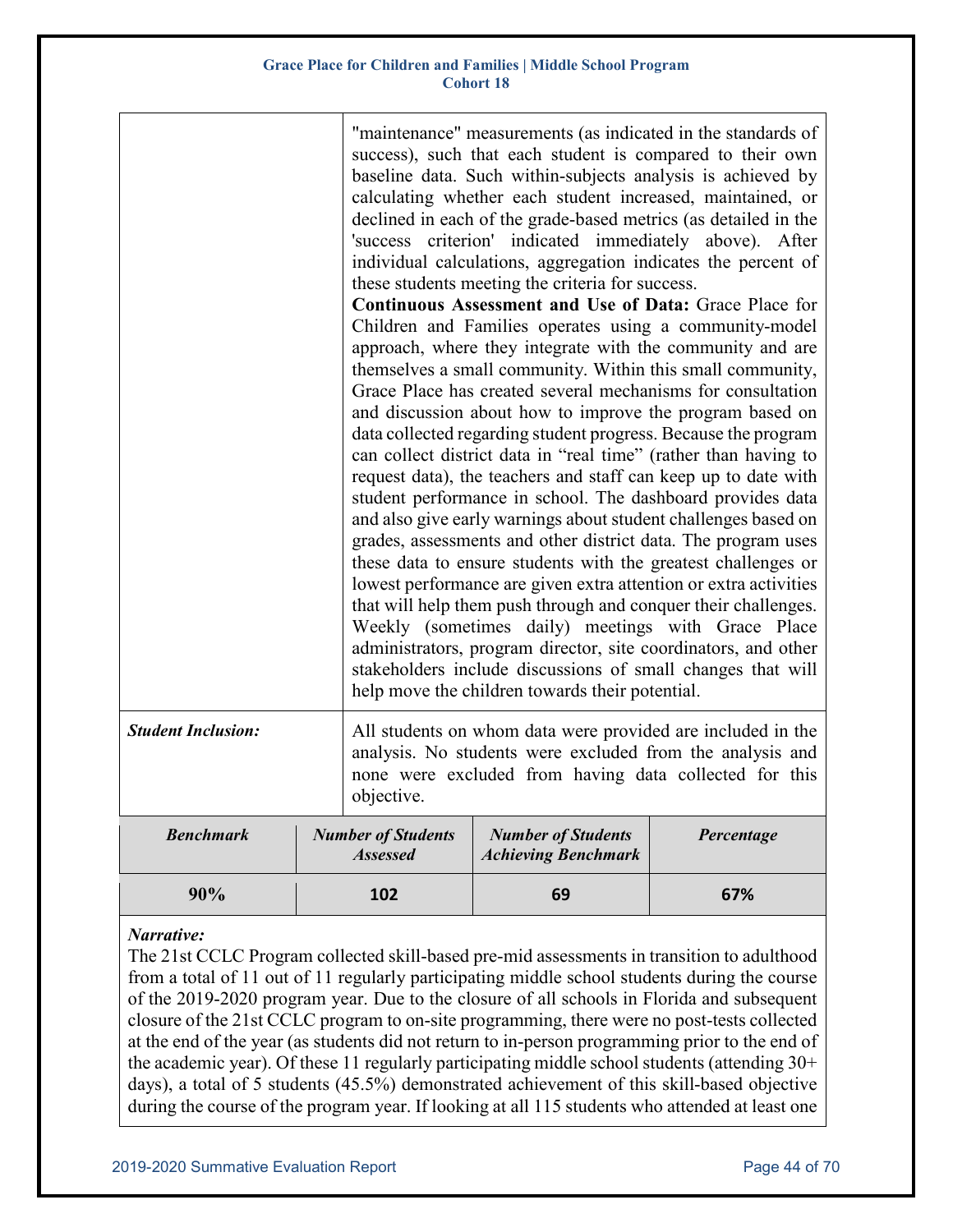day during the academic year, the program collected pre-mid comparison data on 102 students, with 55 of these students (53.9%) demonstrating achievement of this objective at the end of the year (based on mid-year data). Based on results from regularly participating students, the program did not meet the established benchmark for this objective.

### *Proposed Programmatic Changes and Rationale:*

We will continue providing the dropout prevention and college/career readiness programming that is measured with skills associated with transition to adulthood. There was a short time between the pre-test and mid-test, such that it was not surprising students did not meet this metric at the anticipated level. If we had started in October, we believe more students would have met this metric and we believe we will meet the metric at the end of the year (if we are able to resume operations). We will ensure our programming is aligned to the TAS20 assessment questions used to measure this metric.

We did not meet this metric at mid-year. We have several strong curricula already implemented (e.g., Drug Free collier, David Lawrence Center, Dream Catchers, and Leader in Me), so we are surprised we did not do better on this measure. We truly believe we are hitting on all the cylinders with the curriculum we have, only that we did not fully start this programming until January and have had less time to demonstrate impact. All four curricula that we use are research-based and have shown impact in the past within our 21st CCLC program from the last five years, so we believe we will again show progress this year (or when we can fully implement the program).

### *Proposed Data Collection Changes and Rationale:*

No changes needed. We have developed a timeline to ensure data are collected on all students within the established measurement dates, as presented on the codebook. It is somewhat difficult to obtain data from middle school students due to their often transient status and multiple afterschool options, but we have developed a rather strong system to ensure all data possible are collected. We will continue to collect mid-year data as students come to the program (depending on when the program opens following health closures) - and program staff will be reminded daily to collect any missing data from any attending students. To inform instruction, we check the data after each assessment to see how students, as a whole, are doing on the specific focus area.

<span id="page-44-0"></span>*Table 15g. Objectives, Activities, Data Collection Methodology, and Outcomes (Objective 7)*

| <b>Objective 7:</b>               | 90% of adult family members of regularly participating<br>students will report their parenting skills as measured by<br>perceptual survey (parent).                                                                                                                                                                                                                                               |  |  |
|-----------------------------------|---------------------------------------------------------------------------------------------------------------------------------------------------------------------------------------------------------------------------------------------------------------------------------------------------------------------------------------------------------------------------------------------------|--|--|
| <b>Description of Activities:</b> | <b>Regular Programming:</b> The program proposed to provide six<br>adult family literacy sessions. As per the program, adult family<br>member events were designed to provide support in topics<br>including conflict resolution, health and wellness bullying<br>prevention<br>Virtual Programming: While the global pandemic and<br>unexpected closures may have impacted the program's ability |  |  |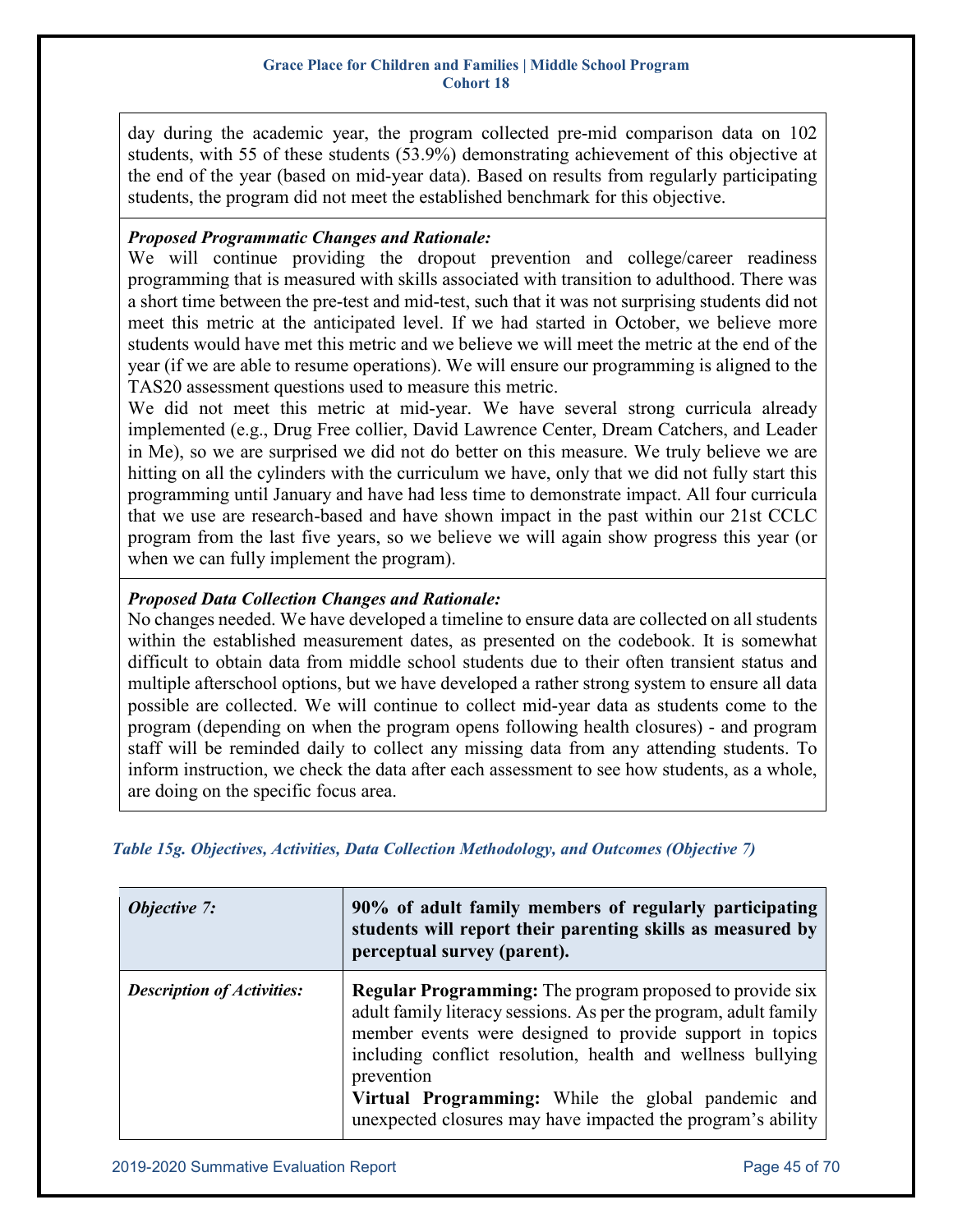|                                       | to provide all proposed events, the program strived to engage<br>parents and adult family members in grant related services<br>through emails, and well check phone calls                                                                                                                                                                                                                                                                                                                                                                                                                                                                                                                                                                                                                                                                                                                                                                                                                                                                                                                                                                                                                                                                                        |
|---------------------------------------|------------------------------------------------------------------------------------------------------------------------------------------------------------------------------------------------------------------------------------------------------------------------------------------------------------------------------------------------------------------------------------------------------------------------------------------------------------------------------------------------------------------------------------------------------------------------------------------------------------------------------------------------------------------------------------------------------------------------------------------------------------------------------------------------------------------------------------------------------------------------------------------------------------------------------------------------------------------------------------------------------------------------------------------------------------------------------------------------------------------------------------------------------------------------------------------------------------------------------------------------------------------|
| <b>Description of Assessment:</b>     | <b>Adult Literacy Performance Survey (ALPS)</b>                                                                                                                                                                                                                                                                                                                                                                                                                                                                                                                                                                                                                                                                                                                                                                                                                                                                                                                                                                                                                                                                                                                                                                                                                  |
| <b>Measure and Data</b><br>Collected: | The Adult Literacy Performance Survey (ALPS) is a seven-<br>question inventory with face-validity that is completed after an<br>adult family member literacy event. Success is measured by the<br>number of parents responding positively to the seven questions<br>on the ALPS. The ALPS assesses self-reported impact on<br>knowledge and conative impacts on parenting and educational<br>involvement. Using a Likert-Type scale from 5 (Strongly<br>Agree) to 1 (Strongly Disagree), the ALPS asks adult family<br>members to indicate whether the information provided in the<br>training: $(1)$ increased knowledge in the content area; $(2)$<br>taught them something new; $(3)$ will be useful in helping their<br>family and children; (4) will change how they parent their<br>children; (5) provided resources to help their children succeed;<br>(6) will increase their involvement in their child's education;<br>and (7) helped them understand the importance of education.<br>Although not all questions are used for this metric, the program<br>is able to mine the responses to help guide future adult family<br>member events. Only parents actively participating in the adult<br>family literacy events will be assessed with the ALPS. |
| <b>Data Timeline:</b>                 | The survey is provided at the start of each family event, asking<br>parents to fill it out before leaving at the end of the event. The<br>parents are asked to complete the survey if they are<br>comfortable doing so, and they turn in the survey as they leave.<br>Providing it during the event has proven the most effective for<br>response rates. The completed surveys are given to the<br>program director, who works with in-kind Grace Place staff<br>and volunteers to enter the surveys into a special database<br>(designed for these surveys). That database is then uploaded in<br>its entirety to the EZReports by the program director.                                                                                                                                                                                                                                                                                                                                                                                                                                                                                                                                                                                                        |
| Data Quality:                         | The program collected accurate ALPS data from most adult<br>literacy events. The surveys were completed at the end of the<br>adult literacy event, and the program states that there were no<br>systematic issues or indications that specific groups of adults<br>did not complete the survey (which was provided in four<br>languages). Based on an analysis of data and response patters<br>(using color-based response analysis to identify patterns), there<br>appear to be no data quality issues, with most adults attending<br>the literacy events receiving the and completing the surveys.                                                                                                                                                                                                                                                                                                                                                                                                                                                                                                                                                                                                                                                             |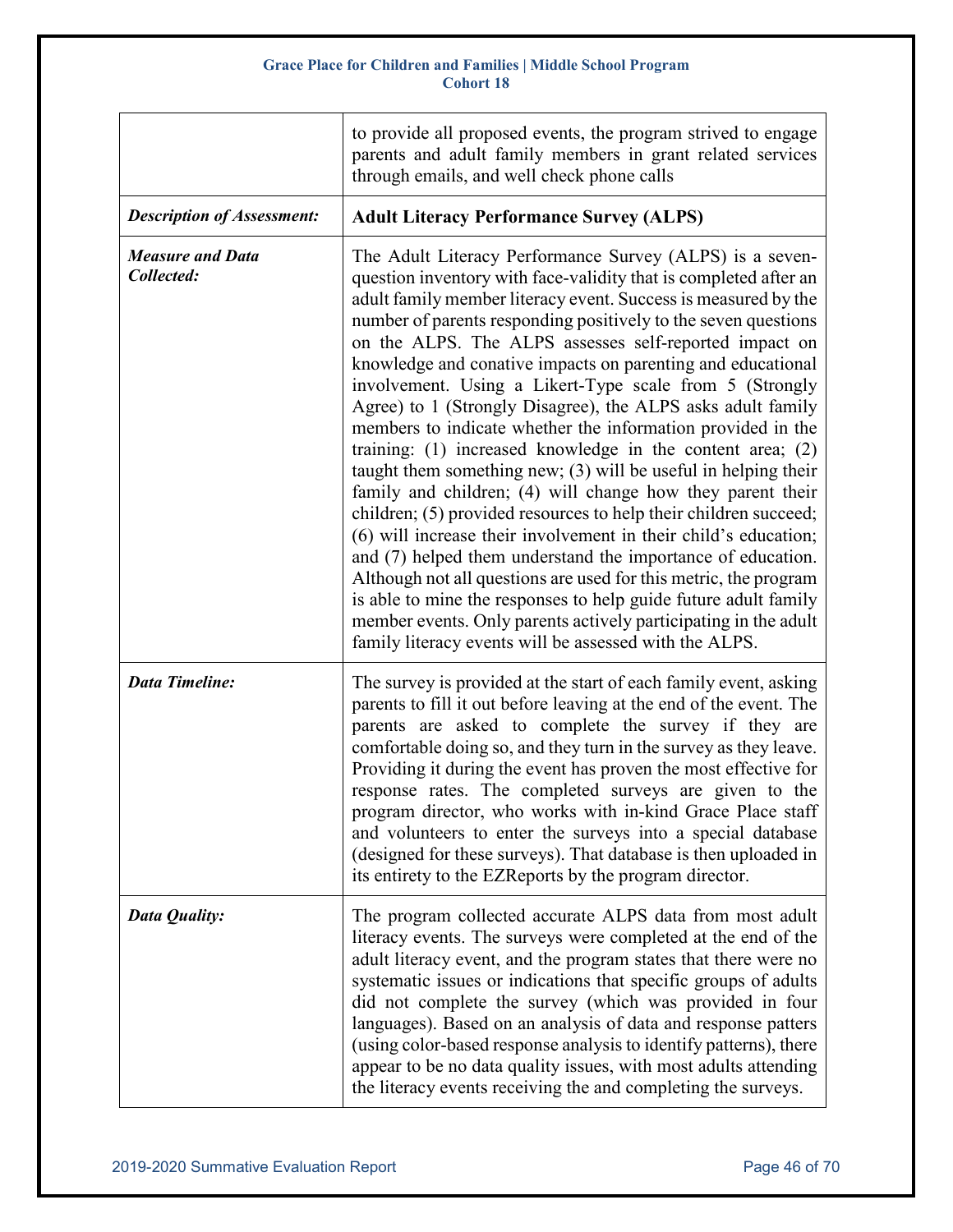| <b>Continuous Assessment:</b> | Standard of Success: The number of participants measured<br>represents the number of surveys collected, while the number<br>meeting success criteria are the number indicating they 'agree'<br>(Score 4) or 'strongly agree' (Score 5) with the items from the<br>ALPS pertaining to whether the information provided at the<br>adult family member services: (Q3) would be useful in helping<br>their family and child(ren); (Q4) would change how they<br>parent their children; and/or $(Q6)$ would increase their<br>involvement in their child's education.   |                                                                                                                                                                                                                                                                                                                                             |            |  |
|-------------------------------|--------------------------------------------------------------------------------------------------------------------------------------------------------------------------------------------------------------------------------------------------------------------------------------------------------------------------------------------------------------------------------------------------------------------------------------------------------------------------------------------------------------------------------------------------------------------|---------------------------------------------------------------------------------------------------------------------------------------------------------------------------------------------------------------------------------------------------------------------------------------------------------------------------------------------|------------|--|
|                               |                                                                                                                                                                                                                                                                                                                                                                                                                                                                                                                                                                    | <b>Analysis and Interpretation:</b> This survey-based program<br>objective is assessed with the number of adults endorsing the<br>question(s) of interest as 'Agree' or 'Strongly Agree' (scores<br>of 4 or 5). Completed surveys meeting this objective will report<br>that the training or literacy event improved their literacy skills. |            |  |
|                               | <b>Continuous Assessment and Use of Data: Grace Place for</b><br>Children and Families operates using a community-model<br>approach, where they integrate with the community and are<br>themselves a small community. Grace Place used data from the<br>ALPS during planning meetings to determine which events<br>were well-received and which had the greatest impact on the<br>adults attending. Those that scored the highest were brought<br>back, if possible. Those that scored low were not included in<br>the scheduling of future adult literacy events. |                                                                                                                                                                                                                                                                                                                                             |            |  |
| <b>Student Inclusion:</b>     | No adults completing the surveys or attending the adult literacy<br>events were excluded from the analyses, with all adults on<br>whom data were submitted being included. Overall, all adult<br>family members providing data were included in the data<br>collection and analysis process.                                                                                                                                                                                                                                                                       |                                                                                                                                                                                                                                                                                                                                             |            |  |
| <b>Benchmark</b>              | <b>Number of Students</b><br><b>Assessed</b>                                                                                                                                                                                                                                                                                                                                                                                                                                                                                                                       | <b>Number of Students</b><br><b>Achieving Benchmark</b>                                                                                                                                                                                                                                                                                     | Percentage |  |
| 90%                           | 5                                                                                                                                                                                                                                                                                                                                                                                                                                                                                                                                                                  | 5                                                                                                                                                                                                                                                                                                                                           | 100%       |  |

### *Narrative:*

According to data submitted by the program at the end of the year, the program was able to collect a total of 5 completed ALPS. A single adult could complete multiple surveys over the course of several events, though would not complete more than one per event. In looking at all 5 ALPS completed during the 2019-2020 program year, 5 surveys indicated progress towards this metric. More specifically, data reported by the program indicated that 100% of adults felt the literacy information provided would be useful in helping their family and child (ren); would change how they parent their children; and/or would increase their involvement in their child's education.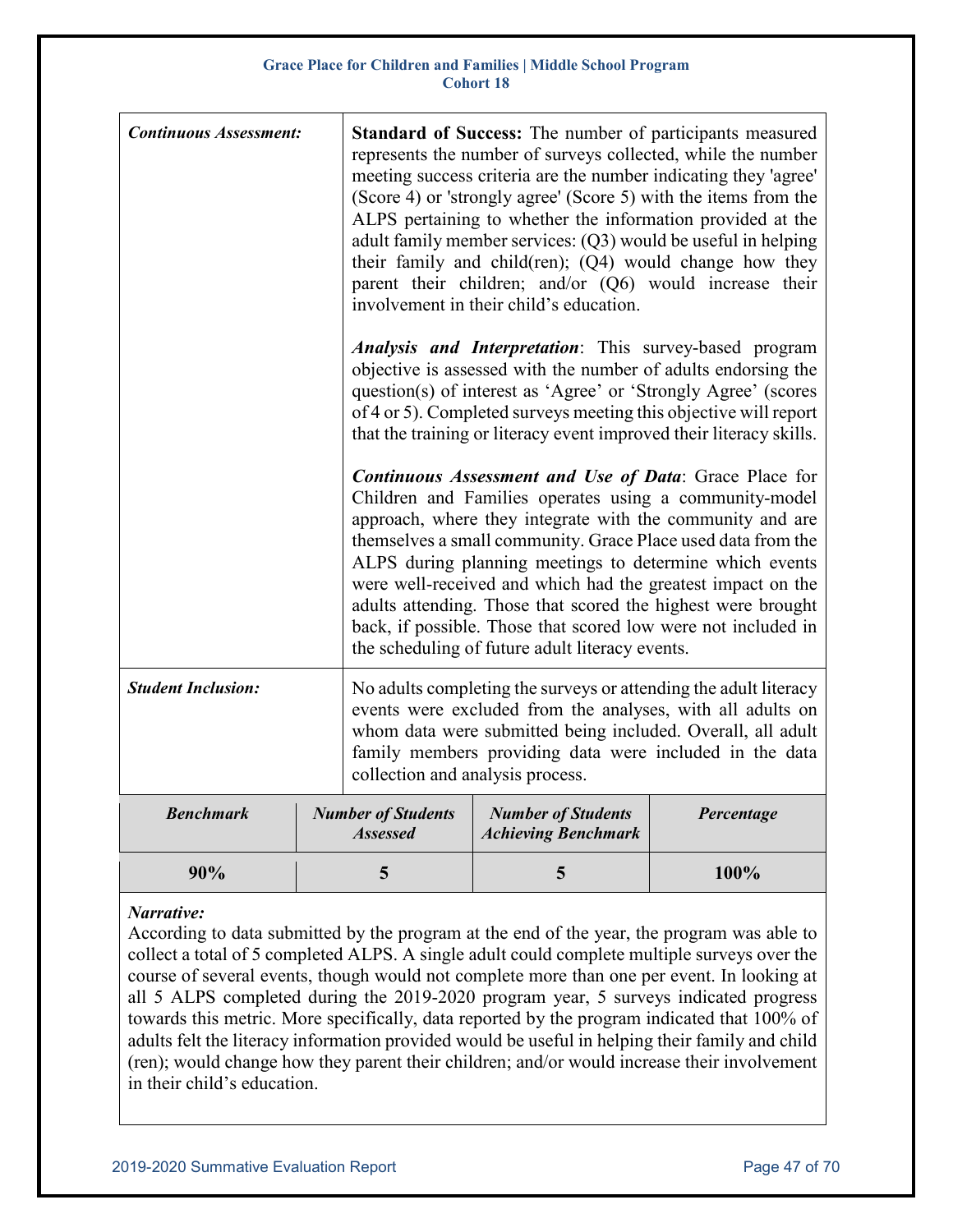### *Proposed Programmatic Changes and Rationale:*

No changes needed. We will continue providing outstanding adult literacy events to support our students and the communities in which they live. While we met this metric under the ALPS, we realize that more effort needs to be taken to increase parent attendance and involvement. This is very difficult with middle school students in this community. We will work with our PDS to determine some best practices used by other middle school programs in impoverished areas.

### *Proposed Data Collection Changes and Rationale:*

No changes needed. We will continue collecting data using the ALPS survey. The method we have used has been successful in collecting surveys from nearly every adult attending (we cannot force them to complete them if they do not want). We have the survey in four languages (English, Spanish, Portuguese, and Haitian-Creole), so all adults should be able to complete without issue. We then use these surveys to see whether our programming was impactful and whether we need to change the focus of our parent events.

### <span id="page-47-0"></span>*5.2 Stakeholder Surveys*

*Provide a brief narrative summary of the findings from the student, family member, and teacher end‐ of‐year stakeholder surveys as a program. This summary does not need to be broken out by center.*

### *Statewide Teacher Survey of Student Progress*

The Grace Place (Middle) 21st CCLC program was able to obtain a limited number of completed 21st CCLC end-of-year teacher surveys. As with most programs in Florida, the 21st CCLC program experienced some challenges in obtaining completed surveys from teachers, largely because the teachers were otherwise occupied trying to redevelop their entire teaching method to provide virtual instruction. The 21st CCLC program would have been able to engage teachers directly had they been teaching live classes, but they found it harder to reach out to teachers and provide reminders while the teachers were working from home. More specifically, the program was able to obtain 29 completed teacher surveys, which is equivalent to 25.2% of the 115 students regularly participating in the 21st CCLC program (attending at least 30 days of programming). In general, a 25% response rate is acceptable for drawing conclusions as to whether the surveys demonstrate change in students and/or families, and the Grace Place (Middle) 21st CCLC Program surpassed this threshold, such that results can be considered valid for interpretation. The following represent a general overview of findings from the 21st CCLC Teacher Survey:

• Of students needing to improve, teachers reported that 81.8% of 21st CCLC students demonstrated improvement in their effort towards completing assigned work; and 92.3% of regularly participating students demonstrated improvement in their overall academic performance.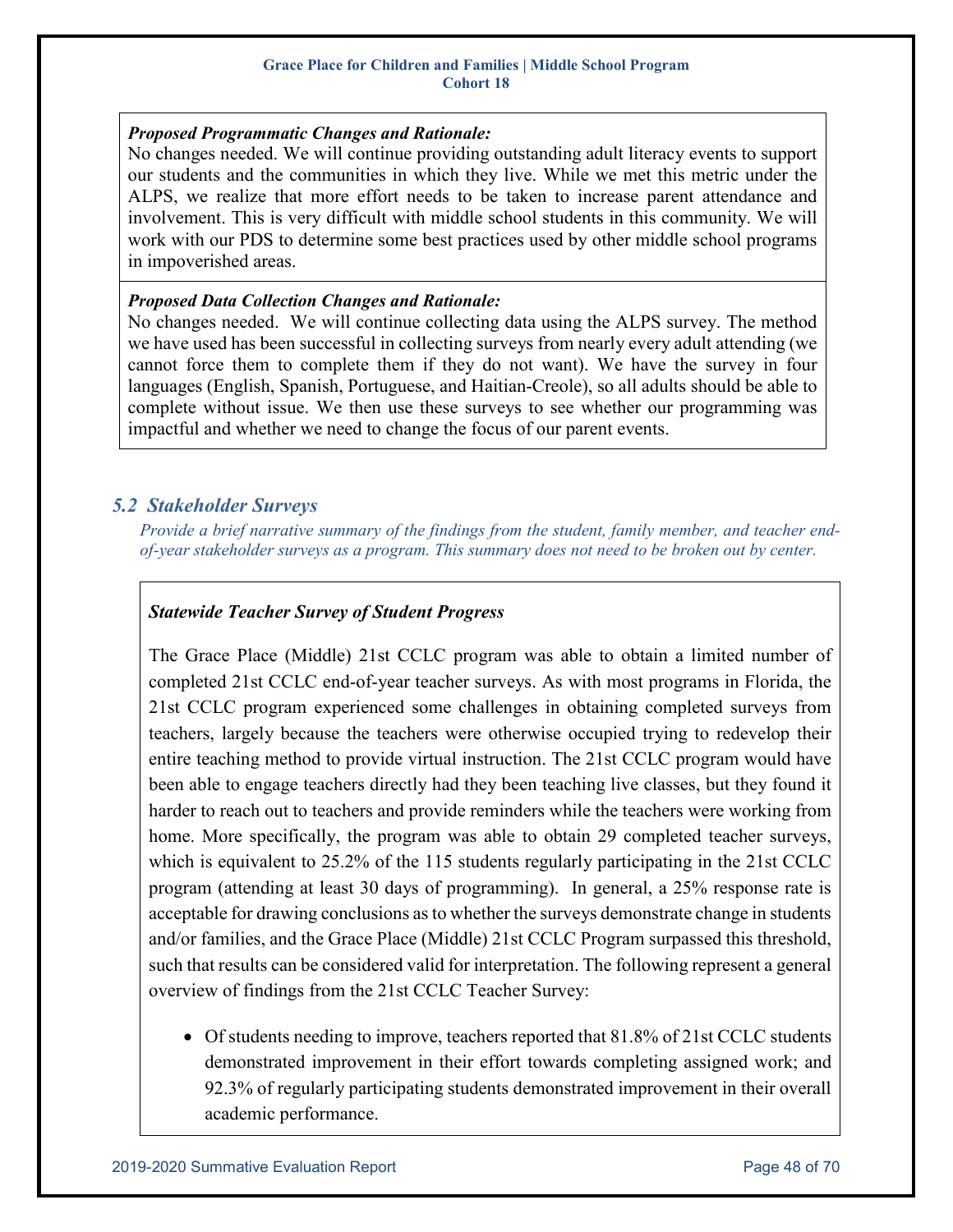- Teachers reported 77.3% of students in need of improvement demonstrated improvement in completing their homework to the teacher's satisfaction.
- Of students needing to improve, 70.8% of students paid more attention and participated more in class; 52.4% volunteered more in class; and 68.8% attended class more regularly - all indicators of increased motivation and dedication to the overall educational process.
- While in the classroom environment, teachers reported that 81.8% of students needing to improve were more attentive in class and 71.4% came to school more motivated to learn.
- Of students needing to improve behaviors, teachers reported that 80.0% improved their in-class behavior and 94.1% improved in getting along with other students (i.e., positive interactions).
- 83.3% of participating students in need of improvement demonstrated teacher-rated improvement in self-efficacy (i.e., belief they can do well in school).
- Of those families where teachers felt improvement was needed, regular-day teachers reported 39.3% of 21st CCLC student's parents were more interested and involved in their child's education.

### *Statewide Student Satisfaction Survey*

In addition to the teacher survey, the Grace Place (Middle) 21st CCLC program collected data using the statewide student satisfaction and feedback survey. A total of 12 students completed the required statewide student satisfaction inventory. The 21st CCLC program experienced some difficulties in collecting student surveys at the end of the year, as the program had ended in-person operations due to the global pandemic. If still providing onsite services, the program would have collected the student satisfaction surveys during program hours to ensure completion and accuracy. Regardless, of the students completing the survey, 91.7% reported enjoying the activities in the program and 100.0% felt safe in the afterschool program. Overall, the program was relatively successful in producing satisfaction among regularly participating students based on the questions within the statewide student survey. However, the program is encouraged to explore why some students were not "definitely" satisfied with the 21st CCLC program and only "somewhat" or "not at all" satisfied. The following provides the overall findings from the student satisfaction survey provided by the FLDOE at the end of the 2019-2020 academic year.

- Academics
	- o 75.0% of students reported the 21st CCLC program definitely helped them with their homework.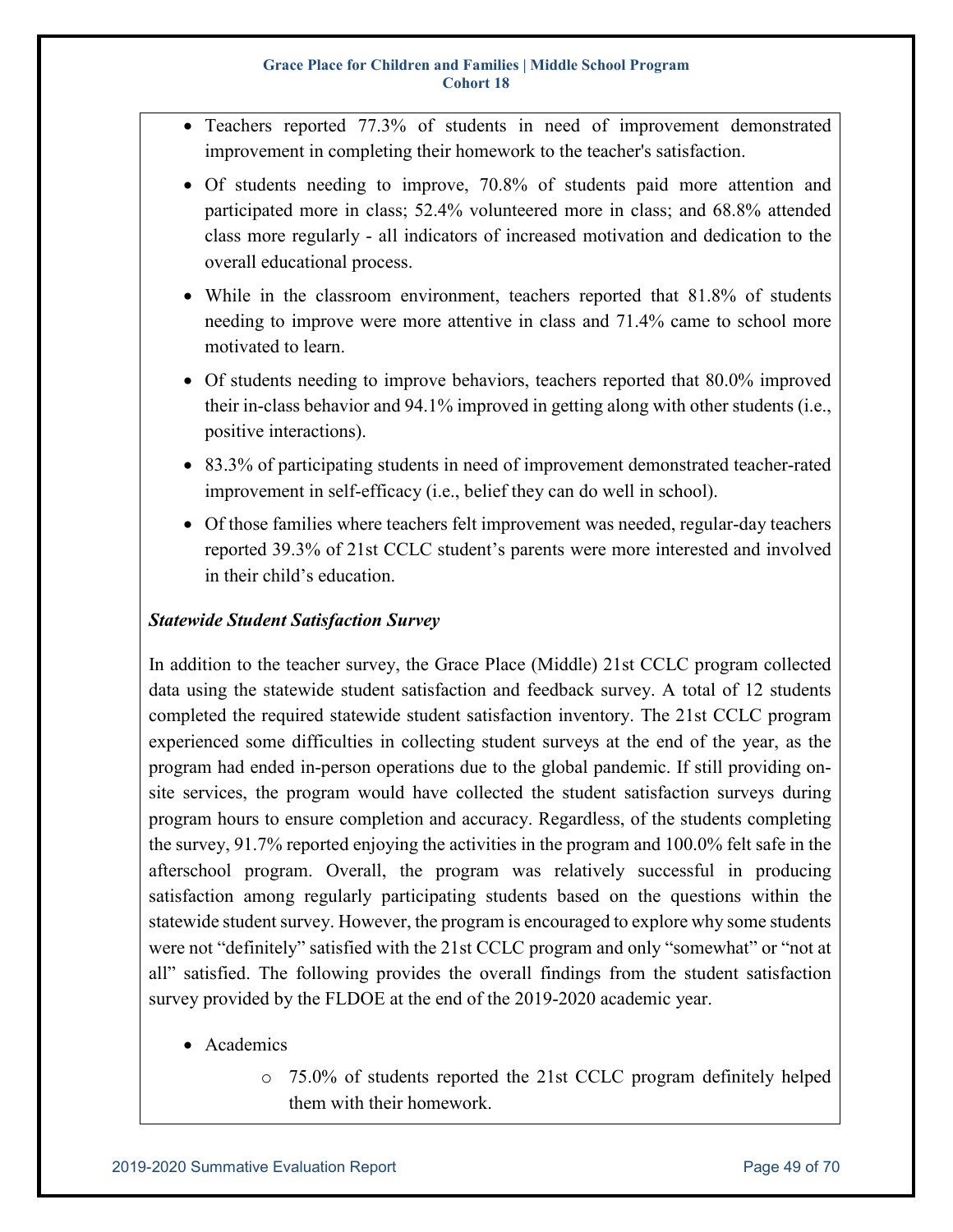- o 50.0% of students reported the 21st CCLC program definitely helped them improve their course grades.
- Behavior
	- o 41.7% of students reported the 21st CCLC program definitely helped them get along better with others.
	- o 83.3% of students reported the 21st CCLC program definitely helped them learn to solve problems in positive ways.
	- o 91.7% of students reported the 21st CCLC program definitely helped them understand that following rules is important.
	- o 91.7% of students reported the 21st CCLC program definitely helped them understand violence is wrong.
	- o 91.7% of students reported the 21st CCLC program definitely helped them understand doing drugs is wrong.
- Citizenship / Career
	- o 72.7% of students reported the 21st CCLC program definitely helped them understand that setting goals is important.
	- o 75.0% of students reported the 21st CCLC program definitely helped them understand how to make career choices.
- Overall
	- o 41.7% of students reported the 21st CCLC program definitely provided enjoyable activities.
	- o 83.3% of students reported the 21st CCLC program definitely had adults who cared about them.
	- o 91.7% of students reported the 21st CCLC program definitely helped give them a safe place to learn.

### *Statewide Parent Satisfaction Surveys*

The Grace Place (Middle) 21st CCLC program was successful in obtaining responses to the state-mandated end-of-year parent satisfaction inventory administered in April 2020 (after the closure of all on-site 21st CCLC programs in Florida). The satisfaction survey assessed parental opinions on several aspects of the 21st CCLC program and perceived impacts on the participating students. The survey is focused on more general aspects of satisfaction, with some specific items regarding expected outcomes of all 21st CCLC programs. Overall, of the 107 regular student participants (and 115 total student participants) a total of 40 were returned partially or fully completed, which represented approximately 56 student participants (based on parent responses). Most definitely, the global pandemic and program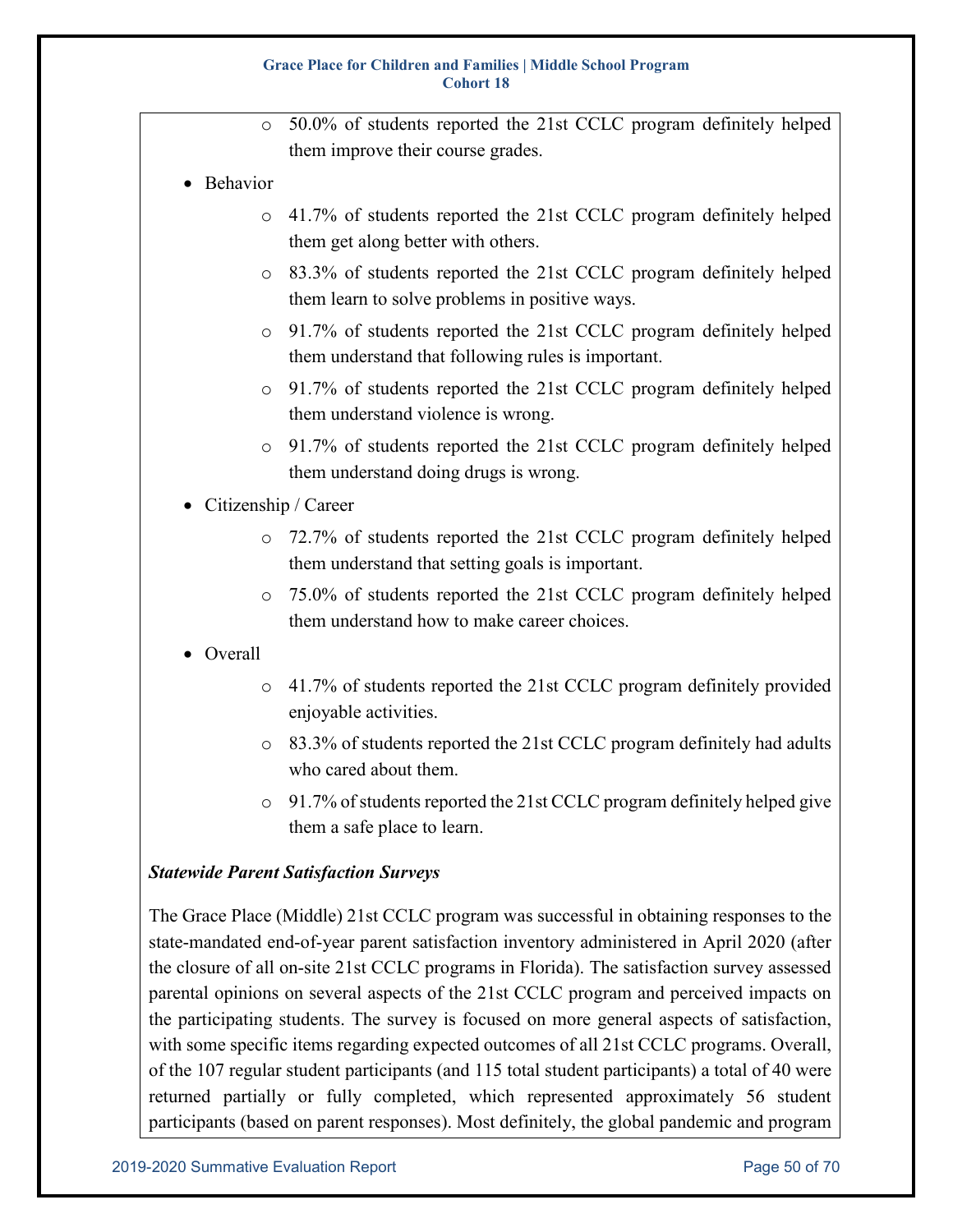closure negatively impacted the response rate on this statewide survey, as most programs had difficulty connecting with parents to get this survey completed without in-person contact. Regardless of the challenges, the completed surveys are evaluated to help guide continuous improvement of the 21st CCLC program. Overall, 97.5% of parents responding to the survey reported general satisfaction with the 21st CCLC program, with only 2.5% of parents reporting a lack of satisfaction. The Grace Place (Middle) 21st CCLC program is specifically encouraged to work towards improving all parent satisfaction survey responses to 100% satisfaction, where possible. It is important to note that 97.4% of respondents indicated they would sign up their child(ren) again next year if the program is offered, 56.4% of the responding adults reported participating in adult family events, and 96.0% indicated they found the adult family member events helpful to their needs as family members of the students. Overall, the parents appeared to be satisfied with the Grace Place (Middle) 21st CCLC program. The following are the most salient findings of the overall parent satisfaction survey using those variables most commonly reported by Florida's 21st CCLC programs.

- 97.5% of parents reported being satisfied with the 21st CCLC program as a whole, with 97.5% of parents being 'very satisfied' or 'satisfied' with the warmth and friendliness of the 21st CCLC staff members.
- 97.5% of parents reported being 'very satisfied' or 'satisfied' with the ability of the 21st CCLC staff to relate to their child(ren).
- 95.0% of parents reported satisfaction with the variety of 21st CCLC activities provided to their child(ren); 97.5% reported satisfaction with their child(ren)'s happiness with the overall 21st CCLC program; and 97.5% reported satisfaction with the 21st CCLC program providing a safe environment for activities.
- 97.4% of parents reported they would again sign up their child(ren) for this 21st CCLC program, and only 5.7% stated their children would be in another afterschool program if the 21st CCCL program was not available.
- 97.5% of parents reported being 'very satisfied' or 'satisfied' with the ability of the 21st CCLC staff to relate and reach out to them as parents.
- 97.5% of parents reported satisfaction with the 21st CCLC program helping them become more involved with their child(ren)'s education.
- 97.5% of parents reported satisfaction with their child(ren)'s improvement in their overall academic performance, and 97.4% were satisfied with their child(ren)'s improvement in completing their homework.
- 97.5% of parents reported satisfaction with their child(ren)'s improvement in getting along with others, and 92.5% reported satisfaction with their child(ren)'s improvements in staying out of trouble.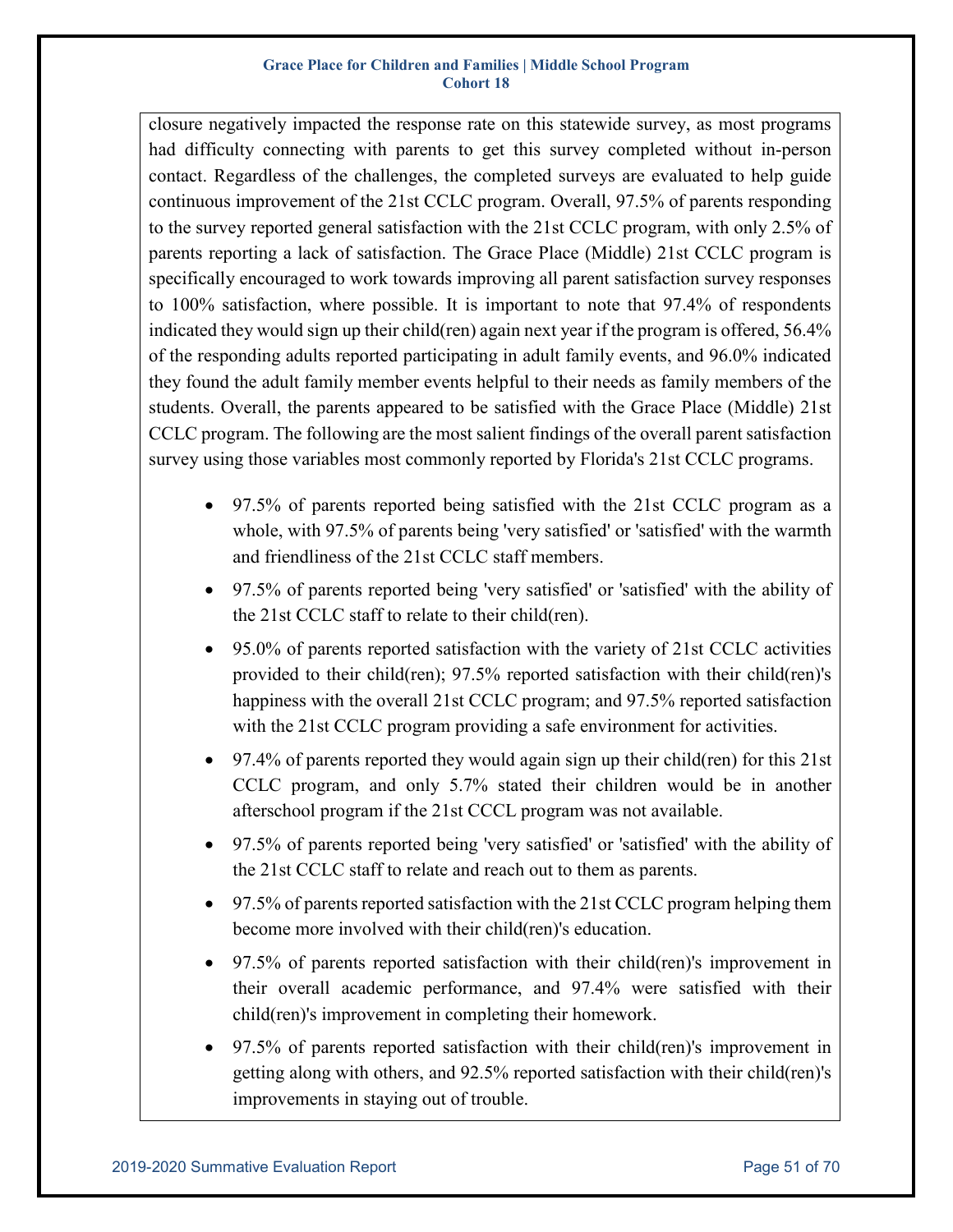### *Stakeholder Survey Response Rates*

While the program felt that they had a respectable amount of stakeholder survey responses, they also understand that the number returned is less than would have been possible if the students were still being served on-site at the end of the academic year. The program felt like the students, parents, and teachers did not feel 'compelled' or motivated to complete these surveys, as they were not actively at Grace Place or with Grace Place staff members. Certainly, all stakeholders were tending to other pressures related to the pandemic, such as day school, virtual learning, work, family, and possibly illness. The program also notes that the communities surrounding the centers are among the lowest income areas in the state, and these families had significant connectivity issues, such that completing online surveys may have been a challenge. Having only a skeleton staff during the pandemic closures, Grace Place staff expended many hours contacting, re-contacting, and supporting stakeholders with these surveys - though with only limited success. The program notes that the response rates would have been far higher without the site closures, as students would have completed the surveys at the site, parents would have completed surveys when picking up their children or at a parent night, and teachers would have been easier to approach and request they complete the surveys.

### <span id="page-51-0"></span>*5.3 Student Success Snapshot*

*Select a participating student that has demonstrated success on one or more of the program's objective assessments. In the text box below, create a brief narrative of*

- *the student's experiences with the 21st CCLC program,*
- *the student's progress and outcomes (based on data collected during the year and prior years if available) and*
- *how the program may have played a role in the student's success*.

*Be sure NOT to identify the student by name or through other student identifying information. If a picture is included, it should be angled in a way that the student's face is not identifiable.* 

The 21<sup>st</sup> CCLC program prides itself on providing the most comprehensive and structured programming to students. For the purposes of this snapshot, the student will be referred to as "Smiley", a name chosen by the child's teacher, inspired by his demeanor.

Smiley, an 11 year old male, is always happy. This  $6<sup>th</sup>$  grader loves being at school around his friend and teachers. His family moved to the United States two years ago and while it certainly appears his cheery outlook on life remains unaffected, he struggles academically. Smiley is a below average student and has trouble staying on task.

Once enrolled in the program, Smiley attended the program daily, riding his bike to Grace Place every day after school. His consistent attendance allowed him to benefit from all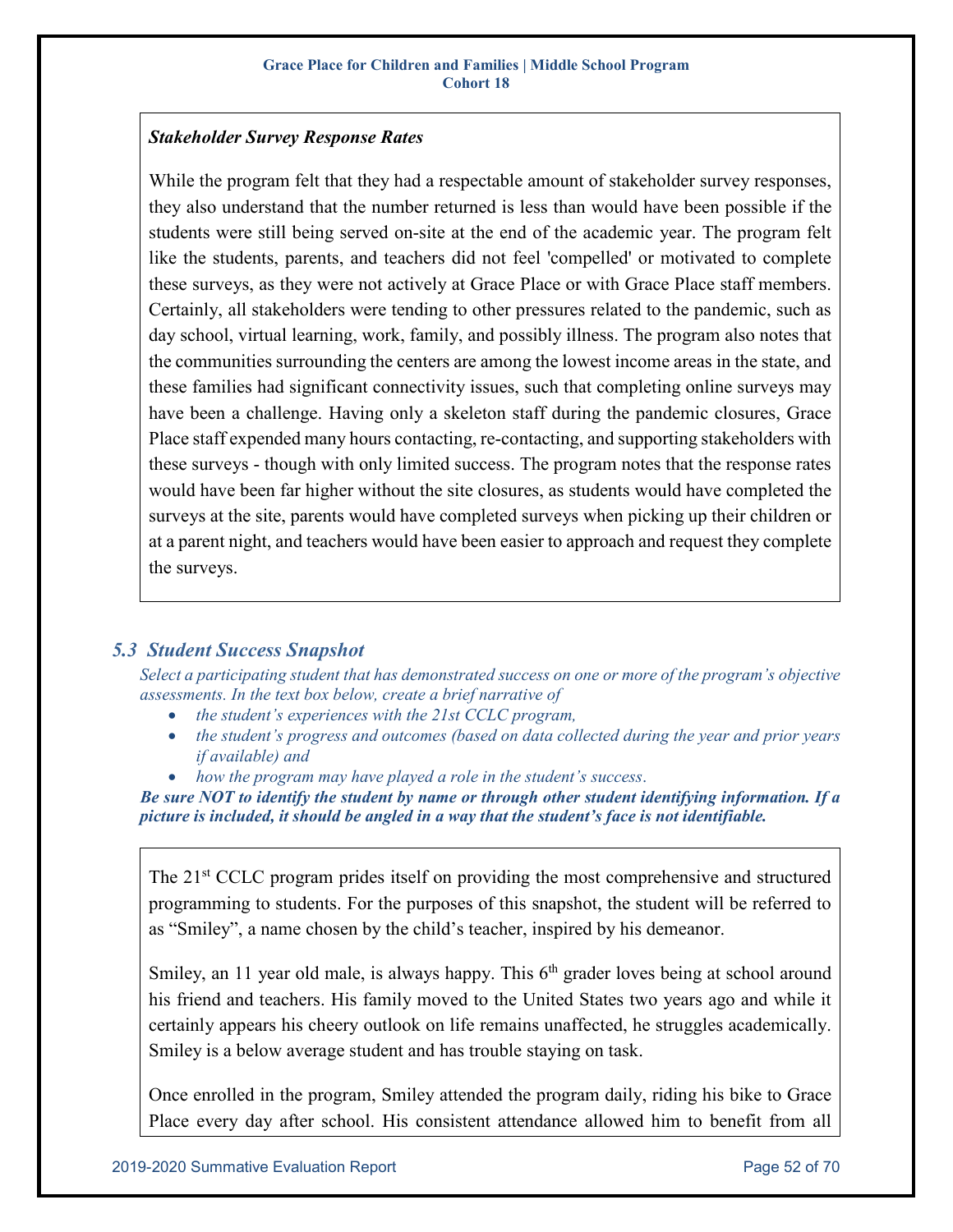academic activities and enrichment opportunities offered. While he participated in all 12st CCLC programmatic sessions he really enjoyed homework time. Small group instruction allowed Smiley to ask questions and gain a deeper understanding of previously taught material. Smiley also became a member of the dance team, practicing during physical fitness time. Being part of a cooperative group allowed Smiley to work on skills such as teamwork and effective communication.

Armed with a newfound confidence, his grades and his behavior fell in line. He improved in all core content areas and he is feeling better about his skills in math. Smiley began participating in class and even started volunteering to read aloud in front of his classmates. His teachers have noticed the change in Smiley as well saying, "Smiley started off very quiet and shy. Now he is so comfortable, he even has a lead role in the Naples Players musical!" Through the 21<sup>st</sup> CCLC program Smiley was supported emotionally, socially, and academically and is sure to 'dance' his way through life.

### <span id="page-52-0"></span>*5.4 Other Outcomes*

In the text box below, include any other relevant findings pertaining to this 21<sup>st</sup> CCLC program. *Potential findings could address, but are not limited to,*

- *statements from students and family members,*
- *administrators and/or teachers,*
- *community impact,*
- *performance outcomes and*
- *results of recent needs assessments.*

### *Adult Literacy Outcomes: Adult Literacy Performance Survey (ALPS)*

In addition to the statewide parent survey, the Grace Place (Middle) 21st CCLC program utilized the Adult Literacy Performance Survey (ALPS) to assess the impact of adult family literacy events and trainings on participating adults. The program is reminded that 'literacy' is not limited to reading and writing, but covers any knowledge-based enhancement. This can include a wide range of programing, such as reading literacy, homework literacy, computer literacy, financial literacy, or parenting literacy. The ALPS assesses self-reported impact on knowledge and conative impacts on parenting and educational involvement. As per the instructions on the ALPS: 'Literacy is more than reading – it is competence or knowledge in any specific area. Today's training was focused on providing you information about specific topics to help your family and your student(s) succeed. We are interested in whether the training was helpful and whether your knowledge was improved. Please answer the following questions to the best of your ability. It is okay to leave questions blank if you do not know how to answer.' For the 2019-2020 program year, data collected by the ALPS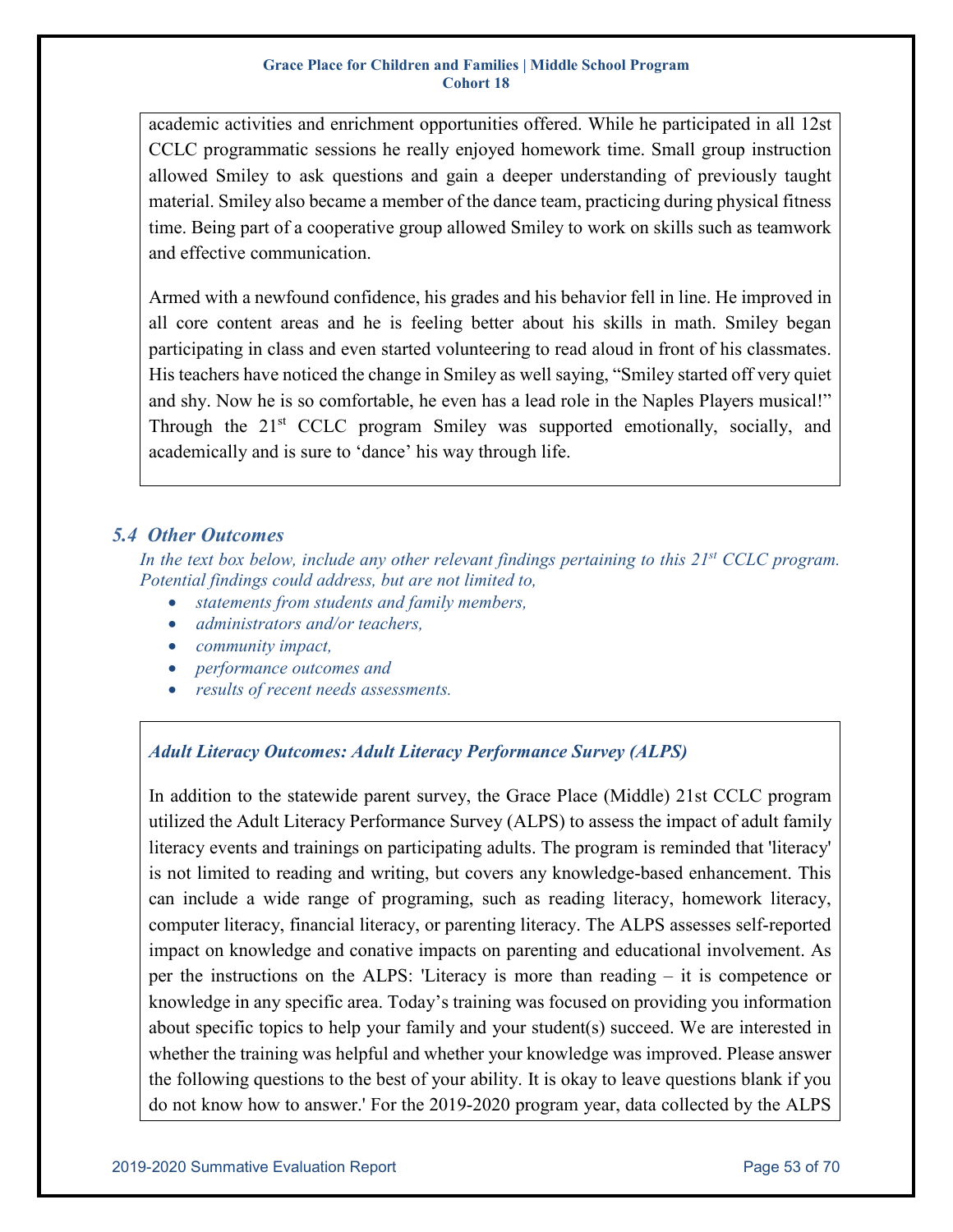may not have been connected to a specific student, as anonymous data are most likely to provide realistic and more accurate responses and feedback. After collection, data are provided to the evaluator for analysis and feedback to the program. The following table provides the outcomes of the ALPS based on data submitted by the program and provided by adult family members. Note that surveys are provided after the adult literacy events, such that there can be more surveys returned than students in the program. While the objectives may have explored a limited number of ALPS questions, this section provides the findings from the entire seven-question survey. The following are the most salient findings from the survey:

- Of the 5 surveys received following adult literacy trainings and events, 100% of adults reported they 'strongly agree' or 'agree' that the information provided during the training(s) increased their knowledge in the content area.
- Of the 5 surveys received following adult literacy trainings and events, 100% of adults reported they 'strongly agree' or 'agree' that the training(s) would increase their involvement in their child's education.
- Of the 5 surveys received following adult literacy trainings and events, 100% of adults reported they 'strongly agree' or 'agree' that the information provided would be useful in helping their family and children.

| The information provided in this training           |  | Agree       | Neutral   | Disagree               |
|-----------------------------------------------------|--|-------------|-----------|------------------------|
| has increased my knowledge in the content area.     |  | $(100.0\%)$ | $(0.0\%)$ | $(0.0\%)$              |
| has taught me something new.                        |  | $(100.0\%)$ | $(0.0\%)$ | $(0.0\%)$              |
| will be useful in helping my family and child(ren). |  | $(100.0\%)$ | $(0.0\%)$ | $(0.0\%)$              |
| will change how I parent my child(ren).             |  | $(100.0\%)$ | $(0.0\%)$ | $(0.0\%)$              |
| provided resources to help my child(ren) succeed.   |  | $(100.0\%)$ | $(0.0\%)$ | $(0.0\%)$              |
| will increase involvement in my child's education.  |  | $(100.0\%)$ | $(0.0\%)$ | $(0.0\%)$              |
| helped me understand the importance of education.   |  | $(100.0\%)$ | $(0.0\%)$ | $(0.0\%)$<br>$-11 - 1$ |

### *ALPS Program Level Survey Result Table*

*Note: The number of surveys submitted can exceed the number of students in the program, as the program collects the ALPS after the adult family literacy events and adults can attend multiple events in the year.*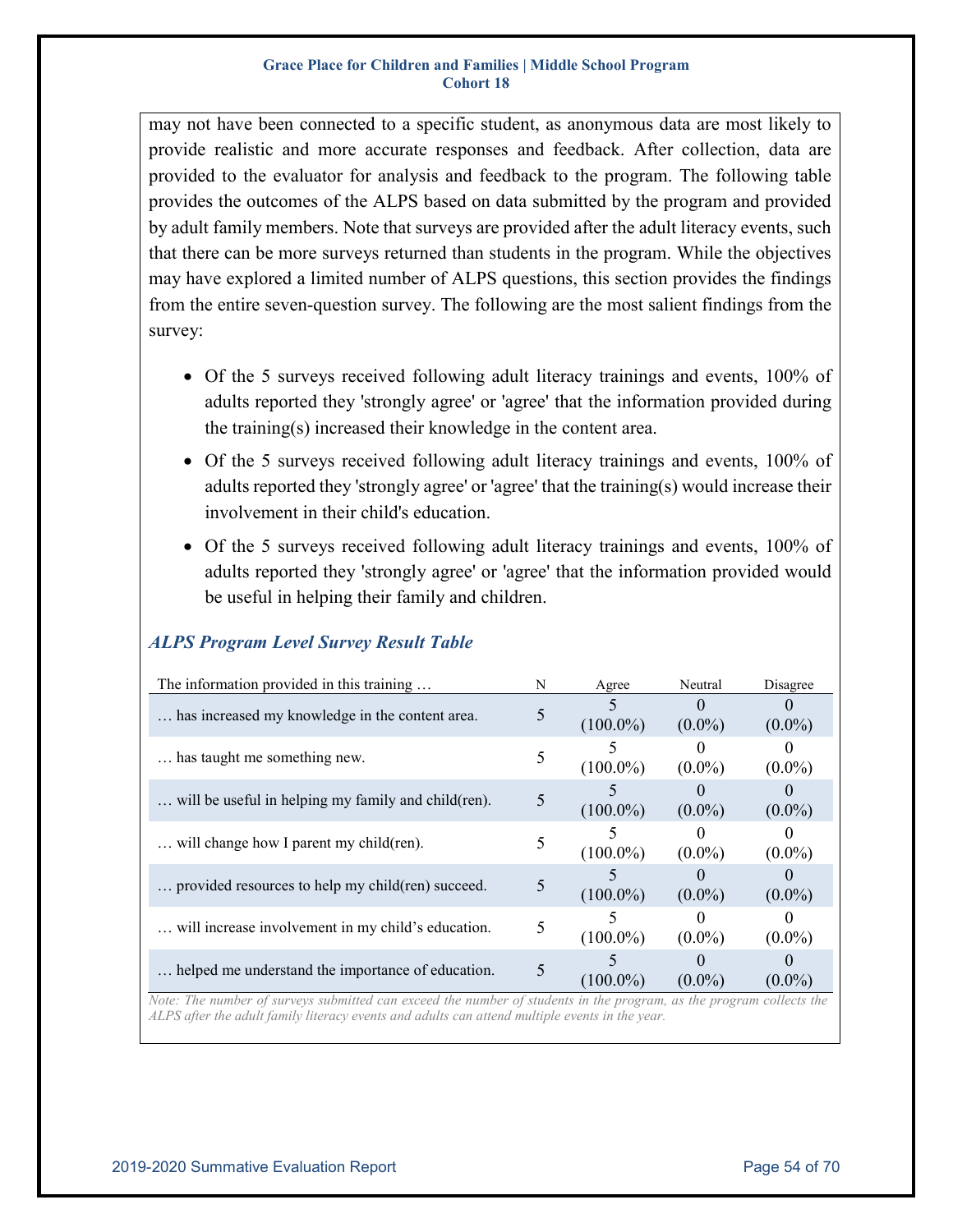# <span id="page-54-0"></span>**6.0 CHALLENGES AND ADAPTABILITY**

*In the text box below, provide a narrative of the challenges and disruptions faced during the 2019- 2020 grant year and how the program's staff worked to become adaptable during this time. This may include, but is not limited to:*

- *school closures*
- *epidemics and pandemics*
- *natural disasters*
- *district changes*
- *extreme staffing turnover*
- *curricula*
- *enrollment changes*
- *grant processes*
- *renewability*

As with any educational program, the Grace Place (Middle) 21st CCLC program endured several challenges and disruptions during the 2019-2020 grant year. Certainly, the program worked to overcome these challenges and address the disruptions the best they could. For instance, the program worked quickly to create a virtual afterschool program to maintain their connection with 21st CCLC students while schools were closed and students were thrust into unknown territory (virtual learning). When dedicated program leadership and staff members focus on the needs of students, almost no obstacle is 'too big' to overcome. However, as with any grant-funded program in their first year of operations, the Grace Place (Middle) 21st CCLC program faced some unique challenges this past year. Without a doubt, every program in Florida was impacted by the global health pandemic and the unexpected closures of all 21st CCLC programs and all public schools on March 15, 2020. After 30 days of afterschool operations, the program was shuttered overnight and left with more questions than answers. Every agency coped with the shutdown and impacts in their own ways, but all remained focused on students and families. The following provides the most salient challenges of 2019-2020, as provided by the program director and/or agency leadership. While the statements and explanations were modified for grammar and structure, the information provided below comes directly from the program.

The COVID19 crisis shut down our offices and schools after spring break. The global pandemic presented many problems to which we deftly responded, creating program modifications, advance outreach tracking, documentation, wrap-around services and appropriate programming. Through the tumult, staff remained very dedicated to students and families. We are committed to delivering top-quality quality programs—in person or virtually. We stuck to the plan and responded well to our community.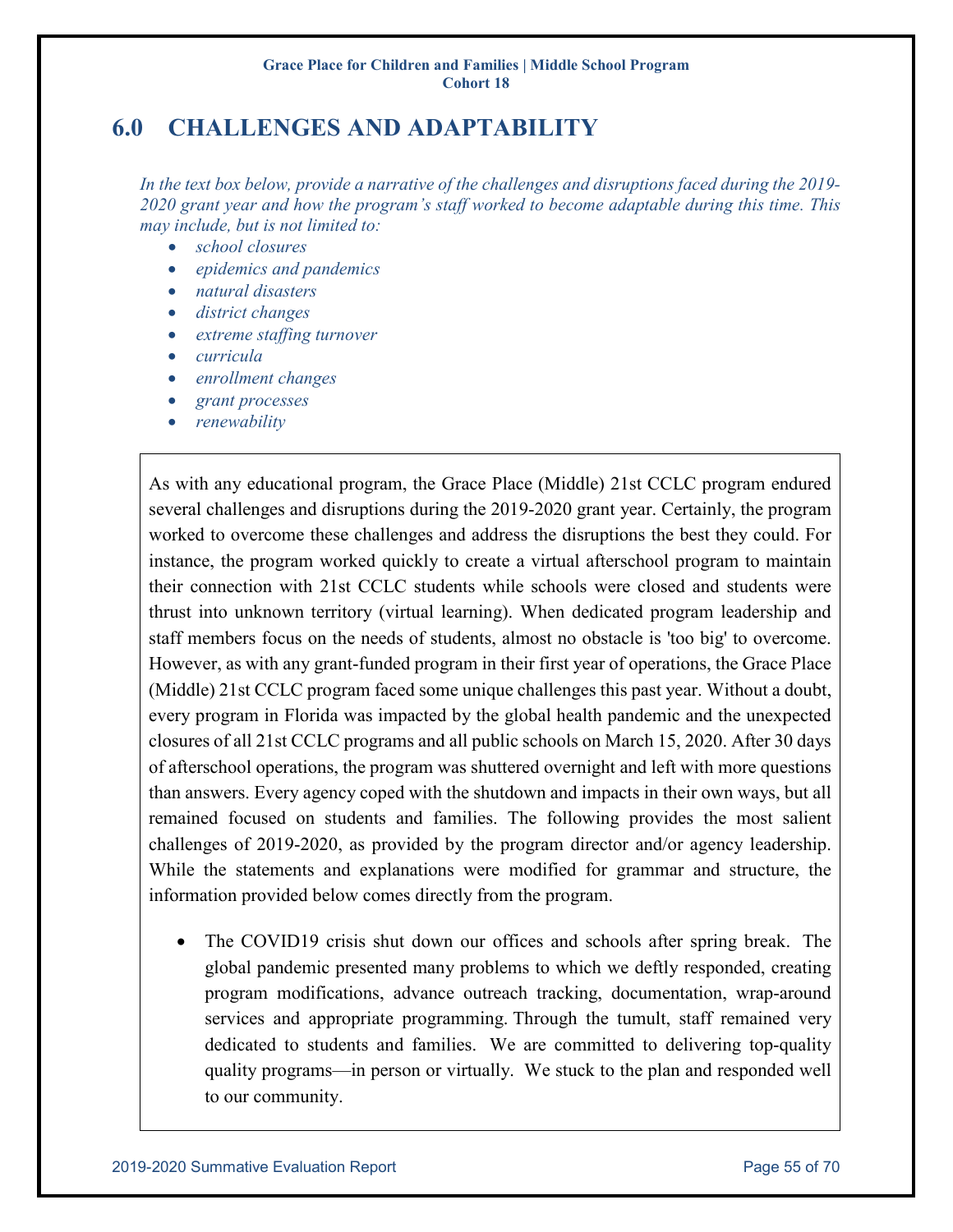- Staff, youth, and families were tending to other pressures related to the pandemic including day-time school, virtual learning, jobs, family, sickness, etc. We know our neighborhood had issues with connectivity (access and quality of internet services). Afterschool was not high on the priority list (versus safety, food security, housing, etc.). We were operating only with a skeleton staff during the spring. Still staff used a lot of hours contacting, re-contacting, and supporting families.
- This was a challenging year with the re-application process for  $21<sup>st</sup>$  CCLC programming. We were awarded 5 year maximum funding, however, most of the year was spent making plans and changing them. This year was a great challenge and our patience was often tried. We made the most of it and our team has done a great job staying ahead of the changes, being proactive, and consistently communicating with 21st CCLC. Our work has been thorough and reliable, and we have asked for help and received it through our PDS and the REU team when needed.
- Turnover was difficult. We started the year with many new staff members, including coordinators in August 2019. Dr. Tim Ferguson, the former CEO, resigned in May 2020, and was not quickly replaced. As a result, another staff member was asked to oversee all school age programs. We have maintained a steady vision through these turbulent times, continuing to get the most out of our staff. Their dedication to the mission is deep and demonstrated daily.

**<<< ---- End of Section ---- >>>**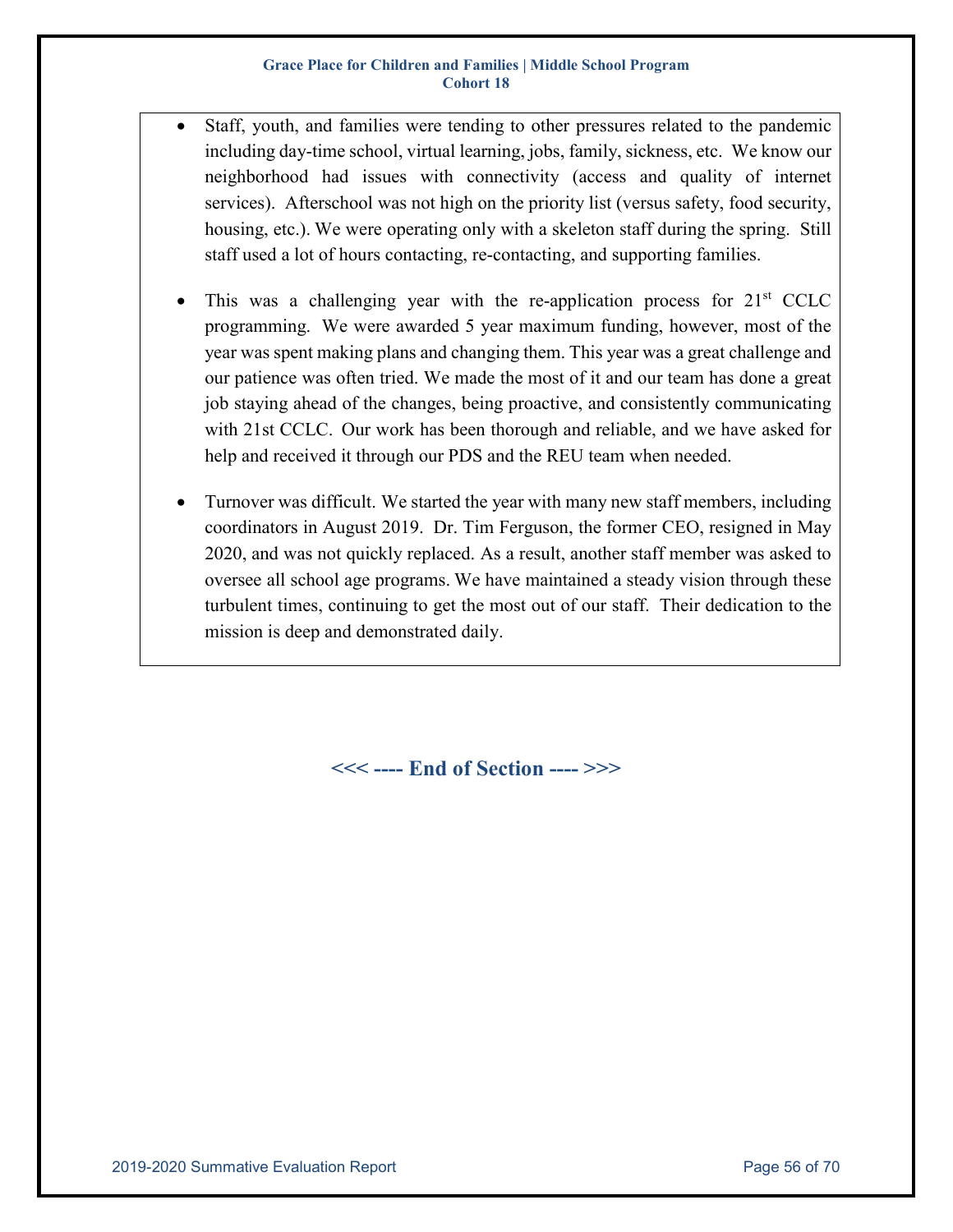# <span id="page-56-0"></span>**7.0 PROGRESS TOWARD SUSTAINABILITY**

### <span id="page-56-1"></span>*7.1 Partnerships and Contracts*

*Report the data elements outlined in the table below and provide a brief narrative on the partnerships designed to enhance the quality of services offered and to ensure the sustainability of the 21st CCLC program (bulleted summary is acceptable). The narrative should include:*

- *the total estimated value of contributions to the program,*
- *the annual budget amount required to fund the program,*
- *the percentage toward sustainability, and*
- *how the program plans to meet any gaps in funding before the grant ends.*

*Note: There are two types of collaboration: partnerships and contractors. Partners do not receive any monetary compensation for services rendered, while subcontractors receive payment. The aim of this section is to measure sustainability through financial contributions to the program, therefore only contractors who charge less than full value should be included in the contractor section.*

One of the goals of the Grace Place (Middle) 21st CCLC programs is to continue activities beneficial to students and their families after the end of grant funding. In fact, federal law requires 21st CCLC sub-grantees to have a plan for sustainability and ideally show progress towards implementing the sustainability plan throughout the funded years of 21st CCLC programming. However, sustainability is an extraordinarily difficult task for 21st CCLC programs across the nation – with the United States Government Accountability Office (GAO, 2017 - [https://www.gao.gov/assets/690/684314.pdf\)](https://www.gao.gov/assets/690/684314.pdf) indicating that as few as 10 percent of 21st CCLC sites are able to maintain any level of services following the end of 21st CCLC funding. In fact, as per the GAO, only about half of all states reported having 21st CCLC programs with some success towards sustainability - with the primary methods of sustainability being charging student fees, obtaining private foundation funding, and obtaining public and non-profit funding (e.g., from universities). As with most 21st CCLC programs, the strongest foundation of sustainability planning is the development and maintenance of high-quality partners that provide free or discounted services, staffing, facilities, and materials.

*Total Estimated Value of Contributions:* Based on data provided by the program regarding partnerships and contractors tracked throughout the 2019-2020 program year, the Grace Place (Middle) 21st CCLC program received an estimated total of \$372,020 in contributions to support 21st CCLC activities and services. As a Cohort 18 grant, any assessment of progress towards sustainability must be interpreted with the understanding that this is the first year of operations for this 21st CCLC program under the current grant cycle. With five years of funding, a new grant has some time to build new partnerships and increase the overall level of contributions to support the 21st CCLC program.

*Annual Budget Amount to Fund Program:* In order to fully operate the program as it was implemented during the 2019-2020 program year (prior to the unexpected closures due to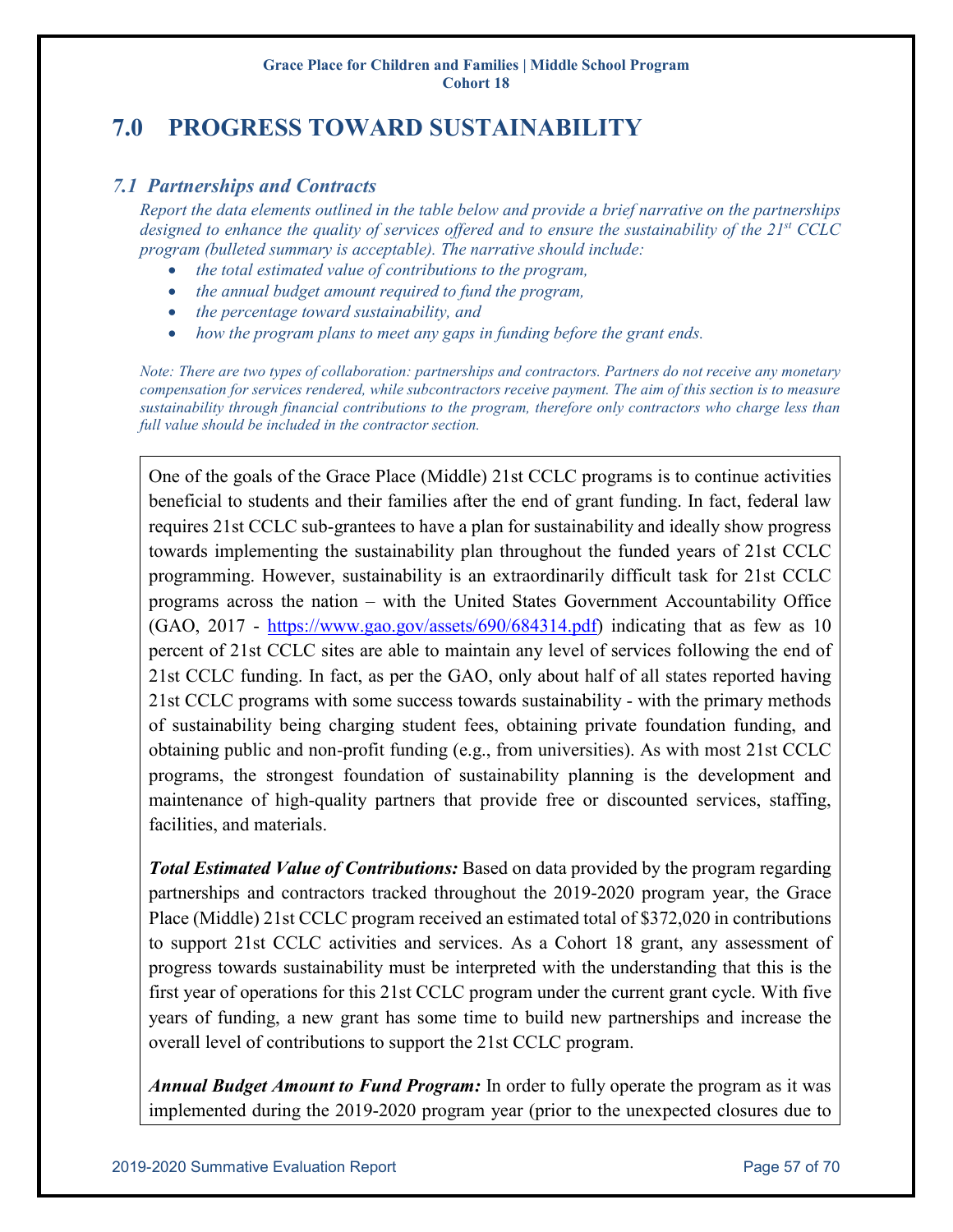the global health pandemic), the Grace Place (Middle) 21st CCLC program would require the full amount of the grant award. However, not all aspects of the grant would necessarily need to be maintained (e.g., administrative costs, evaluation costs, technology costs) and other aspects could be scaled back with a reduction in program quantity and quality (e.g., some certified teachers could be replaced with non-certified staff, materials and supplies could be more limited).

*Progress Towards Sustainability:* As of the end of the 2019-2020 program year, the Grace Place (Middle) 21st CCLC program had tracked and reported a total of \$372,020 in contributions since beginning operations. This is equivalent to 53.2% of the project award from 2019-2020 (\$699,440) and 53.2% of the estimated annual project budget at 100% funding (\$699,440).

*Addressing Gaps in Contributions:* In order to address gaps in funding and help maximize the potential for continuing the out-of-school services after the end of the 21st CCLC grant funding, the Grace Place for Children and Families has proposed several techniques based on best practices and past successes Rich in partner connections, Grace Place for Children and Families benefits from a very generous partner base. With 11 active partners, it appears the current focus of the Grace Place (Middle School) 21st CCLC program are organizations and businesses offering enrichment or financial support for items not approved by the grant (meals, etc.) The program will begin to see out partners that support the general fiscal development of the program, allowing for sustainability after the grant ends. Grace Place will utilize an effective combination of traditional and non-traditional communication channels to inform the Golden Gate community, school staff, partners, parents and other stakeholders about Academy of Leaders (e.g. services, activities, goals) and the importance and promise of the 21st CCLC federally funded afterschool program. Schools: daily announcements, meetings with teachers and school leadership; Local media: press releases to local radio, web, newspaper, and television. Social media is used to announce the program and to update the community and program stakeholders. Grace Places' existing social media sites will be utilized: Facebook, YouTube, Twitter, Google+.

To ensure broad based community, student, and parent involvement and support, the program will continue to maintain an advisory board made up students, parents, teacher, and community members allowing the program to receive a well-rounded perspective. The community partners are in a unique position to support the program while engaging their peers which, in turn, creates more opportunities for volunteers and potential monetary partners. In addition, the program will continue to seek out potential members of the advisory board who could also serve as partners in the future. Inviting these individuals to attend an adult family literacy session or giving them a tour of the building while the program operates will help give a visual of the students and families their generosity would immediately impact.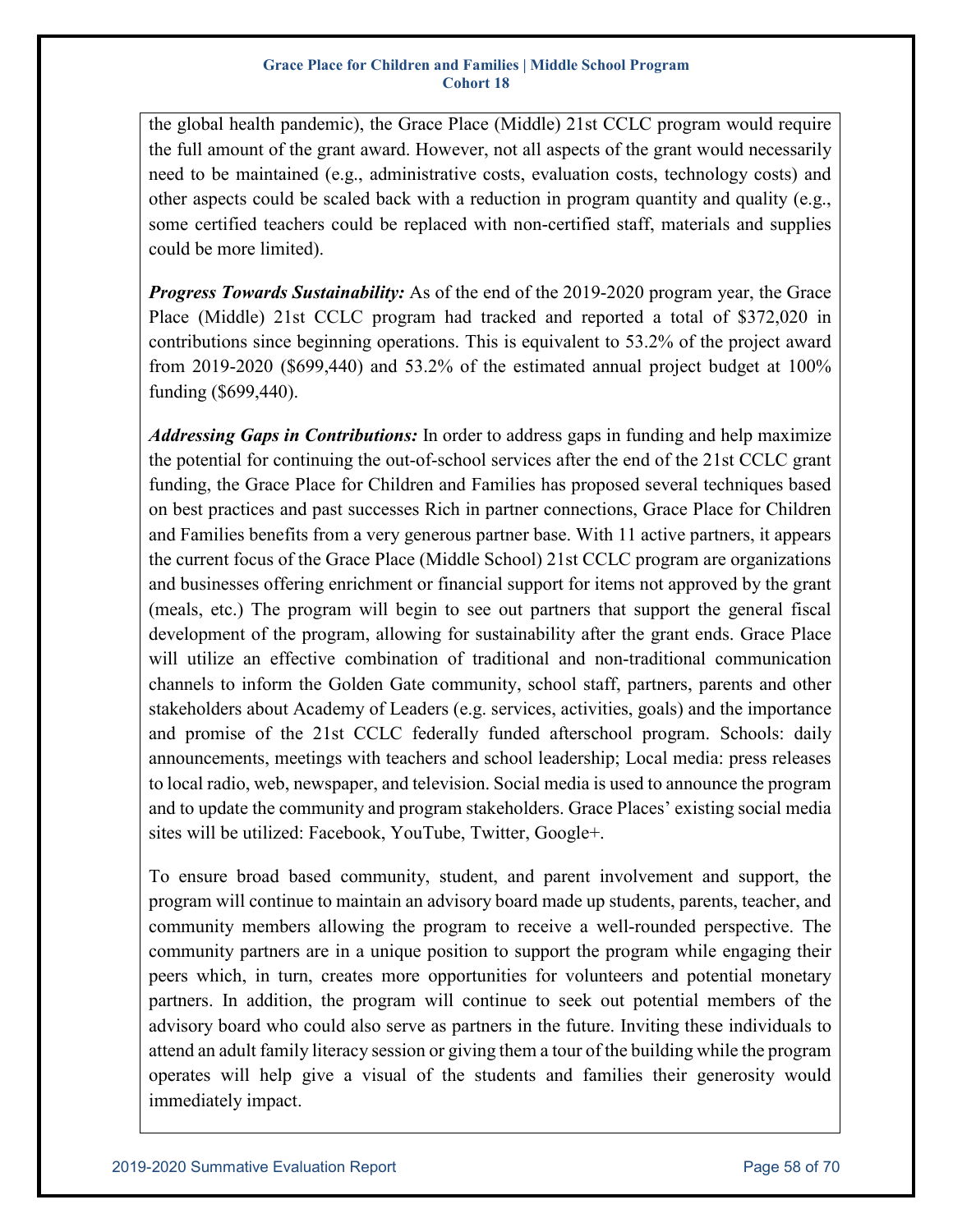| <b>Agency Name</b>                                       | <b>Type of Service Provided</b>                                 | <b>Estimated</b><br>Value (\$)<br>of Service* | Amount (\$)<br>Paid* | <b>Estimated</b><br>Value (\$) of<br>Contribution* |  |  |  |
|----------------------------------------------------------|-----------------------------------------------------------------|-----------------------------------------------|----------------------|----------------------------------------------------|--|--|--|
|                                                          |                                                                 |                                               |                      |                                                    |  |  |  |
| Boys and Girls Club of<br><b>Collier County</b>          | Meals                                                           | \$34,560                                      | \$0                  | \$34,560                                           |  |  |  |
| Children's Network                                       | <b>Enrichment Programming</b>                                   | \$2,500                                       | \$0                  | \$2,500                                            |  |  |  |
| <b>Collier County Public</b><br>Schools                  | Meals                                                           | \$55,020                                      | \$0                  | \$55,020                                           |  |  |  |
| <b>Collier County Public</b><br>Schools                  | Data Collection, Administrative<br>Support                      | \$3,500                                       | \$0                  | \$3,500                                            |  |  |  |
| David Lawrence<br>Center                                 | <b>Enrichment Programming</b>                                   | \$1,750                                       | \$0                  | \$1,750                                            |  |  |  |
| Delta Sigma Theta<br>Sorority                            | <b>Enrichment Programming</b>                                   | \$1,260                                       | \$0                  | \$1,260                                            |  |  |  |
| Drug Free Collier                                        | <b>Enrichment Programming</b>                                   | \$700                                         | \$0                  | \$700                                              |  |  |  |
| Girls on the Run                                         | <b>Enrichment Programming</b>                                   | \$700                                         | \$0                  | \$700                                              |  |  |  |
| Grace Place                                              | Volunteer Staff                                                 | \$27,510                                      | \$0                  | \$27,510                                           |  |  |  |
| <b>Grace Place</b>                                       | Facilities, Utilities, Support Staff,<br>Administrative Support | \$242,000                                     | \$0                  | \$242,000                                          |  |  |  |
| United Arts Council                                      | <b>Enrichment Programming</b>                                   | \$2,520                                       | \$0                  | \$2,520                                            |  |  |  |
|                                                          | CONTRACTOR CONTRIBUTIONS -----------------                      |                                               |                      |                                                    |  |  |  |
| N/A                                                      | N/A                                                             | \$0                                           | \$0                  | \$0                                                |  |  |  |
|                                                          |                                                                 |                                               | <b>Total:</b>        | \$372,020                                          |  |  |  |
| <b>Annual Budget Amount:</b><br>% toward Sustainability: |                                                                 |                                               |                      | \$699,440                                          |  |  |  |
|                                                          |                                                                 |                                               |                      | 53.19%                                             |  |  |  |

#### <span id="page-58-0"></span>*Table 16. Partnerships and Contracts*

*\* Estimated total value if the service were paid for in full, regardless of the amount actually paid, if any.* 

*\*\* Amount paid to a subcontractor for the service. If the subcontract is paid in full, it should not be listed on this table. \*\*\* For partners, this is the total estimated value of the service (i.e., nothing paid by the program). For subcontractors, this the total estimated value of the service minus the amount paid.*

## **<<< ---- End of Section ---- >>>**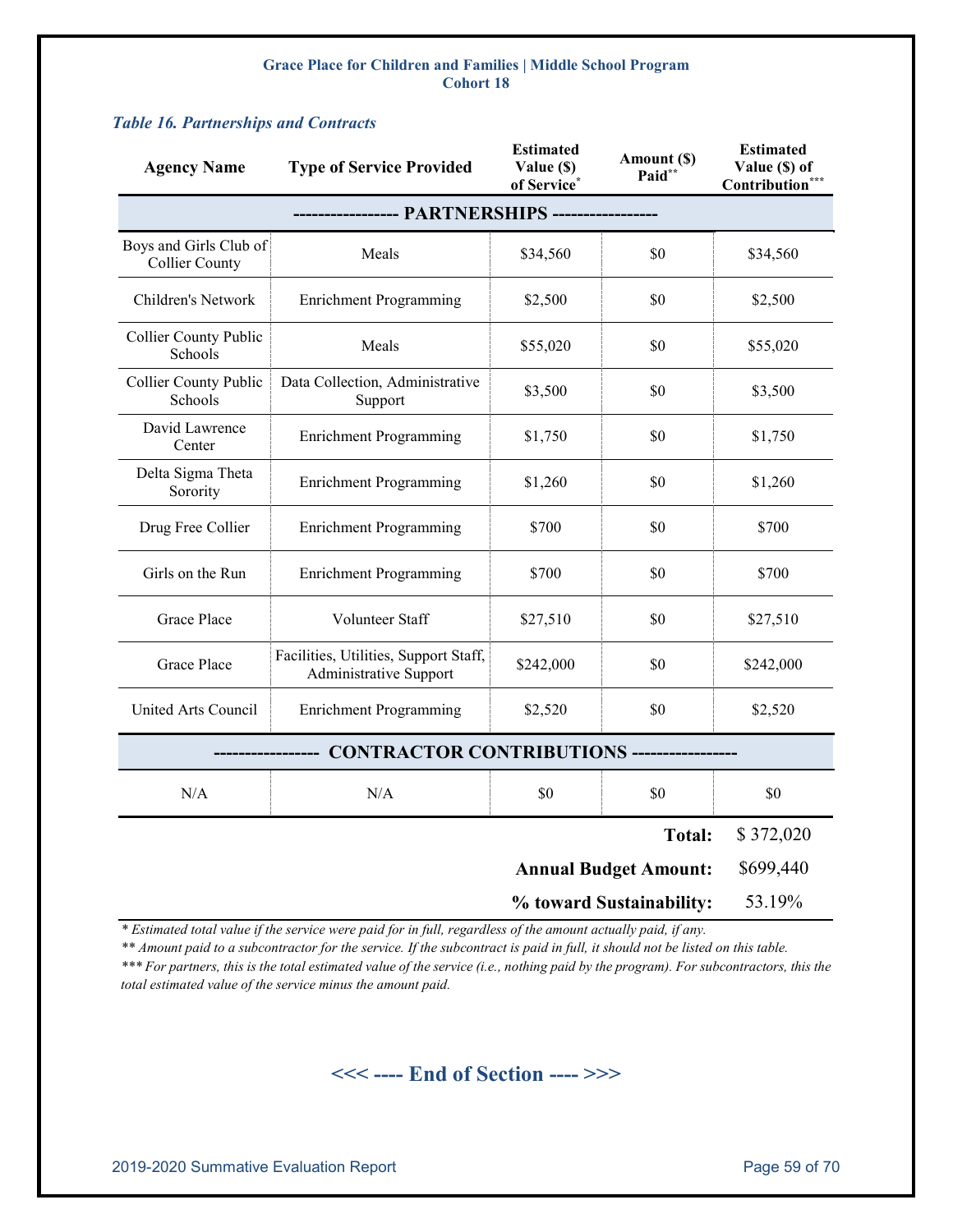# <span id="page-59-0"></span>**8.0 LESSONS LEARNED AND RECOMMENDATIONS**

*Provide a narrative with an overall assessment of your 21st CCLC program impact in the text box below. This may include, but is not limited to:*

- *reflection of the lessons learned throughout the grant year*
- *impact on the students*
- *impact on the community*
- *recommendations to enhance program quality for the next grant year*
- *recommendations specific to program areas and activities*
- *recommendations specific to program objectives*
- *discuss any recommended changes for data collection or other evaluation methods*

The Grace Place (Middle) 21st CCLC Program designed a strong out-of-school program and intended on fully implementing the program during the 2019-2020 academic year. The program had proposed to use a variety of engaging activities and wraparound services supporting the approved objectives to (1) improve academic achievement in English Language Arts (ELA), mathematics, and science; (2) improve fitness and healthy lifestyle choices; (3) improve visual arts skills; (4) increase post-secondary interest; and (5) increase adult literacy and parenting skills.

Unfortunately, the program was only able to operate for a short time before all schools and programs in Florida were closed due to COVID19 - and this first-year grant was faced with unprecedented uncertainty and confusion about next steps. Ultimately, the program persevered through all these challenges (and more) and escaped with some important lessons that will certainly inform future operations and outlooks. Some of these lessons learned are provided below, as are several recommendations for further enhancing the Grace Place (Middle) 21st CCLC program. These are not considered 'weaknesses,' as the program is already focused on addressing many of these challenges and/or implementing these recommendations. Rather, these serve to document some of the 'growth edges,' or those areas where the program is planning or could plan to focus additional attention during the next operational year.

### *Strengths and Lessons Learned*

### *Lessons Learned: Program-Defined Strengths*

When asked to discuss the strengths of the program, the director responded with the following: Grace Place, a well-known non-profit in the Naples areas continues to support children and youth through the 21st CCLC grant. Due to its stellar reputation, Grace Place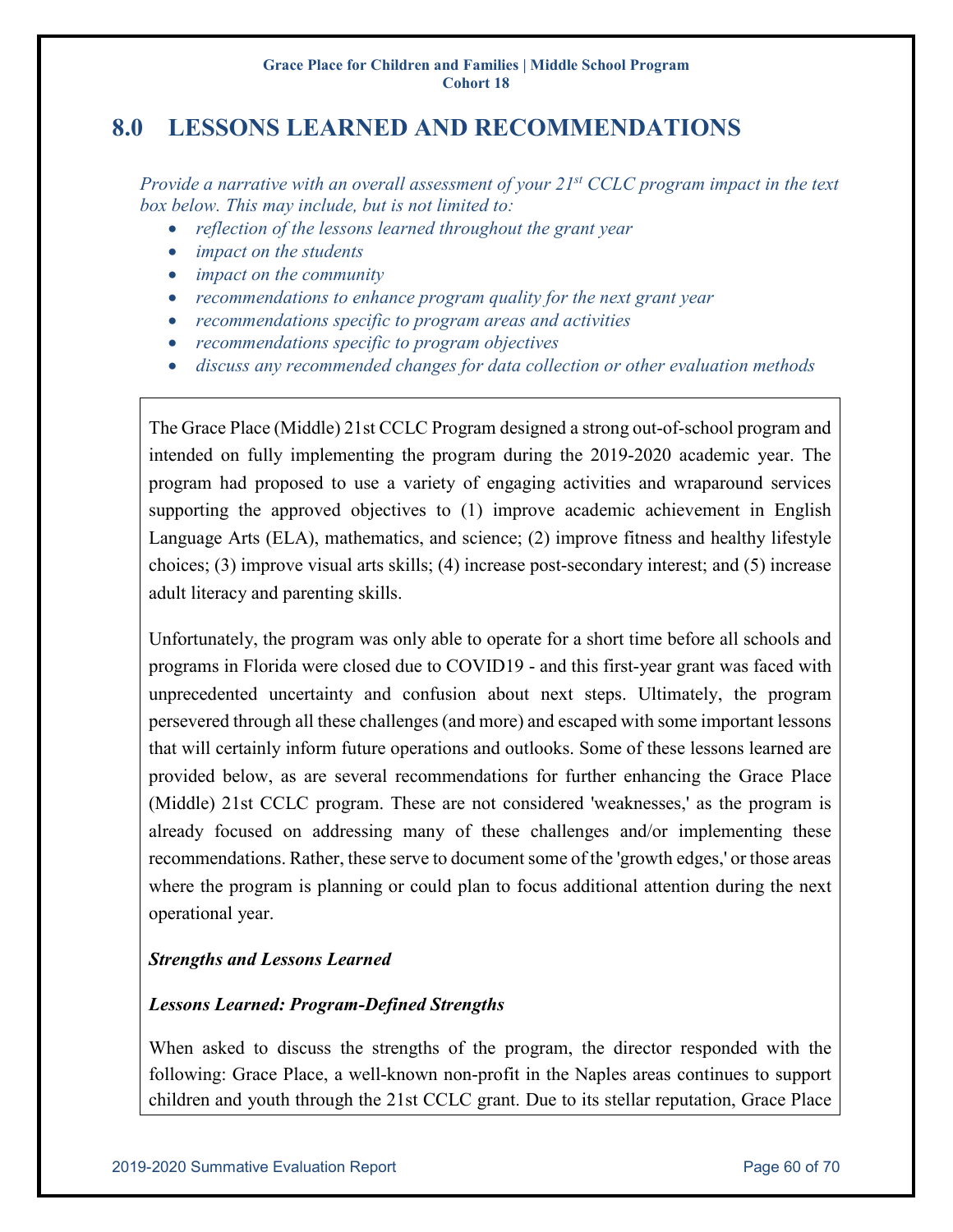attracts high quality staff, seasoned teachers and eager volunteers. With 5 new buildings and a recently added computer lab, the children attending Grace Place receive wrap around services in a welcoming and modern atmosphere. Familiarity with both students and families allows the program to support the entire family.

### *Lesson Learned: Importance of Maintaining Connection with School District*

Grace Place for Children and Families has a strong partnership with the Collier County School District, wherein a formal data-sharing agreement allows Grace Place to access all district data on students, including grades, assessments, attendance, and early warning indicators. Grace Place has learned (and re-learned every year) that this level of partnership and sharing is absolutely critical to the success of the program, as it allows staff members to track student progress in the regular school day and focus on those needs within the afterschool program. The relationship also helps ensure data are available throughout the year for program deliverables. This past year, with the challenges of COVID and closures, we learned that the availability of data through StopWatch (the online data system provided by the district) was particularly useful when completing well-checks and helping students with specific academic needs though virtual outreach (e.g., knowing a student was struggling in math would help focus the virtual discussion for that student).

### *Lesson Learned: Flexibility*

Grace Place was fortunate to have existing resources, administrative support, and overall infrastructure to provide virtual afterschool program after the unexpected closures of faceto-face programming. Within two weeks (we started providing virtual programming on March 23), we were able to start providing a virtual program to students who were previously enrolled in the 21st CCLC afterschool program. Within this process, we learned that our staff members, teachers, and agency leaders were very flexible and willing to do whatever it took to start up the virtual programming and avoid "losing" our students and their commitment to the 21st CCLC program. Leadership initially anticipated significant challenges with implementation, but staff remained focused on providing the virtual program and were squarely focused on ensuring the students received what programming could be provided virtually (rather than being self-focused).

### *Lesson Learned: Students WANT Homework Help*

Grace Place provides all students with homework help in the standard schedule approved by the 21st CCLC program. We have learned that students and families truly appreciate the homework help that is provided, as it is a struggle for them to complete the homework at home (often due to limited technology, limited internet access, and limited ability of parents to help with homework). In several instances, students have asked for the schedule to allow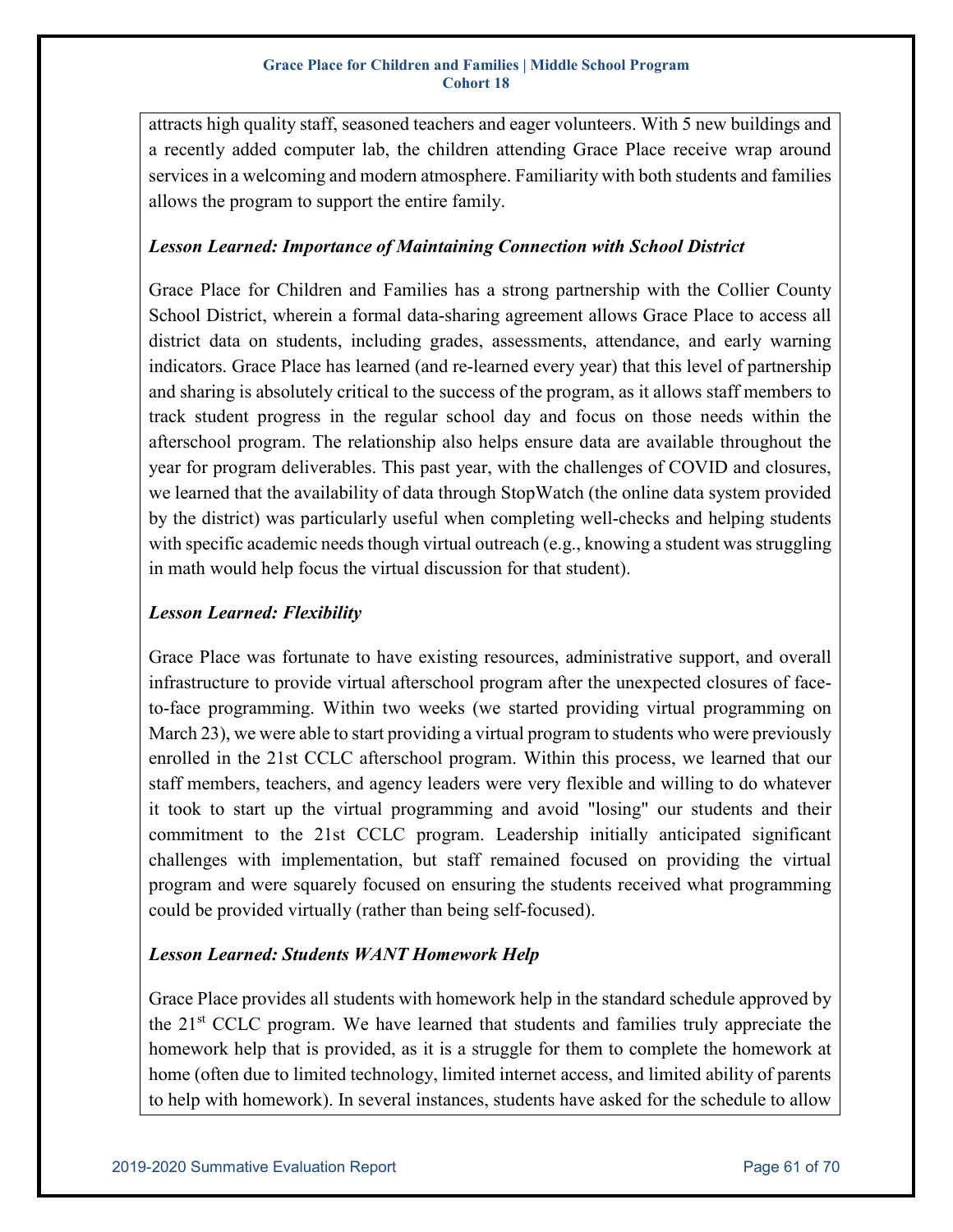for additional time with homework, which we are able to accommodate occasionally for students with increased homework demand or a special project due for their class. We have learned that students asking for added homework time are often struggling in a specific class, so we are able to use our volunteer mentors and tutors to help those students more directly.

### *Lesson Learned: Student Choice is Critical*

One of the biggest lessons learned at the middle school is that students want more choice in their programming. While the grant has specific objectives that must be addressed, the students are more interested in participating in a fun program that includes their choices (rather than those of teachers, staff, or grant administrators). Indeed, the students have asked to participate in a variety of activities outside the "regular" activities proposed in the grant application. Where possible, we are incorporating their feedback into selecting project-based learning topics for the next year of operation, and we will be implementing classroom 'chats' to help us understand better what students want from the program. While they cannot have everything they desire (e.g., nothing but basketball), we have learned that letting them know they are being heard and incorporating what is possible helps increase their commitment to the program.

### *Recommendations*

### *Ensure Identification of Students with Special Needs*

In accordance with State and Federal laws, Florida's students with special needs that meet enrollment criteria for the 21st CCLC program must be afforded the same opportunities as all students, provided that they can be safely accommodated. The Grace Place (Middle) 21st CCLC program indicated that no students (out of 115 total students participating in the academic year) were identified as requiring Exception Student Education (ESE) services, which seems highly unlikely given the distribution of all targeted students and the lure of a highly structured 21st CCLC program for such students and their families. This suggests that the program is either tailoring the program to exclude students with special needs, or the program did not accurately and fully collect these demographic data. It is imperative that the program ensure all demographic data are complete and accurate. While this can be time consuming, it is important to know the ESE status of all students so they can receive the services most appropriate to their needs. Failure to identify student's special needs could negatively impact the ability of the 21st CCLC program to impart change among these students, and could expose the program to legal action if the submitted GEPA statement is not followed. The program is highly encouraged to review procedures for collecting demographic data (particularly related to students with special needs) and using these demographic data to help guide the program and ensure all students receive programming that matches their needs and abilities.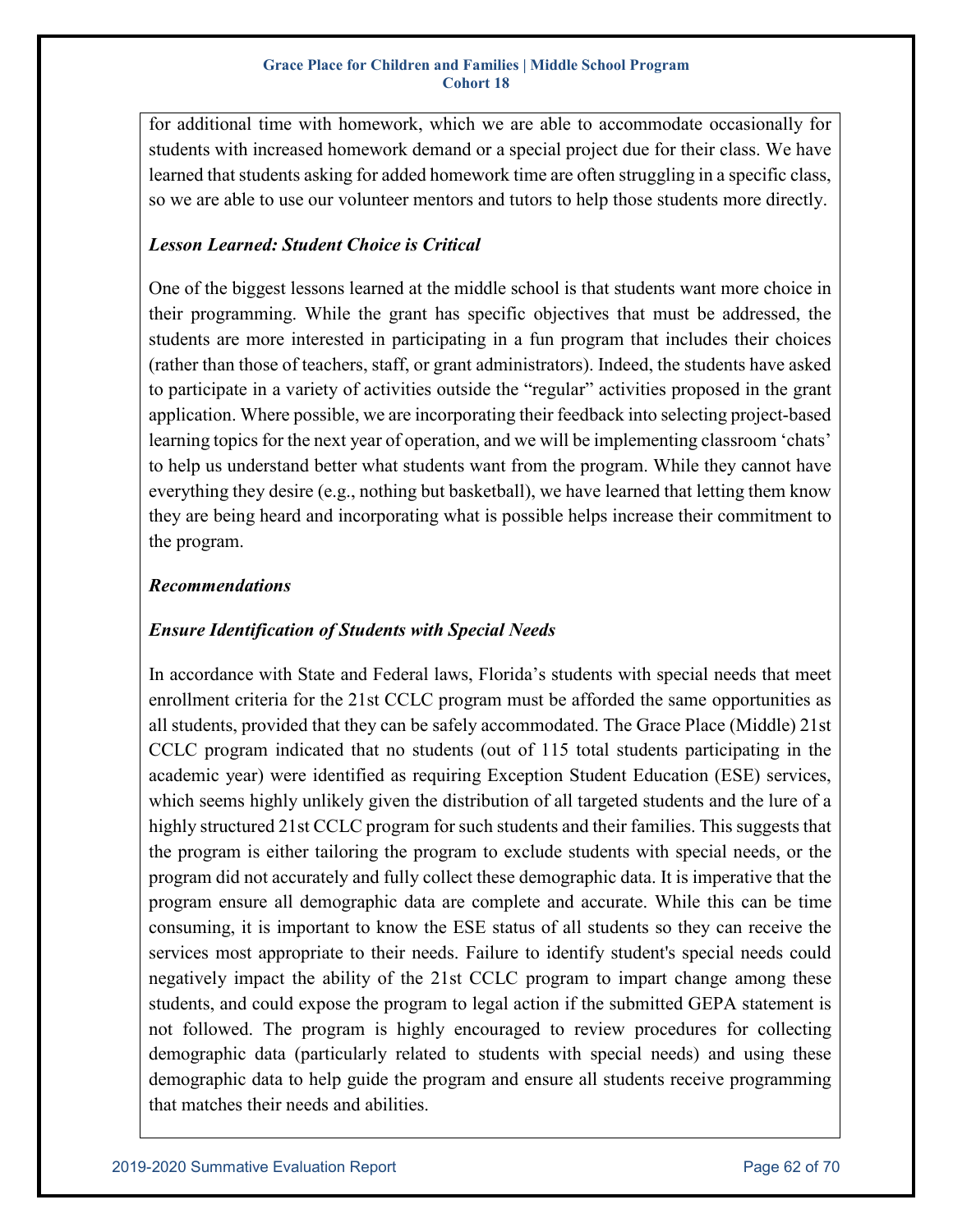### *Enhance Sustainability and Strategic Financing*

Although the program is only in the first year of funding under this 5-year grant, it is not too early to start focusing on sustainability planning for when the federal project ends (known as strategic financing). In general, partnerships are a great way to move towards sustainability, as they provide project enhancements that the grant cannot fund (e.g., food for parent nights) or the grant was not designed to fund (e.g., expensive software). It is important to note that a partner providing added services and supports will not necessarily lead towards sustainability. For the program to sustain after the end of federal funding, the program would need partners or other funding sources that could cover the actual staffing and materials necessary to run a comprehensive afterschool program. To help ensure primary partners remain engaged, the program should consider having them sit on the 21st CCLC Advisory Board. Other outreach efforts, such as having a program newsletter created by the students (a great project to learn reading, writing, technology, art, etc.) could help build community presence and move towards sustainability. The program is encouraged to maintain accurate records of partnerships in EZReports on an ongoing basis, such that changes in program administrators and site coordinators do not impact the accurate reporting of data. Keeping an ongoing and living list of partners and their contributions will help alleviate the 'lost data' caused by such personnel changes. The program is also encouraged to ensure all partnerships are recognized through annual 'thank-you' letters that express what the program received and the estimated valuation of the provisions.

### *Improve Use of the Adult Literacy Performance Survey*

In addition to the statewide parent survey, the Grace Place (Middle) 21st CCLC program is highly encouraged ensure the Adult Literacy Performance Survey (ALPS) is administered for all parent literacy events, while also increasing the number of adult family members attending the literacy events. The program was only able to collect 5 ALPS surveys during the course of the 2019-2020 program year. The ALPS provides for better and deeper data for adult performance impact, but is most useful if administered at all events. The ALPS assesses self-reported impact on knowledge and conative impacts on parenting and educational involvement. The data collected by the ALPS should now be connected to all students represented by the adult completing the survey. Note that surveys are provided to be completed immediately after the adult literacy events. In addition, the program should ensure all parents complete the end-of-year survey provided by the FLDOE.

### *Enhance Collection of Statewide Stakeholder Surveys*

The Grace Place (Middle) 21st CCLC program is required to administer statewide stakeholder surveys distributed by the FLDOE. These surveys are critical for the program to collect – both to support the evaluation of this program and the evaluation of the state. The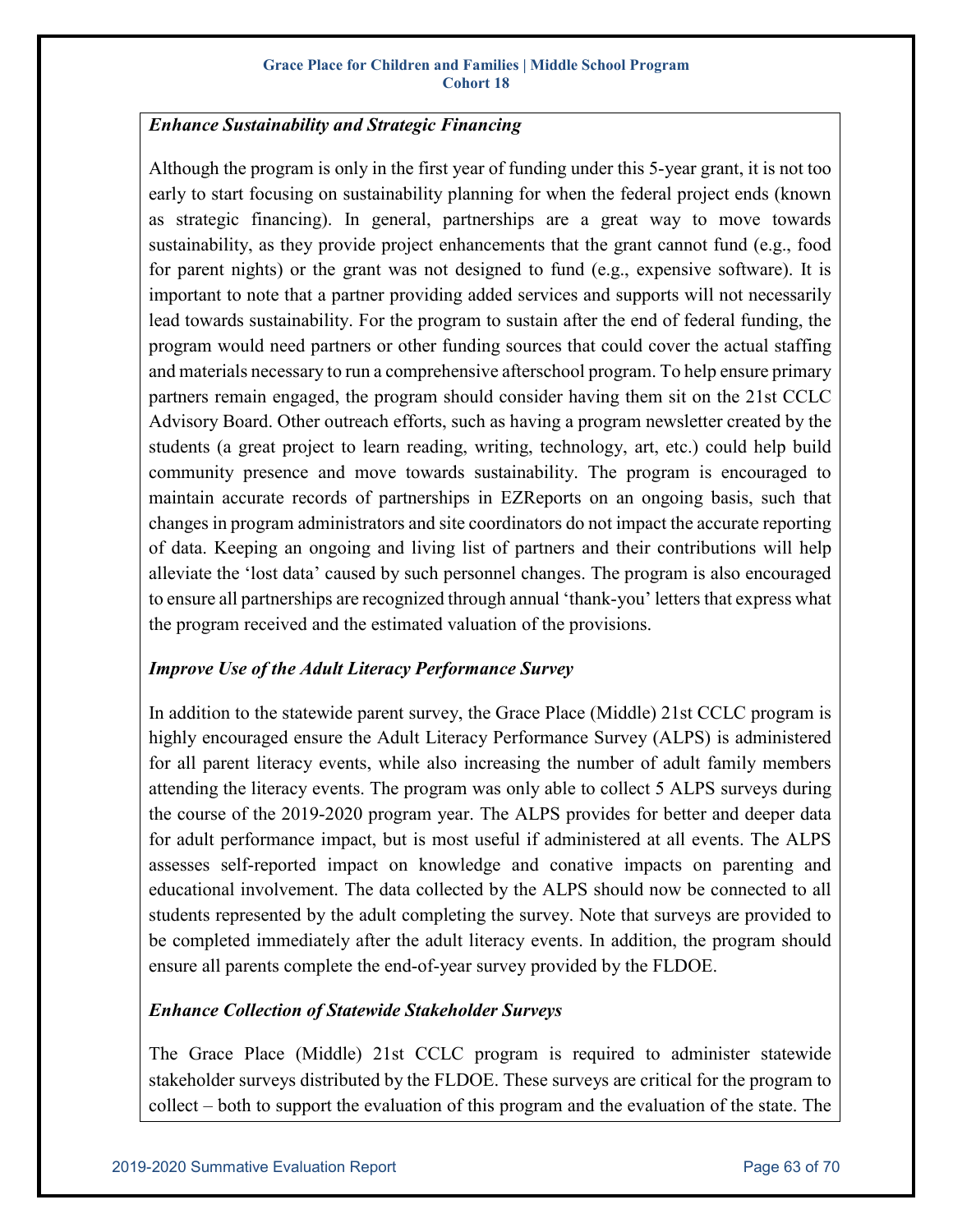21st CCLC program is encouraged to develop and implement a comprehensive plan for collecting the three statewide surveys at the end of the academic year (i.e., teacher survey, student survey, and parent survey). It is noted that gathering these data were particularly difficult in 2019-2020 because of the unexpected closures due to the global health pandemic and the program having to try to collect surveys when none of these stakeholders could come to school. Regardless, using 25% as a minimum threshold, the program did not receive at least a 25% return rate for the Student Survey (11.2% Response Rate).

### *Explore Resources for Virtual Learning Afterschool*

The 21st CCLC program is encouraged to explore some of the virtual afterschool resources that have become available over the past several months. While the program may be starting in-person (or hoping to start in-person soon), the global health pandemic is still in flux and nobody can predict what the future might hold. Creating a list of virtual resources or virtual programs would not be a wasted exercise, as many of the online programs and resources can also be used within an in-person program (e.g., virtual field trips, Sanford Harmony Online, etc.). The program is encouraged to explore the Afterschool Alliance COVID19 resources page, where the program can explore the resources put together by various state Afterschool Networks funded by the Mott Foundation (https://afterschoolalliance.org/covid/). Another resource would be Prime Time Palm Beach County which has several resources that might be helpful for programs across the state (https://www.primetimepbc.org/covid19 ptupdates/). The program is reminded that there are many free resources to support a virtual program and support the regular program using more technology.

**<<< ---- End of Section ---- >>>**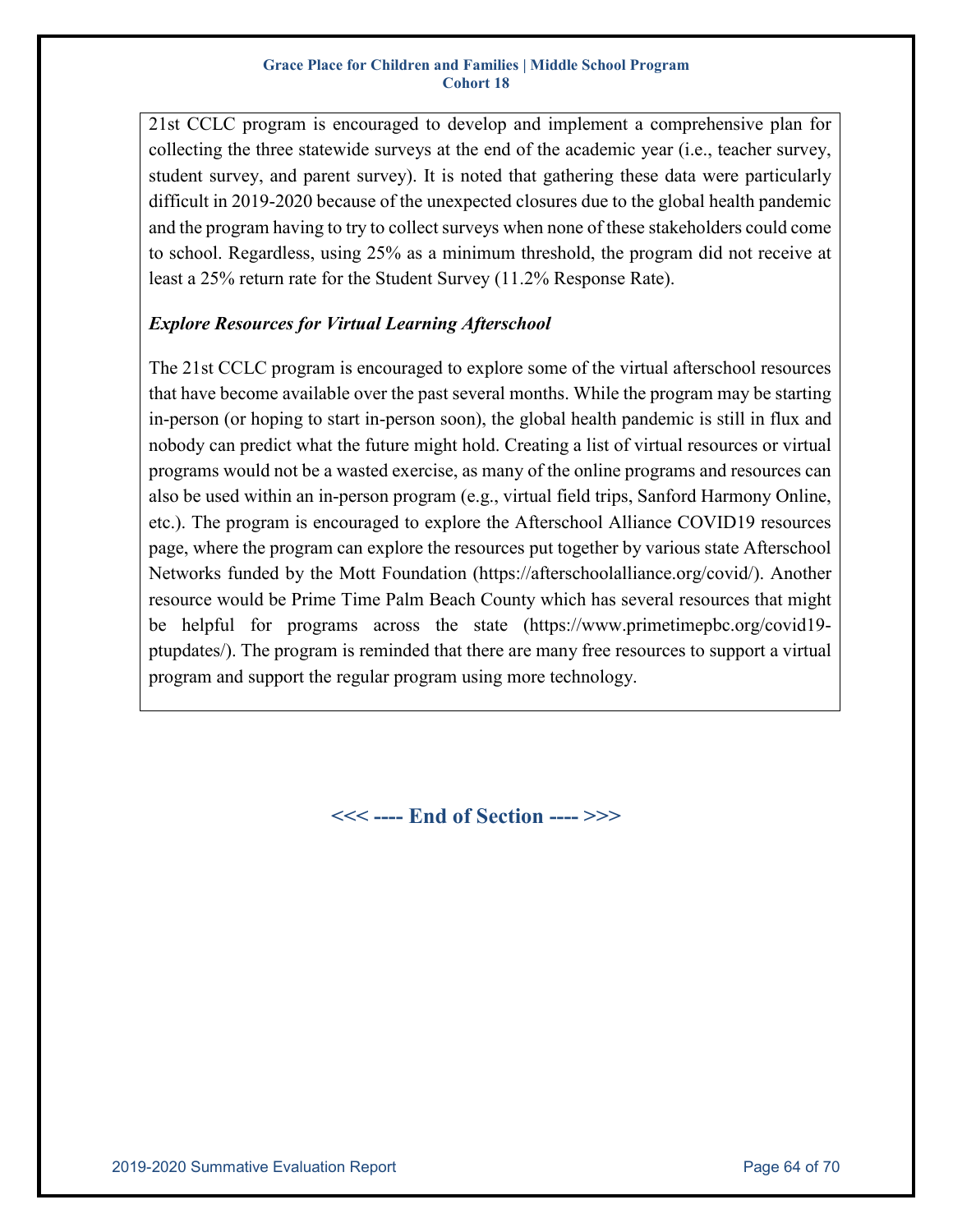# <span id="page-64-0"></span>**APPENDIX A**

*This section is optional. In this section's text box, subrecipients have the opportunity to provide additional information (including charts and graphs) that may enhance the stakeholders' understanding of the program. This can include items such as:*

- *a national and/or state overview of the 21st CCLC program*
- *the history of the role of afterschool programming*
- *detailed information about partners and subcontractors*

### *THE UNIVERSAL NEED FOR AFTERSCHOOL*

The National Center for Education Statistics (2020) reports that, across the United States, 50.9 million students in nearly 19,500 public school districts attended over 99,700 public elementary and secondary schools, with an additional 4.9 million students attending approximately 32,500 private schools. In Florida alone, the National Center for Education Statistics (2020) and the Florida Department of Education (EdStats, 2020) report that over 2.8 million students attend 4,233 public schools, with an additional 336,000 attending 1,851 private schools. With such staggering numbers of students, it is not surprising that a growing number of children are left alone and unsupervised after the regular school day ends, with an estimated seven million "latch-key" children in the United States alone. Indeed, parent surveys conducted for the "America After 3PM" survey (2014) showed that 19.4 million children not in an afterschool program would enroll if one were available. Certainly, a great need exists for out-of-school activities that provide appropriate youth supervision and involvement. Academic literature supports that children and parents are well-served by carefully organized and supervised youth programs during after school hours. These programs can extend social, educational, and recreational activities for children, while protecting them from unhealthy environments (Posner & Vandell, 1994; Riley, 1994). Although there is no established formula for quality out-of-school programs, most successful programs typically combine academic, social-emotional, recreational, physical, and artistic elements in a curriculum designed to engage youth in a variety of structured and supervised activities.

### *TYPES OF AFTERSCHOOL PROGRAMMING*

It is important to distinguish between three major types of after school programs. Child Care and Day Care (or "after care") programs are typically the least structured programs with a primary focus on providing a supervised place for children while parents are still in work. Extracurricular programs are typically more structured, school-run programs with a primary focus in single areas (e.g., after school band, football, debate, etc.). Finally, "afterschool program" (or "Extended Learning Program") is a term typically used to describe the most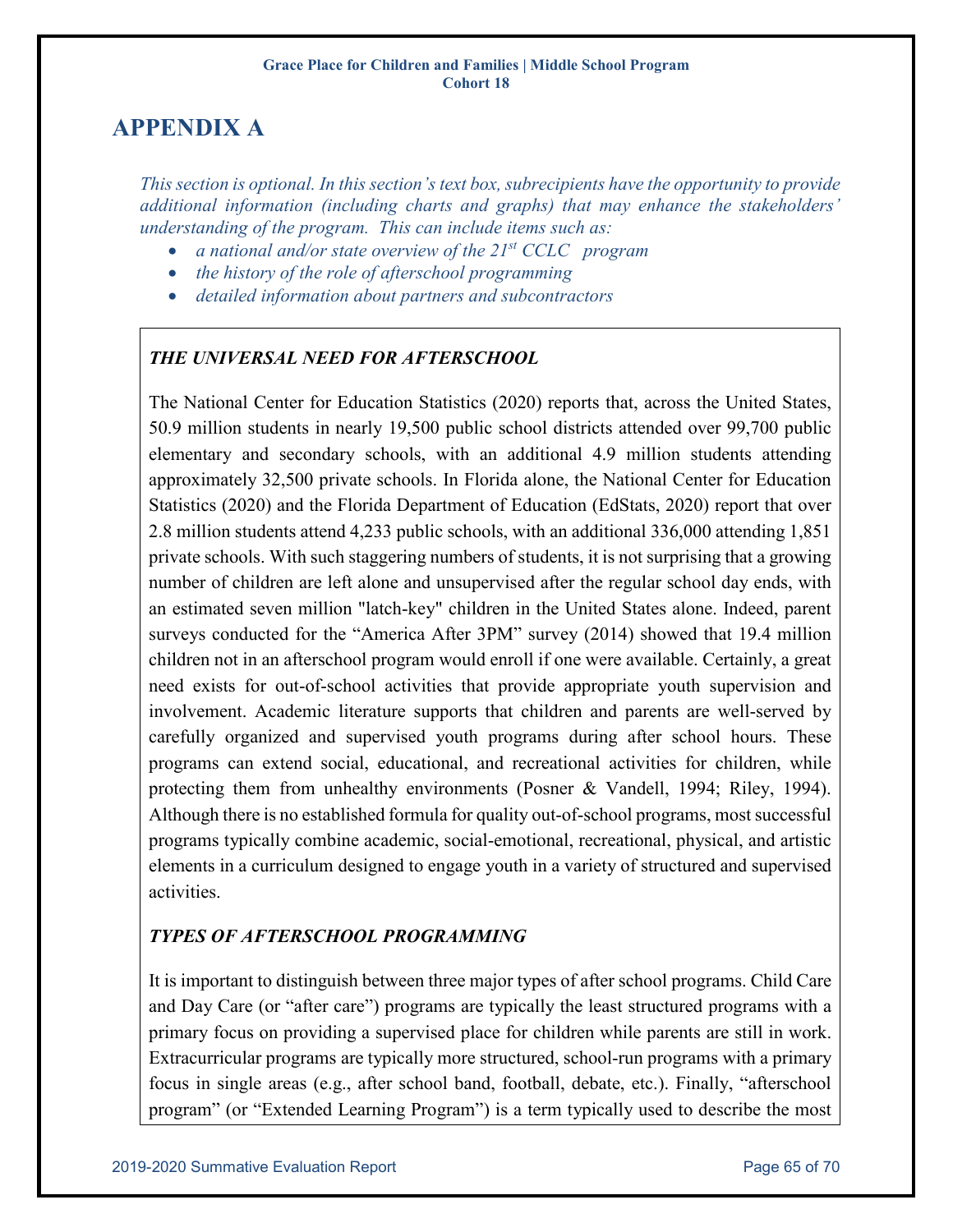structured types of programs offering a wide breadth of activities to enrich the minds and bodies of participating students. The latter are those programs generally included in research studies and are more likely to receive federal, state, and local funding. Ultimately, 21st CCLC programs, including the one at focus of this evaluation, are some of the most structured, comprehensive, and diverse afterschool programs in Florida. Within Florida, 21st CCLC programs follow a highly structured model of educational enrichment and personal development through research-based and/or scientifically based programming and activities that serve the whole child, their families, and the communities where they reside.

## *THE 21ST CCLC INITIATIVE*

The national need for structured afterschool programming spawned the creation of the 21st Century Community Learning Centers (CCLC) initiative in 1994, when the U.S. Congress authorized the establishment of the federal afterschool program. In 1998, the 21st CCLC program was refocused on supporting schools to provide school-based academic and recreational activities during after school hours, summer, and other times when schools were not in regular session. The development of the No Child Left Behind Act of 2001 brought further political focus and federal funding to after school programs, which signified the beginning of federal funding aimed at directly addressing the need for after school programs in a systematic manner. Total federal funding began with \$750,000 in 1995 and has grown to approximately \$1.206 billion dollars in 2019 (US Department of Education, 2019).

The Nita M. Lowey 21st Century Community Learning Center (21st CCLC) initiative, as outlined in federal law, is an opportunity for students to enhance and reinforce academic lessons of the regular school day, while also allowing them to learn new skills and discover new opportunities after the regular school day has ended. As described by the US Department of Education, the focus of this program "is to provide expanded academic enrichment opportunities for children attending low performing schools." Authorized under Title IV, Part B of the Elementary and Secondary Education Act (ESEA; 2015), as amended by the Every Student Succeeds Act (ESSA) (20 U.S.C. 7171-7176; 2015), the specific purposes of this federal program are to:

(1) provide opportunities for academic enrichment, including providing tutorial services to help students, particularly students who attend low-performing schools, to meet the challenging State academic standards;

(2) offer students a broad array of additional services, programs, and activities, such as youth development activities, service learning, nutrition and health education, drug and violence prevention programs, counseling programs, arts, music, physical fitness and wellness programs, technology education programs, financial literacy programs, environmental literacy programs, mathematics, science, career and technical programs,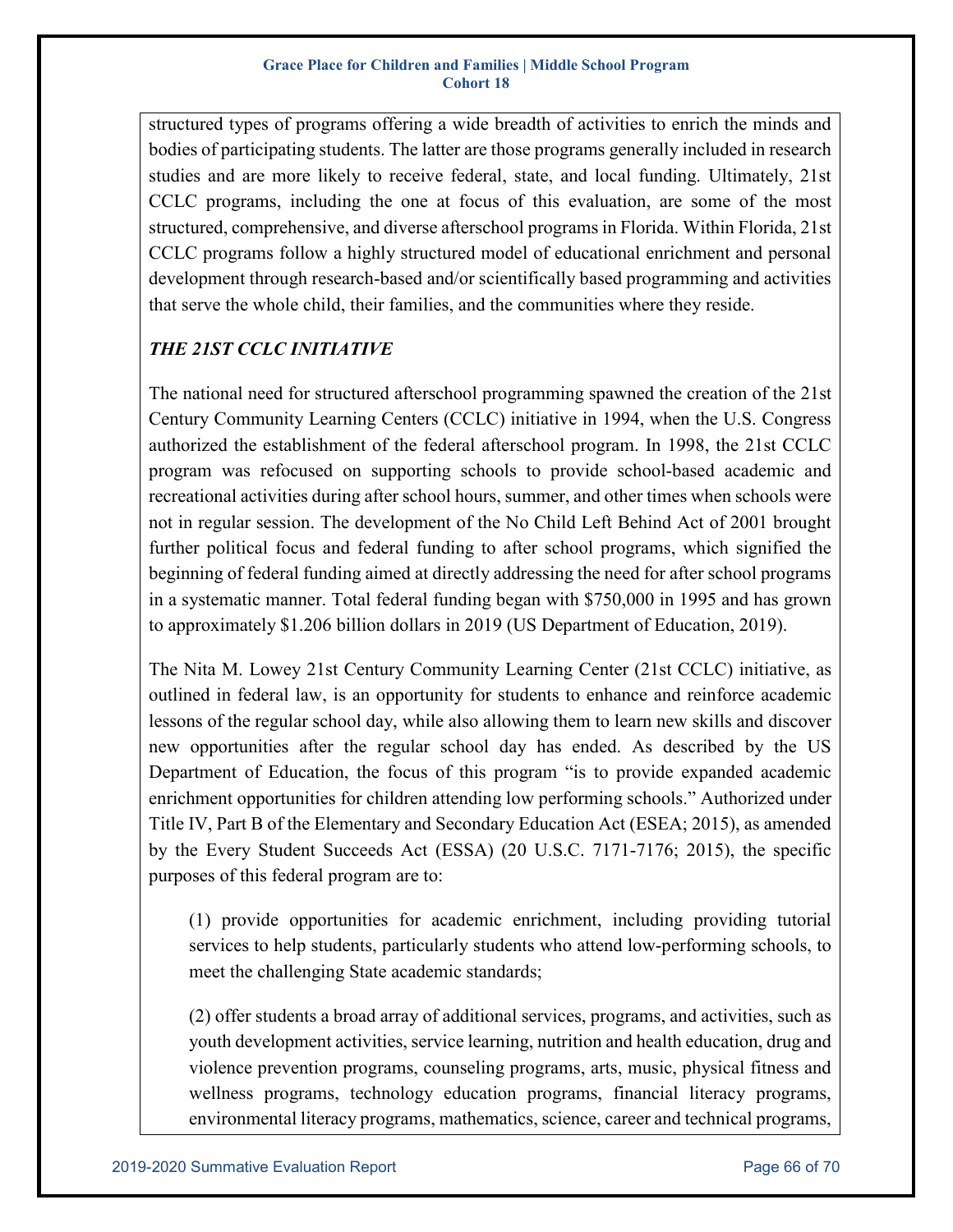internship or apprenticeship programs, and other ties to an in-demand industry sector or occupation for high school students that are designed to reinforce and complement the regular academic program of participating students; and

(3) offer families of students served by community learning centers opportunities for active and meaningful engagement in their children's education, including opportunities for literacy and related educational development.

Since the inception of the federal 21st CCLC initiative, Florida's 21st CCLC programs have been among the most structured and diverse out-of-school programs for students attending Florida's low-performing schools. In 2018, the Florida Department of Education (FLDOE) revised the requirements for eligible schools to those identified by the FLDOE as needing support (targeted support or comprehensive support) or identified by the local school district superintendent as needing supports provided by the 21st CCLC model. Private schools were not eligible as primary targets, as they do not receive school grades in Florida, but could be served as secondary targets for student participants. Overall, Florida remains focused on providing some of the most structured, wrap-around, and diverse out-of-school programming to students attending the state's most at-risk public schools and residing in the most at-risk communities.

### *GENERAL ACTIVITY REQUIREMENTS*

Within Florida, every 21st CCLC program is required to provide a strong academic component in each of three areas:  $(1)$  reading and language arts,  $(2)$  mathematics, and  $(3)$ science. Each of these academic components must be supervised by teachers certified by the Florida Department of Education. Programs are encouraged to make each of these academic components creative, fun, and designed to foster a love of reading, math, and science – in addition to focusing all such activities on project-based learning plans approved by the Florida Department of Education. The 21st CCLC Program should write lesson plans for all academic activities, ensuring that the activities provided during the 21st CCLC program do not mirror the regular school day. Instead, the federal law encourages programs to design activities that reinforce topics taught during the regular day school. Florida programs are given some level of flexibility in the dosage of academic activities provided during any specific week of operation, with each student encouraged to receive at least one hour of academic-focused, teacher-supervised activities per day of out-of-school programming. Activities must be provided in such a dosage that the program is able to meet the proposed objectives included in the grant application. Programs are not permitted to reduce the level of academic services provided to students throughout the five-year term of the grant.

In addition to academic remediation and enrichment, a second specific purpose of the 21st CCLC initiative is to offer eligible students a broad array of personal enrichment activities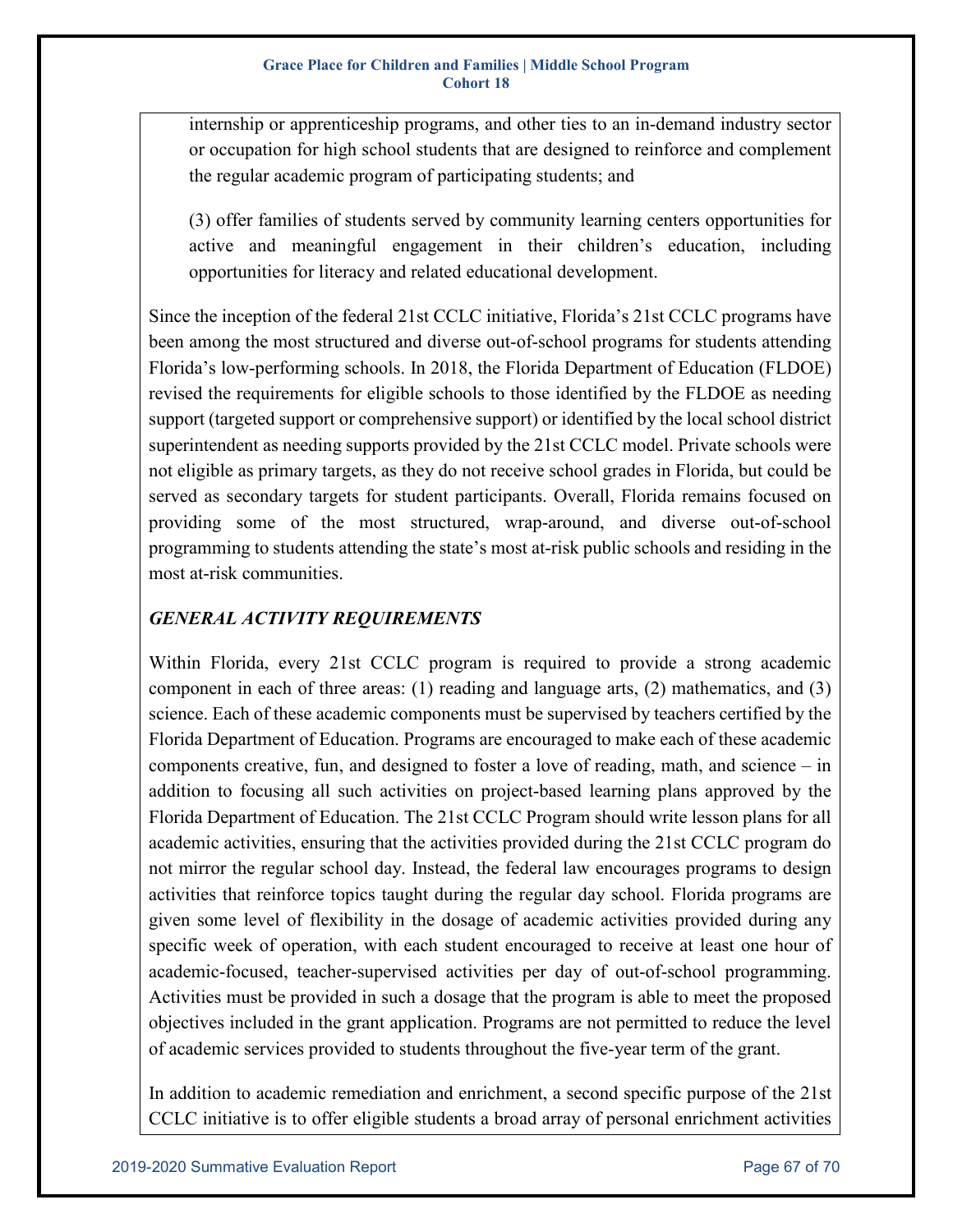that reinforce and complement the regular academic program and help participating students meet local and state academic standards in core subjects. Including a variety of personal enrichment activities helps retain and attract student participants, while also providing a well-rounded breadth of experiences to help increase student commitment to the educational process. As per rules established by the Florida Department of Education, personal enrichment must include a variety of structured activities, as well as encourage active participation regardless of individual student skill levels. All personal enrichment activities must directly or indirectly support the academic achievement of participating students. According to Section 4205(A) of ESEA, as amended, 21st CCLC programs are limited to providing additional services within the following categories: Physical Education and recreation activities; Dropout Prevention and Character Education activities; Tutoring and mentoring services; Educational arts and music activities; Entrepreneurial education programs; Programs for limited English proficient students; Telecommunications and technology education programs; Expanded library service hours; and/or Drug and violence prevention and/or counseling activities. Most 21st CCLC Programs propose activities in several of the personal enrichment categories focused on helping targeted 21st CCLC students meet the Florida Standards and Florida's Sunshine State Standards.

The third specific purpose of the 21st CCLC initiative is to offer families of actively participating 21st CCLC students the opportunity for literacy and related educational development. In particular, 21st CCLC programs are required to provide services designed to develop literacy or related educational skills that will enable adult family members to be supportive of the child's learning (e.g., GED preparation, computer literacy, financial literacy, parenting literacy, etc.). While programs are provided some flexibility with regards to the level of adult family member services they provide, the program must provide a minimum number of annual activities and/or services (set by the FLDOE), and must provide enough outreach to progress towards the proposed family-based objectives. Many programs in Florida limit adult family member activities to special events (e.g., student plays) and general meetings. Secondary to the difficulty in recruiting adult family member participation in these services, it is rare for Florida programs to serve a substantial percentage of adult family members. 21st CCLC programs may only provide services to adult family members of students participating in 21st CCLC services.

### *THE EVALUATION PROCESS*

Given the impacts of high quality out-of-school programs, federal, state, city, and community efforts and numerous initiatives across the U.S. have established and expanded afterschool enrichment programs in both public and private settings. However, as afterschool enrichment programs move toward greater recognition and become more institutionalized social functions, they are continuously challenged to demonstrate quality by reaching more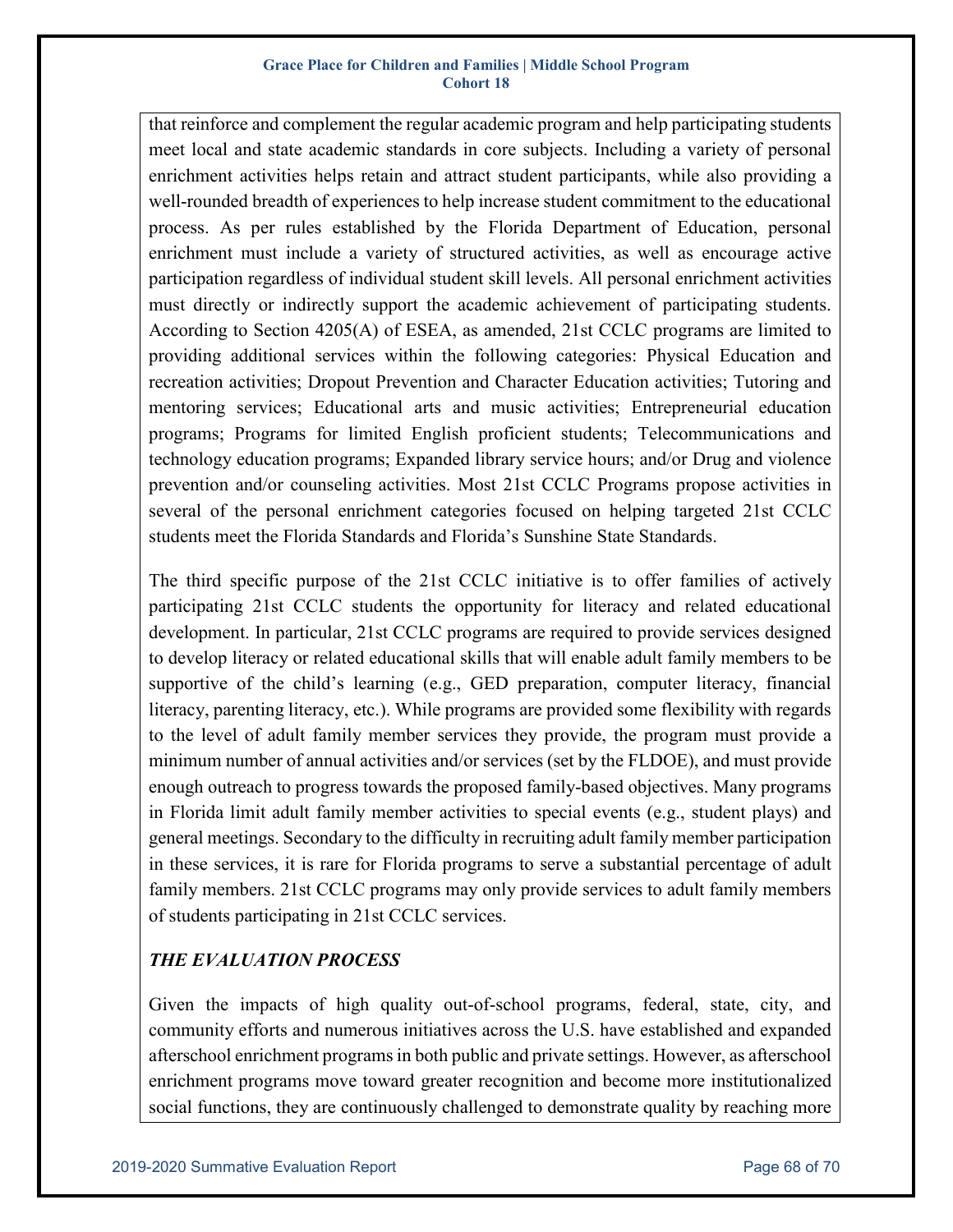children, strengthening programs and staff, and providing adequate facilities and equipment. Indeed, program quality has already become a public concern (Halpern, 1999) and, since the early 1990s, researchers have become more interested in identifying characteristics of quality and effective after school programs for children. In fact, poor quality educational programs have been reported to put children's development at risk for poorer language acquisition, lower cognitive scores, and lower ratings of social and emotional adjustment (Scarr & Eisenberg, 1993). Although hours of program operation, program stability, and type of activities can impact children's achievement, research has established the greatest influence to be program quality (Caspary et al., 2002). In fact, Title IV, Part B of the Elementary and Secondary Education Act (ESEA), as amended by the Every Student Succeeds Act (ESSA) (20 U.S.C. 7171-7176), requires all 21st CCLC programs to undergo periodic evaluation to "assess the program's progress toward achieving the goal of providing high-quality opportunities for academic enrichment and overall student success."

Evaluation of program quality is integral to maintaining high quality programs and assessing progress towards achieving the primary program objectives. Program evaluation provides information for curriculum and activity adjustment, reallocation of funding, staff development, decision-making, and accountability (McGee, 1989). However, it is critically important to carefully establish evaluation procedures to effectively and accurately monitor the quality of after school programs. Towards this end, it is impossible to determine the effectiveness of an afterschool program without an in-depth assessment of all aspects of an individual program. Methods of assessment tend to be qualitative in nature to ensure that program goals are being met, although quantitative data can often allow for more concrete conclusions about program effectiveness. Thus, a mixed method approach is typically the most advantageous, incorporating an exploration of quantitative and qualitative data (Halpern, 2002; Magnusson & Day, 1993; Miller, 2001; Owens & Vallercamp, 2003; Piha & Miller, 2003). In general, summative evaluations and data reports to the Florida Department of Education are based on quantitative data, though the program is always encouraged to explore qualitative responses and discussions from focus groups or advisory board meetings to help qualify the data presented within formal reporting processes.

Although assessing specific activities or services is often the basis for establishing program quality, it is also important to collect data from participants, parents, and program staff. For instance, recognizing that feedback from the participants is essential to assess program quality and to encourage continued participation, a number of assessments are available to measure participant perceptions and satisfaction with afterschool enrichment programs. Numerous researchers (e.g., Byrd et al., 2007; Deslandes & Potvin, 1999; Grolnick et al., 2000) have also indicated that parental involvement in the education of their children is an important aspect of effective education programs from the elementary through high school years. Indeed, children often make better transitions in educational programs and have a